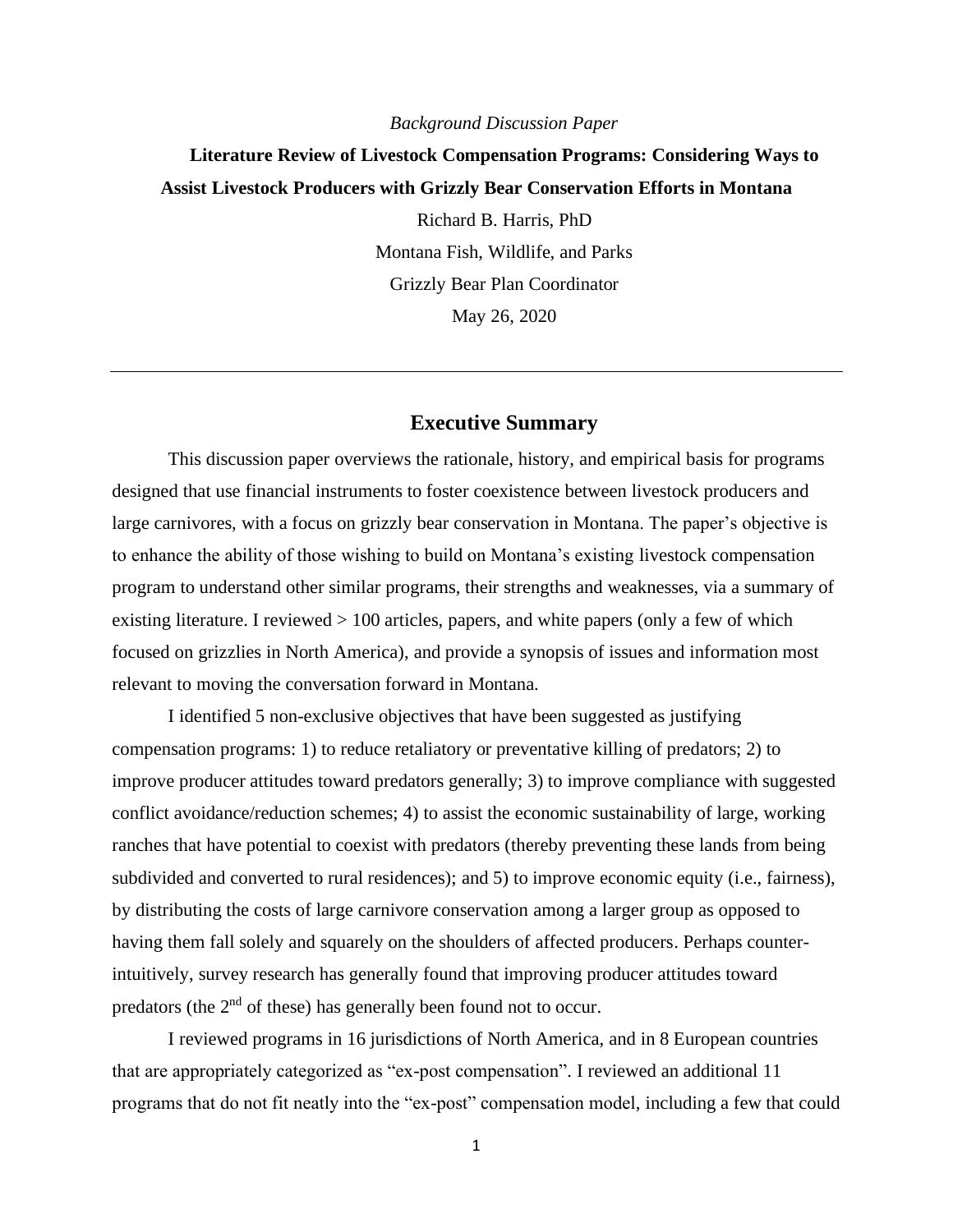be described as "payment for performance" (which itself is a sub-genre of "payment for ecosystem services"). Most relevant to the situation in Montana are programs in i) Alberta (where confirmed depredations are compensated at full market value [FMV], and probable kills [at 50% FMV] are defined by their proximity to a confirmed depredation geographically and temporally); ii) British Columbia (where claimants are reimbursed at 80% of FMV but can become certified to verify their own losses); iii) Wyoming (which, depending on broad geographic and local topographic characteristics, reimburses losses from grizzly bears at 350% of FMV and from wolves at 700% of FMV); and Washington (which reimburses losses to wolves at 200% of FMV if on a large pasture). Most European countries also have compensation programs (which include damage from lynx and wolverines, and where most depredated livestock are sheep rather than cattle). Most European countries subsidize agriculture to one degree or another; these programs vary greatly in scope and expense.

Although it is almost universally acknowledged that, when depredation occurs, true economic losses are greater than merely the replacement cost of dead livestock, I found only 8 studies that generated empirical (field) data useful for quantifying those costs. Five studies help to understand the proportion of true depredations never detected (what I term "direct costs"). Three studies help understand the magnitude of what I term "indirect costs", primarily reduced weight of young livestock at sale and reduced conception rate of adult females. Although all provide insight, none stands by itself as providing a clear model for how reimbursement would achieve full compensation fairly and equitably. The most commonly cited study, from the Upper Green River in Wyoming, suffered from design and analytical flaws, rendering inferences from its results unreliable. (One additional economic analysis suggests that FMV itself understates true long-term costs to producers).

Most field investigators (and all theorists and economic modelers) who have considered compensation programs prefer some variant of "payment-for-performance" over payment solely for losses. The former models are seen as both more economically efficient (incurring lower transaction costs) and as better at incentivizing coexistence with carnivores. Evidence that implementing such programs in practice is very challenging is provided by the few working examples I was able to find. The most frequently cited is the Swedish program where herders of semi-domestic reindeer are paid according to a formula that rewards them for documented presence of lynx and wolverines in their grazing areas (rather than for losses incurred). I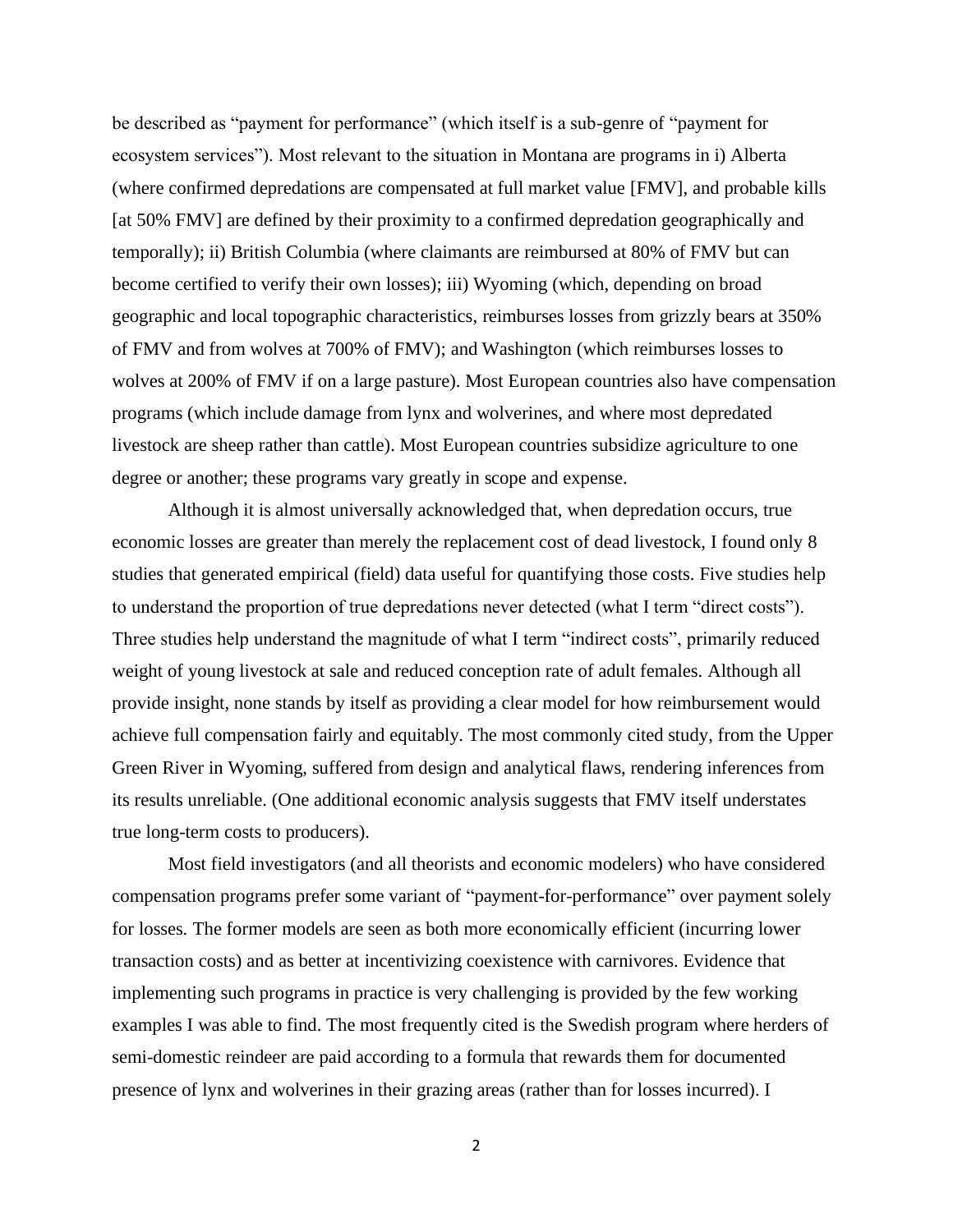conclude that it would be very difficult to emulate this model for predators affecting livestock in the large landscape of western North America, but that financial assistance to damage prevention activities (prioritized over, albeit not entirely replacing ex-post compensation) is practicable, and would achieve the conceptual advantages of a payment-for-performance system.

 $\overline{\phantom{a}}$  , and the contract of the contract of the contract of the contract of the contract of the contract of the contract of the contract of the contract of the contract of the contract of the contract of the contrac

# **Introduction**

This discussion paper has been prepared to assist individuals and groups interested in learning from the experience of others, as they work to consider improvements in the current program in Montana that reimburses livestock owners for losses from large carnivores. It is organized into four sections covering inter-related topics: 1) rationale for livestock compensation programs; 2) brief summary of existing livestock compensation programs throughout the U.S and other countries, 3) summary of research bearing on the question of appropriate compensation amounts, and 4) an overview of financial instruments to encourage coexistence with large carnivores other than 'ex-post' compensation. My understanding is that almost all livestock producers affected by large predators in Montana take the view that the current compensation system that pays producers for documented losses, while a good start, does not adequately account for the actual level of losses incurred. This overview will not revisit or provide detail on producer views (except as incorporated into the literature), not because they are not important or valid, but rather because the way I can best contribute to the discussion is to review the literature produced by researchers and managers. Because of my current position, I focus where possible on damage caused by grizzly bears. However, because very little of the literature is similarly restricted, I review pertinent work dealing with all relevant predators. I've found it instructive to include work done in other countries, but one should acknowledge at the outset that socioeconomic conditions may differ from those in Montana. This review is also limited to the issue of wild carnivore conflicts with livestock production; it does not address other kinds of property damage (e.g., crops) directly, although most of the concepts involved are likely relevant (Wagner et al. 1997). It also does not address other concerns (e.g., human safety). Finally, an analysis of how payments might be better funded (while obviously critical) is beyond the scope of this review.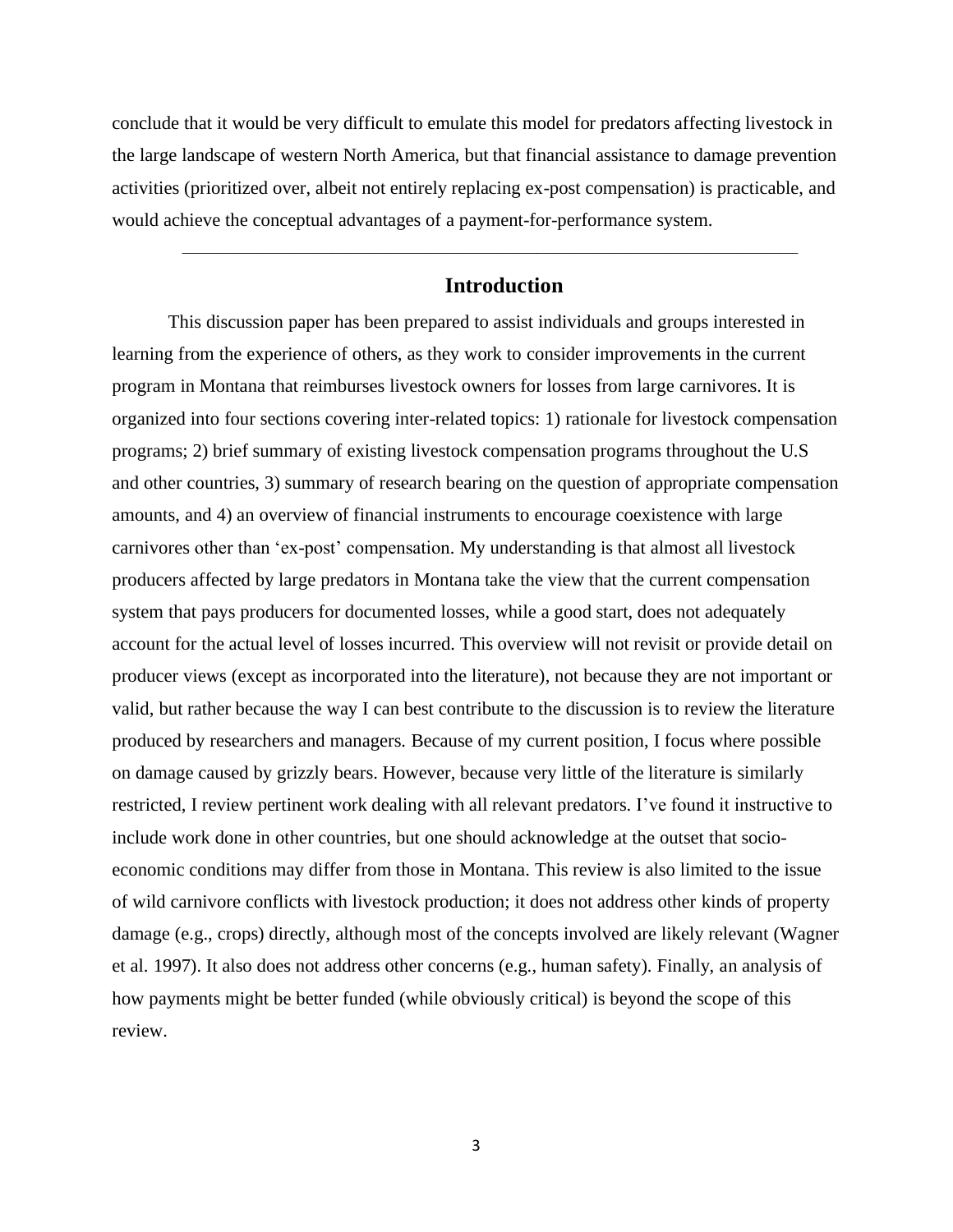My attempt is to review the literature available to me objectively; where I offer an opinion, I've tried to identify it clearly as such. All opinions expressed are solely my own and should not be interpreted as necessarily those of MFWP or the state of Montana.

It is universally recognized that conserving large carnivores — particularly those that have historically been the target of human persecution or eradication programs — has costs, and that oft-times those costs are disproportionately borne by livestock producers. Economic instruments to address these costs have become increasingly common, not only in North America, but worldwide (Dickman et al. 2011, Nyhus et al., 2003, 2005.). By far, the most commonly adopted model has been what is generally termed "ex-post" compensation, in which producers who have lost (or can show that they've lost) livestock to predators are provided cash (or, rarely, replacement livestock) by governments or private organizations according to some formula related to the value of what was lost. For simplicity, I'll sometimes refer to these programs simply as "compensation programs". Because compensation programs are so much more common than other economic instruments, and because Montana's current program primarily (although not entirely) also uses this model, most of this review will focus on them.

Most investigators and practitioners who have considered existing compensation programs view them as useful and perhaps even necessary to allow for carnivore conservation, but almost all have also been critical of them. Montag (2003) overviewed fundamental issues of ex-post compensation programs as 1) unanticipated negative consequences (setting up unrealistic expectations among both producers — if predators other than those subject to compensation produce greater losses — and the public — if it comes to believe that conflicts are thereby solved), highlighting legal and philosophical conflicts regarding the roles of government and the private sector regarding wildlife (e.g., governments typically claim sovereign immunity for liability for damage from wildlife, yet often agree to pay for it in these cases), 3) they may mask larger values issues, i.e., between rural and urban residents, that remain unresolved (or, at least, under-discussed); and 4) even if effective, they address only some of the legitimate concerns about having large carnivores on the landscape (e.g., safety). Other discussions of limitations and difficulties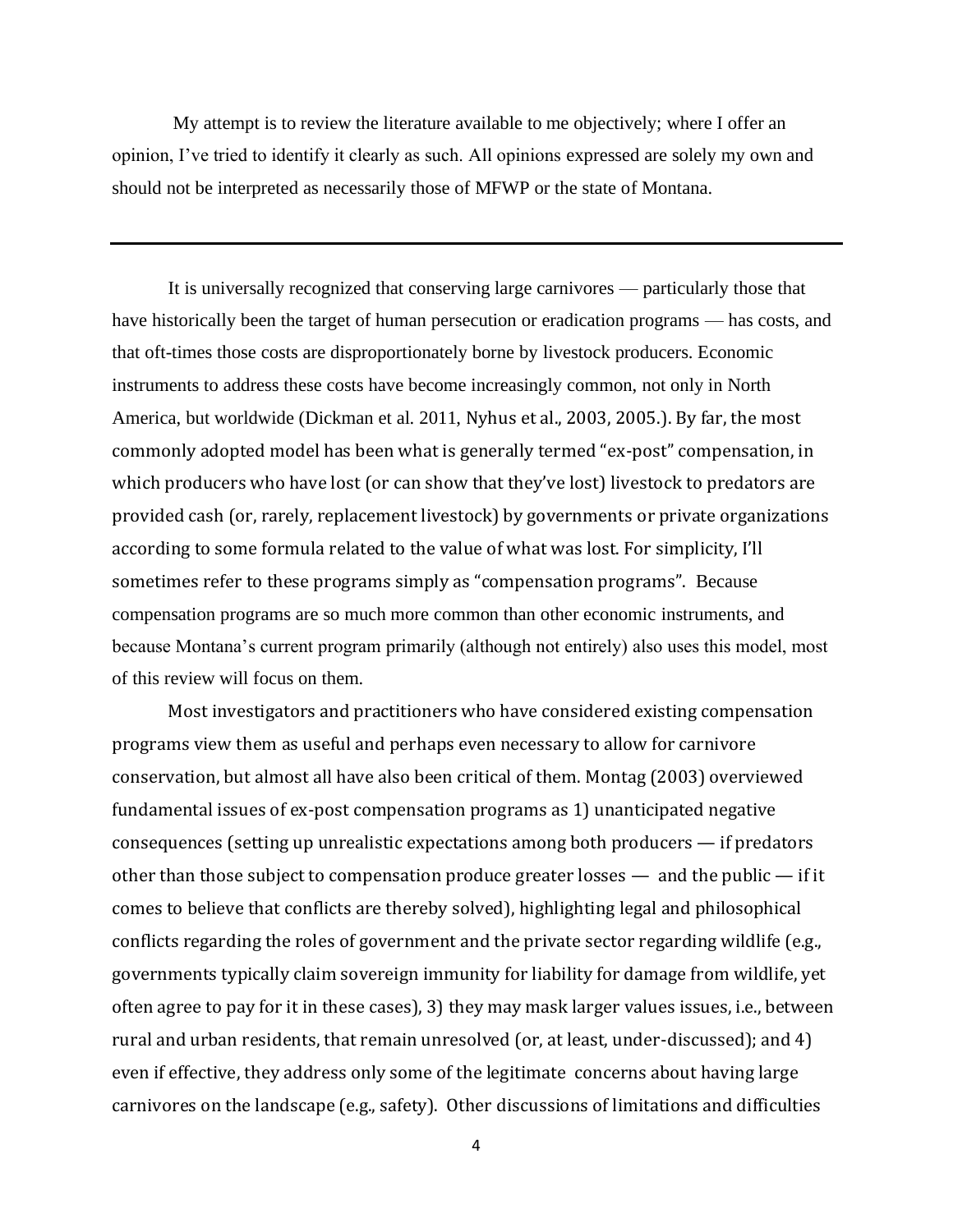of the general approach are found in and Larson et al. (2019), Linnell (2013), and Nyhus (2016).

Few compensation programs generate high levels of satisfaction among participants (Montag 2004, Montag et al. 2003, Ravenelle and Nyhus 2017, Vynne 2008). In a literature review assessing 138 compensation programs, Ravenelle and Nyhus (2017) found about twice as many negative as positive comments about the programs, and that

"…*approximately three-quarters of the negative comments (73%) were related to the operation of the compensation scheme. The most common negative process-related comments were that payments were too low (12%), funding was unsustainable (7%), and payments were too slow (7%). Just over three-quarters of the positive comments (77%) were related to the outcomes of compensation programs. The most common positive comments were that compensation programs help people with economic losses related to human wildlife conflicts (17%); increase fairness by spreading the cost of wildlife damage to those who want to conserve wildlife (14%); and improve attitudes toward wildlife (14%)."*

Some authors have used general arguments or simple economic models to suggest that compensation programs could even have unanticipated negative consequences on biodiversity conservation or local economies (Bulte and Rondeau 2005, 2007; Rondeau and Bulte 2007). These authors worried about a situation in which incentives to agriculturalists (primarily cropproducers in countries with weak governance) could result in the expansion of agriculture at the expense of wildlife habitat. As with any theoretical economic model, the math could be impeccable but the model itself not useful if its underlying assumptions describe a system other than the one at issue. The conditions that worried these economics seem unlikely to characterize rural Montana where agricultural expansion is unlikely, the boundaries delimiting public and private lands are essentially set, and where the private lands in question are not necessarily inimical to providing habitat for wildlife.

# **1. Rationales for a livestock compensation program**

The literature contains at least five non-exclusive objectives for livestock compensation programs (Lee 2011, Morrison 2013, Nyhus et al., 2005): 1) to reduce retaliatory or preventative killing of predators (e.g., MacLennan et al. 2009); 2) to improve producer attitudes toward predators generally (Agarwala et al. 2010, Naughton and Treves 2005, Steele et al. 2013, Treves et al. 2009); 3) to improve compliance with suggested conflict avoidance/reduction schemes; 4)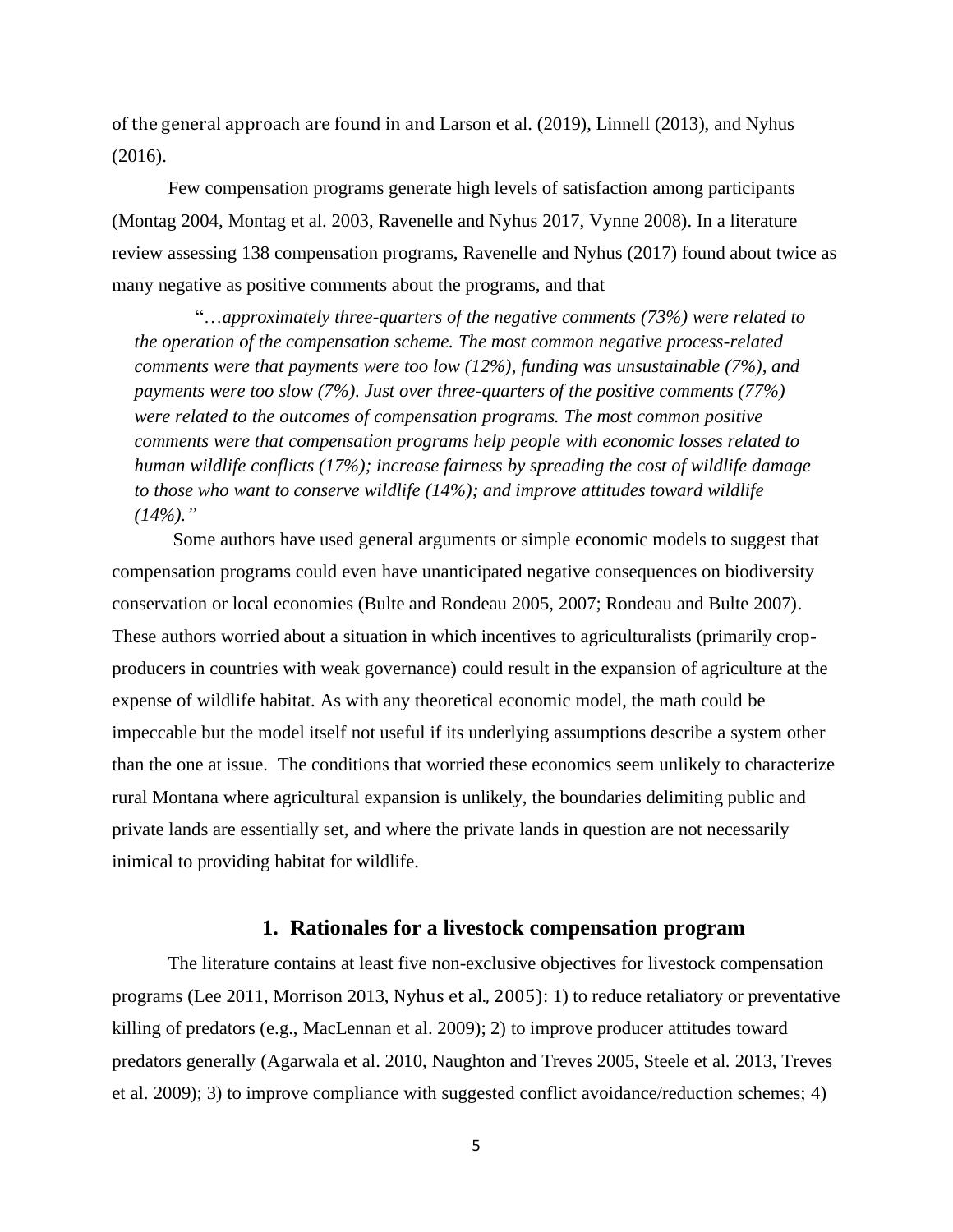to assist the economic sustainability of large, working ranches that have potential to coexist with predators (thereby preventing these lands from being subdivided and converted to rural residences); and 5) to improve economic equity (i.e., fairness), by distributing the costs of large carnivore conservation among a larger group as opposed to having them fall solely and squarely on the shoulders of affected producers. (Fourli 1999, Montag et al. 2003, Montag 2004). Assessing the strengths and weaknesses of any given program (and thus considering any improvements) is difficult unless one understands its objective.

Compensation programs in which a primary objective is to reduce (generally illegal) killing of large carnivores are mostly located in developing countries, where some combination of poverty, governance seen as illegitimate, and/or weak enforcement allows such unregulated and typically unreported killing to be a real concern (Bulte and Rondeau 2005). For my purposes here, I'll assume that illegal killing of large carnivores by producers in the context of livestock loss is a negligible issue in Montana, and that we can safely ignore its minimization as a possible objective of compensation.

Improving livestock producer attitudes toward large carnivores is frequently voiced as an objective of compensation programs, and success in this regard has been claimed by at least one paper (Nyhus et al. 2003). However, all research I've reviewed that has attempted to measure producer attitudes rigorously has concluded that attitudes toward predators, per se, are generally not improved as a result of compensation for losses (Agarwala et al. 2010, Marino et al. 2016, Montag et al. 2003, Naughton-Treves et al. 2003, Naughton and Treves 2005, Rigg et al. 2011, Treves et al. 2009). That is not to suggest that producer attitudes are made worse by compensation programs, nor is to suggest that producer attitudes are immutable. Additionally, continued negativity toward large carnivores should not be misinterpreted to mean that producers necessarily dislike being compensated. The topic of what factors underlie livestock producer attitudes is complex (Dickman 2010, Jacobsen and Linnell 2018, Kansky and Knight 2014, Kreye et al. 2017a, Lischka et al. 2019, Treves and Bruskotter 2014) and beyond the scope of this review. Suffice it for now that I would not consider that improving attitudes toward large carnivores is an expected (or necessarily, a required) objective of financial compensation for losses.

As reviewed below, many existing compensation schemes require that claimants engage in some type of preventative program as a precondition for receiving payments. Others do not,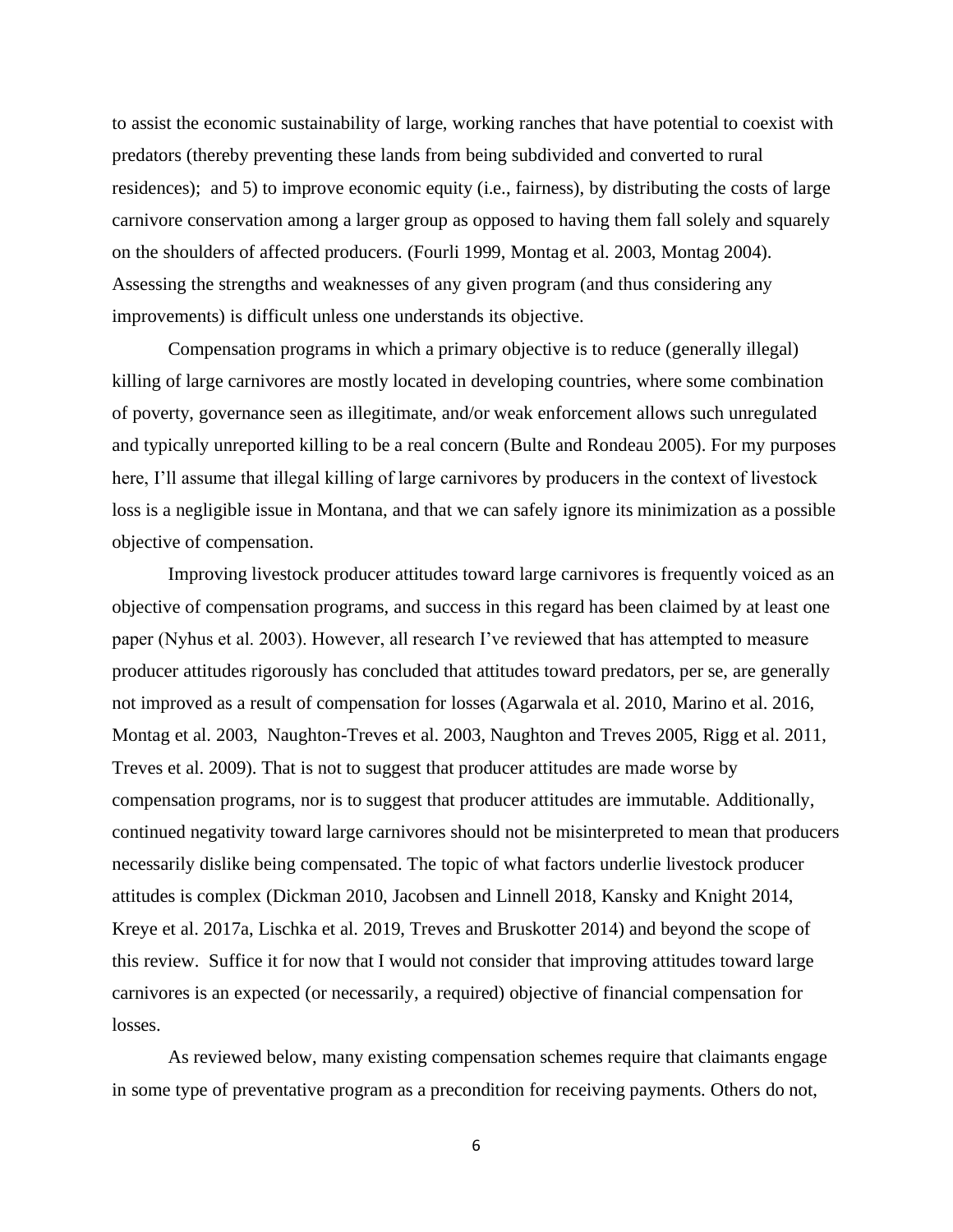but still intend that participation itself encourages producers to adopt preventative measures. My review of the literature suggests that this issue is sufficiently complex that explicitly identifying prevention as an objective of compensation is not helpful. Minimizing livestock damage from large carnivores may or may not be associated with compensation, but in any case, is an important but potentially separate objective, deserving of efforts, programs, and resources in its own right. I return to this subject later in the paper.

A fourth objective is that assisting the economic sustainability of large, working ranches that have potential to coexist with predators contributes directly to large carnivore conservation by providing unfragmented habitat, even if the presence of those livestock sometimes generates conflict ending with the death of individual carnivores. The replacement of large ranches with rural residences, as could occur if ranchers sell to the highest bidders, would reduce the issue of livestock depredation but at the cost of reduced habitat effectiveness and increased non-livestock related conflicts (possibly even more lethal to the predators). Thus, from the perspective of large carnivore conservation, livestock ranching can be a preferred land-use to the conversion of those lands to rural residential development (e.g., Muhly and Musiani 2009)

The fifth and final proposed objective, which I'd summarize as "social fairness" is also frequently cited in the literature, but — with some exceptions (e.g., Muhly and Musiani 2009, Anderson et al. 2014) — is rarely explored in depth. Perhaps it is simply taken for granted. Yet it seems a very straight-forward argument, and one that doesn't require much investigation to evaluate success. If society, as reflected in the laws, regulations, and policies of a democracy, values the presence of large carnivores in geographic areas where they can cause harm to individuals, a case can be made on first principles that these costs should be borne equitably by all of that democracy's citizens rather than falling disproportionately on citizens living in those areas. A nationwide poll found general support among U.S. respondents for compensating landowners for any lost income — at least when caused by "endangered species" — but also for the view that landowners should not have the right to use their property in ways that further species' endangerment (Czech and Krausman, 1999).

Although all five objectives deserve consideration, the reader should be aware that I find the fourth and fifth most cogent and persuasive, and thus that any subsequent bias in this report may reflect that view.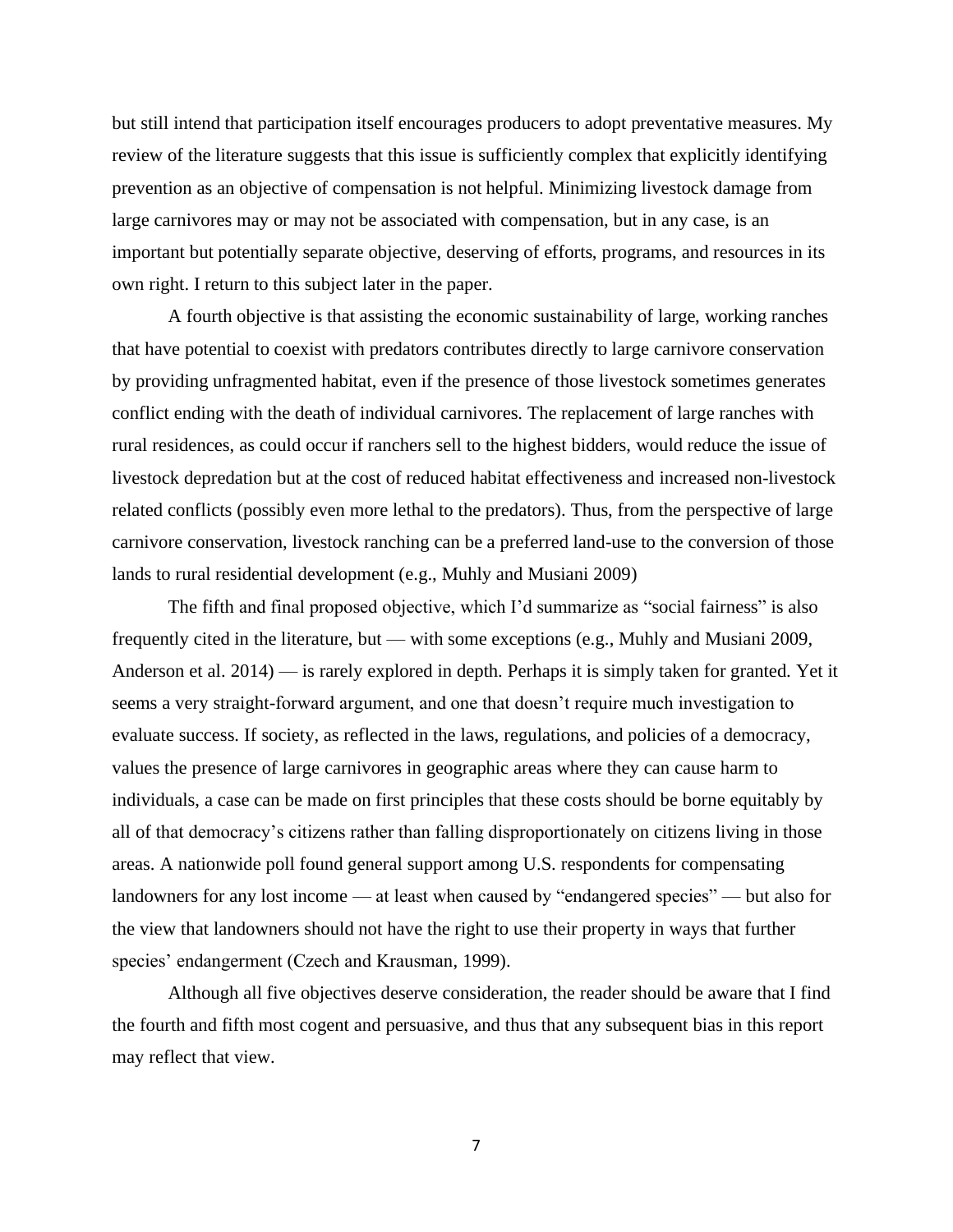It is worth noting that, in Montana, livestock producers pay an annual tax to the Montana Department of Livestock (DOL), termed "per capita" fees, that help fund DOL programs. For 2020, fees were \$2.29/head of cattle, and \$0.54/head of sheep or goat (https://liv.mt.gov/Centralized-Services/Per-Capita-Fees). Although these funds are not used directly for compensation or conflict prevention, some funding supports USDA Wildlife Services (which conducts livestock depredation investigations under an MOU with USFWS and MFWP), and up-to-date payment is a requirement of claimants wishing to take advantage of Montana's depredation compensation system through the Livestock Loss Board. As of 2017, Wildlife Services also received funding from producers who contributed to county-level programs in 26 Montana counties for cattle and 47 counties for sheep.

# **2. Overview of existing compensation programs**

Programs to compensate livestock producers for losses to large carnivores have now become common throughout the world, but even when they share objectives, they vary considerably in the details of how they are funded and administered. Limiting the list to those providing relief for damage caused by wolves, grizzly bears, or mountain lions, I count programs in 16 jurisdictions of North America (Table 1), and in 8 European countries (Table 2). I found an additional 11 programs useful to consider throughout the world that do not fit neatly into the "expost" compensation model; these are discussed in Section 4 of this report.

# **Overview of North American programs**

Alaska has no compensation program. With that exception, however, essentially all jurisdictions in North America with grizzly bears, almost all with wolves, and many with mountain lions now have compensation programs of some sort. Table 1 allows comparison of North American programs for selected attributes that are typically documented, and that affect how well each performs. I did not include a column for program objectives or rationale; these are often either assumed or are not articulated clearly. Nor did I include a column to capture whether some sort of verification is required for a claim to be accepted and paid because this requirement is evidently common among all programs.

All North American programs listed in Table 1 will consider reimbursing costs from damaged or killed cattle; almost all will compensate for killed sheep, goats, and horses as well. Most programs compensate livestock documented as having been killed by covered predators at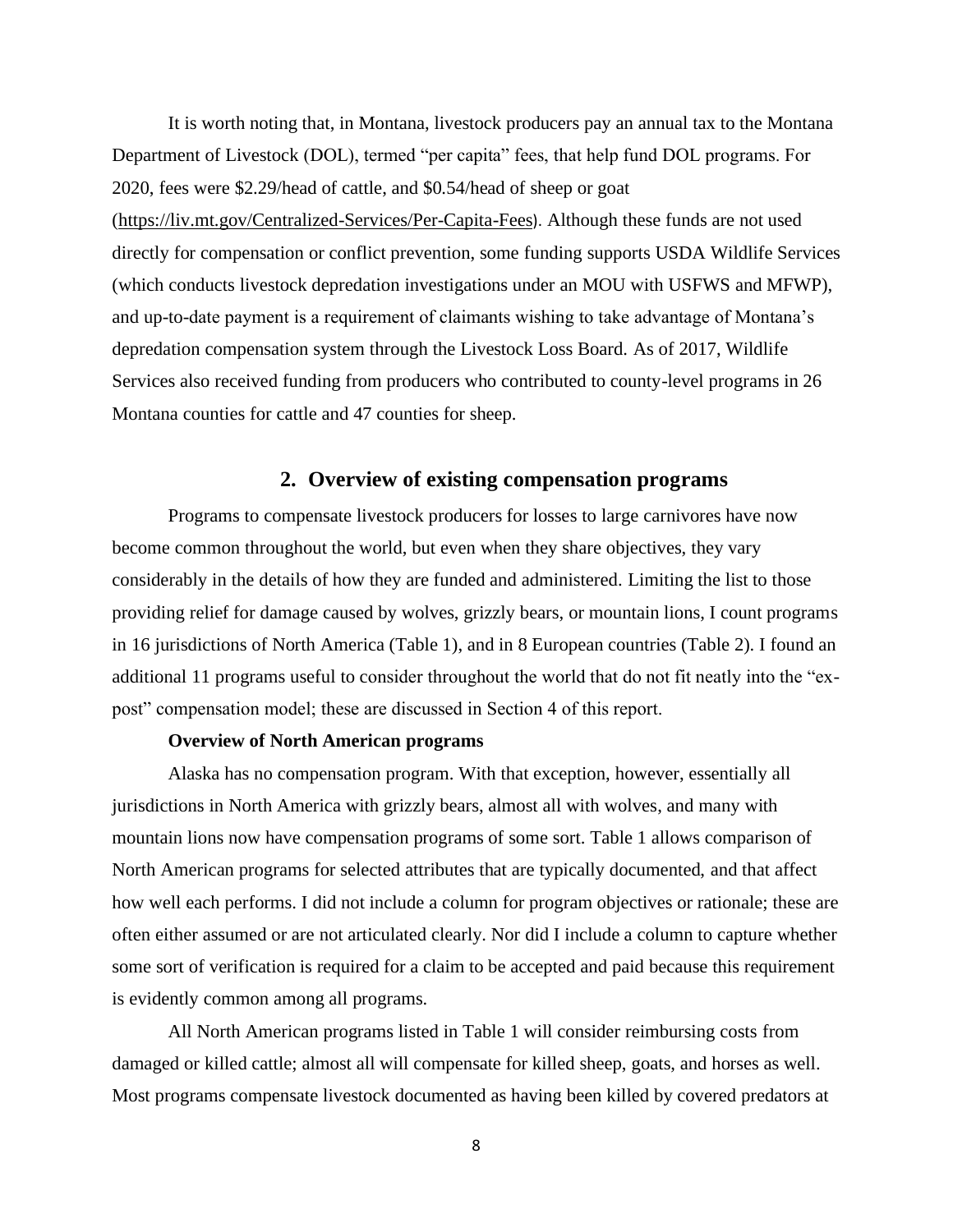fair market value (FMV); in some cases, this is based on the program's own schedule of prices, in others based on an independent schedule. Some programs using FMV consider the value at the time of the livestock loss; others base it on a date in the future when, presumably, the lost animal would have increased in weight and thus be of higher value if sold. A few jurisdictions pay slightly below FMV, and a few pay more (see case studies, below). Some programs limit per animal payments at a maximum amount (typically \$2,000 US), and some pay only if damage exceeds a minimum threshold.

Field verification often fails to find evidence of all animals killed by large carnivores (see Part 3 of this report), and even when found, it is often impossible to determine with certainty the cause of death. Almost all jurisdictions distinguish livestock "confirmed" as killed by a predator from those labeled "probable" (in some cases, additional categorizations are used). Most North American jurisdictions compensate producers for dead livestock categorized as "probable", but typically (although not universally) at half the value of a confirmed loss (Table 1). Most, although not all, also pay veterinary expenses associated with livestock injured but not killed by predators.

Because livestock are lost from numerous causes other than predators — and even where predators are present, non-predation losses typically exceed depredation losses (Oakleaf et al 2003, Hebblewhite 2011, Mabille et al. 2016) — payment for livestock that are unaccounted for but for which no direct evidence links their disappearance to predators remains a difficult issue. Where compensation of confirmed losses is greater than FMV (e.g., Wyoming, in some cases Washington, see below) the rationale for doing so is generally an acknowledgment that at least some unaccounted losses are likely related to any confirmed losses to the same producer in the same year. For some jurisdictions, program documentation appears to evade the issue of the proportion of missing livestock killed by predators.

Many, although not all, jurisdictions only accept claims from producers showing some type of effort to prevent depredations proactively. (The column of Table 1 summarized this should be interpreted cautiously due to the wide variety of preventative measures, requirements for their adoption, and subsidies or payments — or lack thereof — available to producers).

Compensation funding comes from a variety of sources, depending on legal instruments applicable at the time, legal status of the predator species, and economic conditions of potential funders. Canadian programs tend to receive relatively more support from the federal government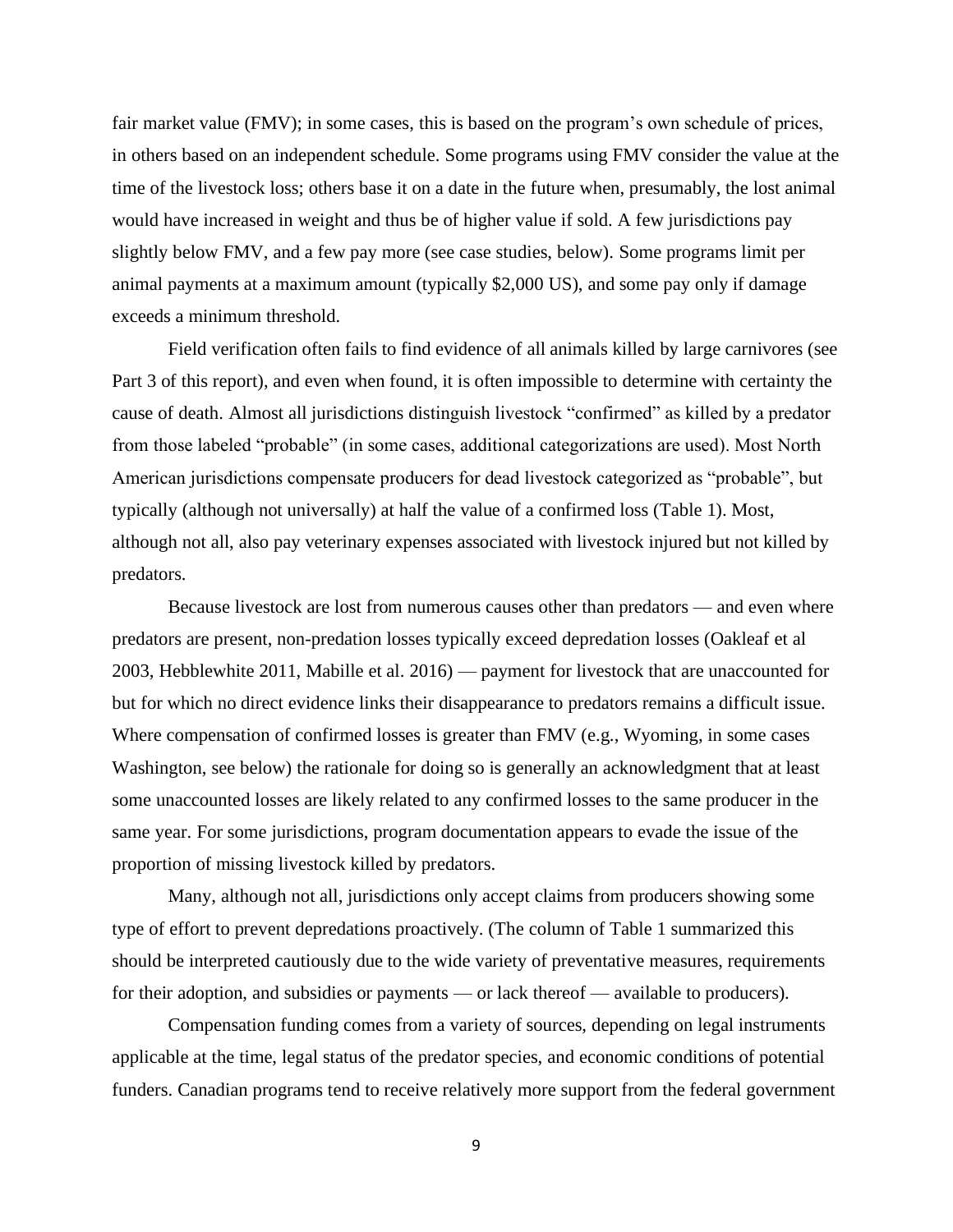than U.S. programs, notwithstanding greater legal protection in the U.S. generally for wolves and grizzly bears. An exception is funding from the Wolf Livestock Demonstration Project Grant Program, initially authorized by Congress in 2009 and reauthorized occasionally since then. Half the appropriated funds in any given year are typically granted for compensation programs, the other half for preventative programs. Authorized states can apply for grants under this program, administered by the U.S. Fish and Wildlife Service, and if successful, must provide a 50 percent cost-share match. The best-known program funded by an NGO, Defenders of Wildlife (DOW), may well have functioned to jump-start government funding, but now that there is greater government funding than in the 1990s, the DOW program has transitioned away from paying compensation.

Worth mentioning briefly — despite not being as billed by its own literature as a largecarnivore compensation program *per se* — is the Livestock Indemnity Program administered by the Farm Services Agency (FSA) of the U.S. Department of Agriculture. Initially envisioned as providing relief from losses causes by natural disasters when authorized as part of the Agricultural Assistance Act of 2007 and the Food, Conservation and Energy Act of 2008 (Johnson and Smith 2010), the program was subsequently revised by the 2014 Farm Bill to allow compensation for losses to *"Federally reintroduced predators or species protected by Federal law, including avian predators and wolves"* (7 CFR Parts 1400 and 1416, Supplemental Agricultural Disaster Assistance Programs, Payment Limitations, and Payment Eligibility, Final Rule). This language would also seem to authorize compensation for damage caused by grizzly bears, but I was unable to find documented evidence that it has been used for that purpose. The program provides 75% FMV for losses over "normal expected loss", and evidently does not require field verification. The program is administered by regional FSA offices, which would appear to be granted considerable discretion in handling depredation claims.

## *Case studies: Selected North American programs*

For purposes here, it is most useful to examine programs in nearby jurisdictions more closely because socio-economic (and cultural) conditions are most similar to Montana, and because they have an identical (or nearly identical) suite of large carnivores.

# *Alberta*

The Alberta Compensation program began in 1974 and is based on the province's wildlife act of 1997 (Province of Alberta 1997, 2020), which distinguishes between livestock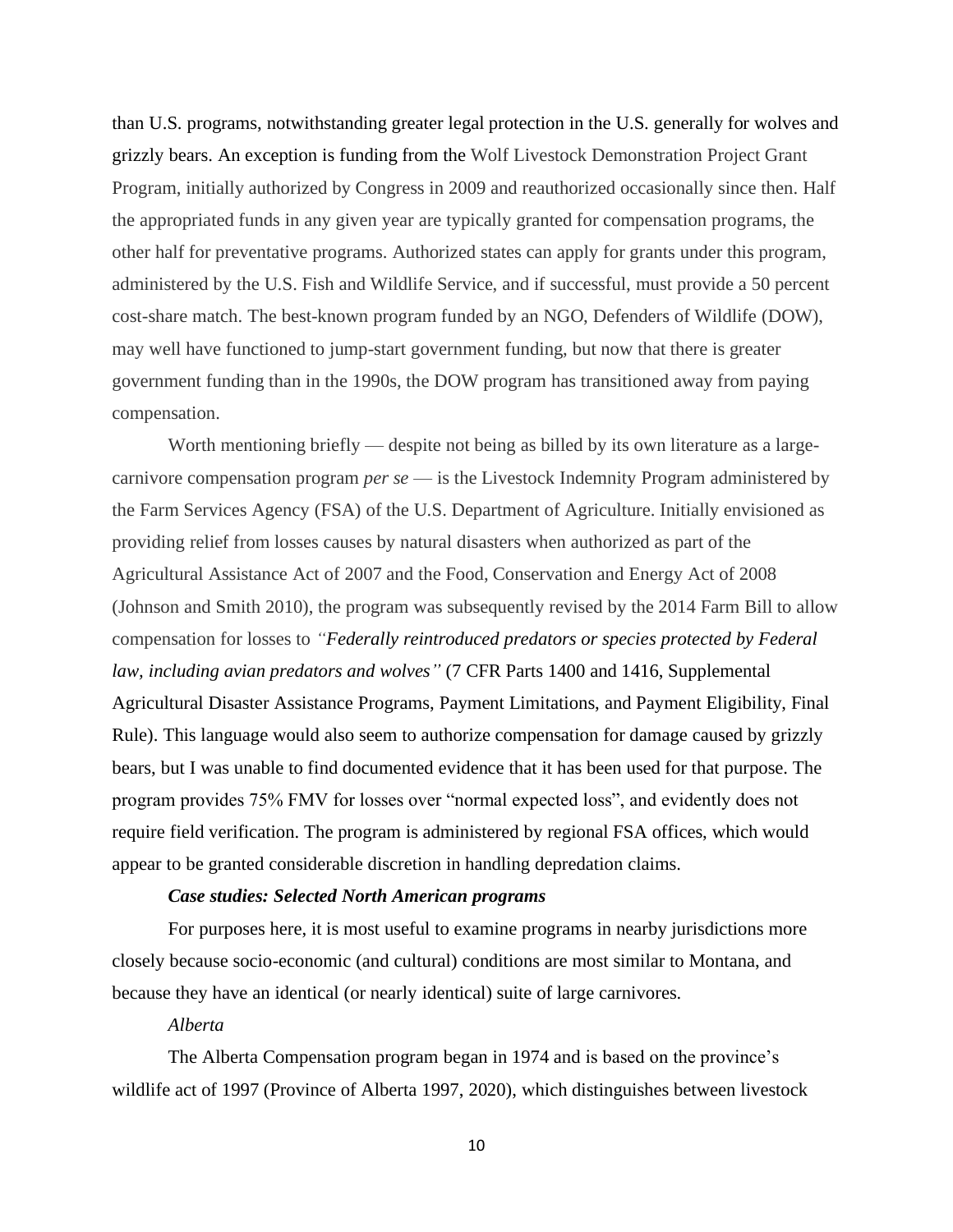killed by people and livestock damaged or killed by predators (defined as grizzly bears, black bears, wolves, lions, and eagles). Livestock (defined as cows, sheep, goats, swine and bison, but not horses) belonging to producers who depend on livestock for a substantial portion of their income and if valued > Cdn \$100 are compensated at 100% of FMV after being confirmed by investigators from either Alberta Fish and Wildlife, Alberta Agriculture, or a municipal Agricultural Service Board (Morehouse et al. 2018). If the kill is categorized as "probable", compensation is paid at 50% of FMV, but no compensation is provided for missing livestock. Uniquely among programs reviewed, the Alberta program does not depend on investigators to declare a "probable kill", but rather designates a livestock carcass as "probable" if found < 10 km from, and within a 90-day window of a confirmed kill or injury. Producers losing calves can elect to receive payment as soon as possible after the loss, or wait until October and receive the (presumably higher) value for a reference 550-pound calf. All funding in the early 2000s came from an excise tax on recreational hunting and fishing licenses, but since 2014 has been split approximately equally with a federal program that supports Canada's agricultural sector. The Alberta Conservation Association (ACA), an NGO, administers the program on behalf of the government. During 2000-16, 70% of claims were for damage from wolves, 11% from grizzlies, 8% from cougars, and 6% from black bears (Morehouse et al. 2020). Claims for damage from wolves, and even more so, grizzly bears, have been increasing in recent years. Livestock represented were 87% cattle, and 10% sheep; the mean number of cattle lost per claim was 1.25 cows and 3.44 sheep. Total compensation payments during 1976-81 (when coyotes were also covered) averaged  $$199,467/yr<sup>1</sup>$ , and from 2001-15 (without coyotes) averaged  $$204,586/yr$  (but rose to \$384,494 in 2015).

Based on a survey of landowners in SW Alberta, Lee (2011) reported a high rate of dissatisfaction (76%) with the Alberta program. Most respondents favored a more extensive program (covering additional species of livestock and carnivores), a reduced burden of proof that the lost livestock had been depredated, and also desired full compensation for "probable" kills. A formal proposal incorporating these suggested revisions was prepared on behalf of the NGO Waterton Biosphere Reserve Association (Morrison 2013). In addition, Morrison (2013) proposed that the FMV payment be increased to FMV \*2.5 (i.e., a multiplier) to cover indirect costs of depredation. Although Morrison (2013) provided a thorough qualitative rationale for a

 $1$  Authors did not clarify whether dollars are US or Canadian.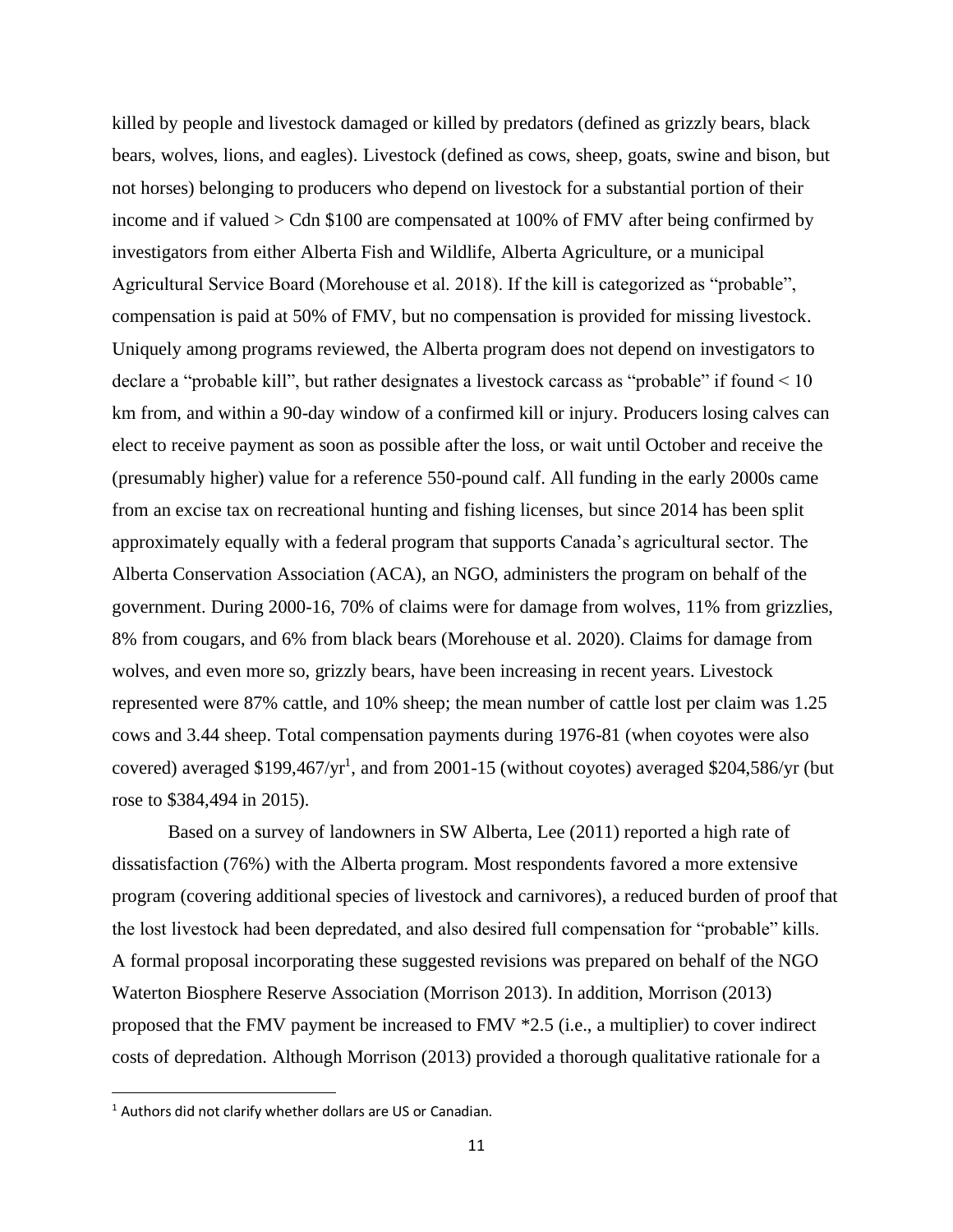multiplier, she did not justify the 2.5 value via reference to specific literature. Lee et al. (2016) extrapolated findings from a survey to estimate province-wide economic impacts. As of late March 2019, proposals to increase compensation in Alberta were still being discussed (Glen 2019).

## *Wyoming*

The Wyoming compensation program is particularly instructive for those considering Montana's program (Bruscino and Cleveland 2004, Morehouse et al. 2018). Although "livestock" is not defined clearly by Wyoming statute, compensation for damage from wolves, grizzly bears, black bears and mountain lions appears limited to calves and sheep (Wyoming 2020, Chapter 28, Section 3). Although the Wyoming program does not appear to recognize a category of "probable" loss (instead, compensating damage that is "more likely than not" to have been caused by a covered predator), it includes more measures than any other North American program in attempting to make producers whole for missing animals that may have been depredated by predators (i.e., a 'multiplier'). Calves and sheep in "areas occupied by grizzly bears" and terrain, topography and vegetative characteristics render detection of carcasses difficult are compensated at FMV\*3.5 if killed by a grizzly, black bear, or lion. Sheep in areas "not occupied by grizzly bears" are compensated at FMV\*3.0 if killed by a black bear or lion. I was unable to find in either the regulation or Wyoming statue a definition or process for determining areas "occupied by grizzly bears". Calves and sheep in areas where wolves are "designated as trophy game animals" and terrain, topography and vegetative characteristics render detection of carcasses difficult are compensated at FMV\*7.0 in "wolf areas" (essentially the northwestern quarter of the state, as defined in Wyoming Title 23, Game and Fish § 23-1- 901). A bill under consideration would set up a parallel system administered by the Wyoming Department of Agriculture, which would extend the geography covered for wolves to other parts of the state ( Reynolds 2020). The derivation of these multiplier values is not provided in the regulation, nor is the appropriate multiplier clarified if both grizzly bears and wolves are present. Claimants are required to document the total number of livestock lost (regardless of cause), which is used to ensure that in no case would the compensation exceed the value of all lost livestock. Claimants are also required to allow hunting for the predator species damaging the livestock where the depredation occurred (it is unclear how this provision applies to grizzly bears under ESA protection), as well as to not restrict hunting generally. Similar to Alberta, the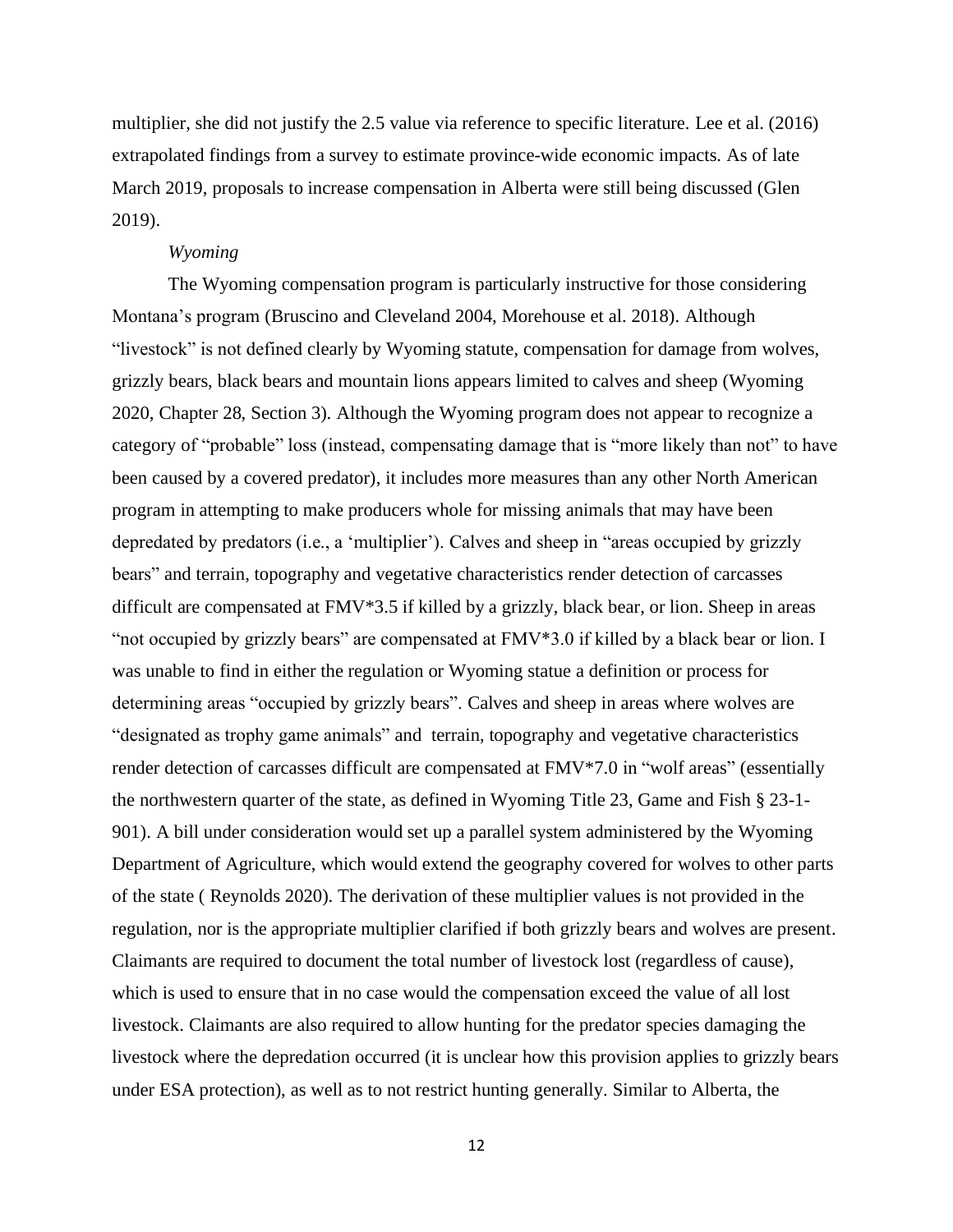Wyoming program sets the value of calves as what they would have fetched had they been allowed to grow to selling weight in the fall. Investigations are conducted by the Wyoming Game and Fish Department (WGFD). Appeals by the claimant in cases of denial or insufficient compensation can be made in writing, in which case the Wyoming Wildlife Commission empanels an arbitration panel consisting of 3 people (1 selected by WGFD, 1 by the claimant, and the third by the 2 selected panel members). Decisions of the arbitration panel are final (Thuermer 2020). The program is funded by application fees from hunters vying for big game draw permits.

# *Idaho*

Idaho statute 36-1109 states that while landowners have an obligation to "*take all reasonable steps to prevent property loss from black bears, grizzly bears, or mountain lions*", that that prevention of depredation "*shall be a priority management objective of* [IDFG]" (State of Idaho, 2020). Compensation for damage caused by wolves is dependent on the state succeeding in its application to the USFWS for funds from the Wolf Livestock Demonstration Project, authorized by P.L. 111-11 (Omnibus Public Lands Management Act of 2009). A 50% match (which can be in-kind services) is required of the producer (State of Idaho 2019); 100% of FMV is paid in mid-November (Morehouse et al. 2018). According to Morrison (2013), a multiplier can be applied for wolf depredation at the discretion of the compensation board, but I was unable to confirm this.

Losses from grizzly bears are potentially eligible for compensation under Idaho's Wildlife Damage Law (State of Idaho 2018) but only after delisting. At that time, only claims for cattle, sheep, and goats exceeding \$1,000 would be paid (at 100% FMV), subject to a \$1,000 deductible. Half the claim value would be paid immediately, the remaining half held back pending availability of funds. If claims exceed available funds, proportionate payment would be made. Minimum claims accepted are \$1,000 per occurrence. USDA Wildlife Services is charged with verifying damage cattle sheep and goats only (the law would also appear to provide for compensation for loss to berries, bees, beehives, and honey from grizzlies, although not crops). I was unable to find documentation of a compensation plan in Idaho for grizzly bears under listed status.

# *Washington*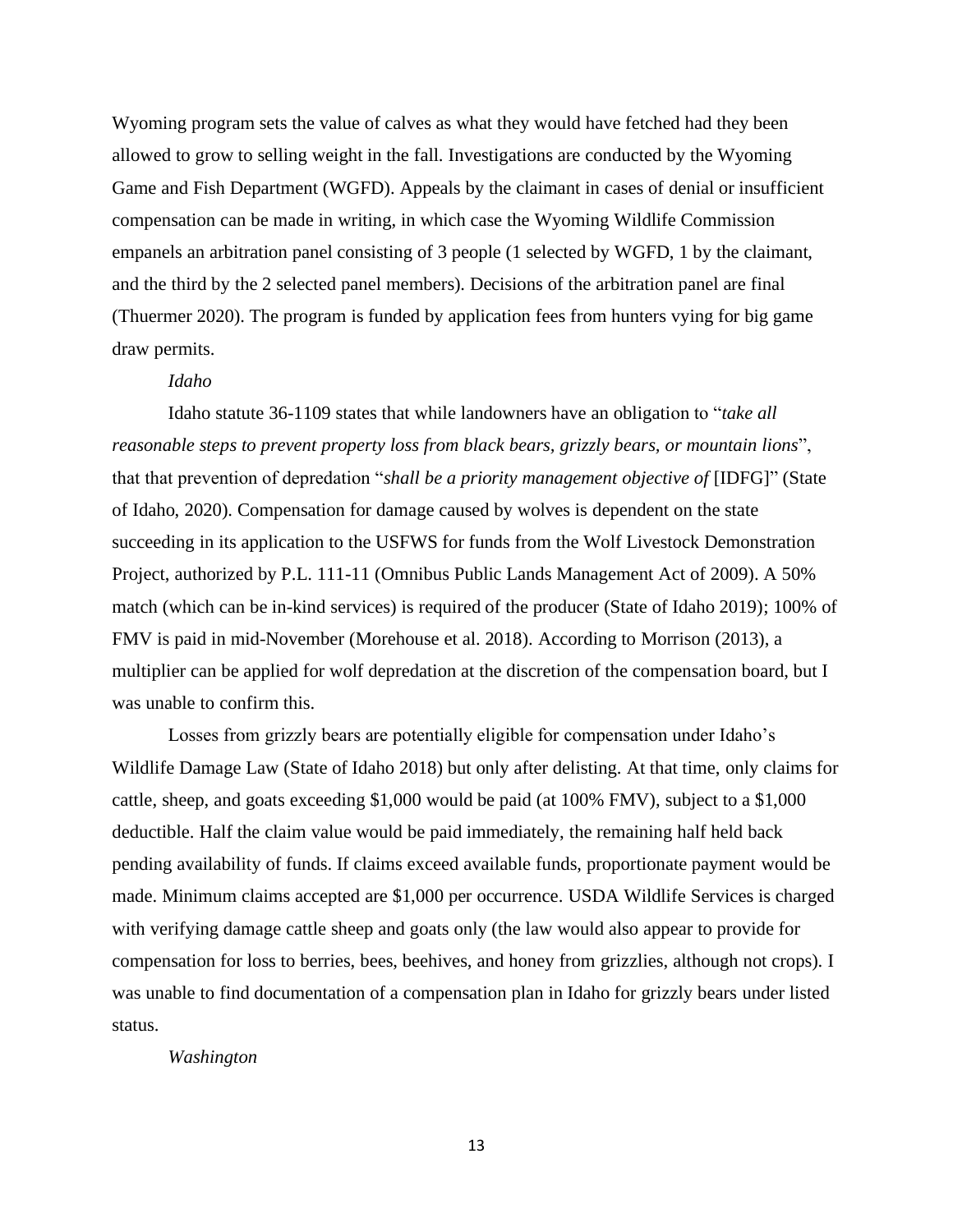The state of Washington, with the smallest area and largest population of northwestern U.S. states, has an extensive wildlife damage program, most of which is oriented toward compensating farmers and orchardists for damage from ungulates (WAC 220-440). The state has only a handful of grizzly bears (in the western-most portion of the Selkirk Recovery Zone), and to date, livestock depredation by grizzlies has not emerged as an issue. However, livestock depredation by wolves has produced considerable controversy. Washington's wolf compensation program requires that claimants first enter into a damage prevention cooperative agreement with WDFW, the terms of which are negotiated. Payment of claims (including associated veterinary costs [including to herding or guarding dogs]) classified by WDFW as "confirmed" is at 100% of FMV at the time of typical sale, and classified as "probable" is at 50% of FMV. However, if the depredation occurs on a grazing site exceeding 100 acres in size, payment is at 200% of FMV for confirmed and 100% for probable losses up to a maximum of \$10,000/claim (i.e., a multiplier of 2x is applied; WDFW 2019). WAC 220-440-180 explains that the multiplier is intended to account for missing livestock that could not be confirmed, but I was unable to find specific numeric justification for either the multiplier (2x) or the 100-acre distinction. Producers can also apply for compensation for indirect wolf-related reductions in livestock pregnancy rates and weight gains if they can show such losses exceeded the 3-year running average of previous losses (WAC 220-440). Adjudication of such claims is made by WDFW (which employs fulltime staff to work on these issues). Producers must notify WDFW within 30 days and complete their claim within 90 days. A Livestock Review Board (5 members, 2 of which represent the livestock industry, 2 represent conservation interests, 1 member appointed at large) can also review disputed claims for indirect losses, but to date, disputes have been rare.

# *British Columbia*

Two elements of the British Columbia program differ from those reviewed above. First, in contrast to Wyoming and Washington where some claimants may expect > 100% FMV, the British Columbia program pays 80% of FMV (Morehouse et al. 2018). Second, British Columbia is the only jurisdiction I reviewed that provides an opportunity for producers to verify their own losses – at least from some predators - (and thus be eligible for compensation). Citizens interested in being certified to verify losses caused by wolves and coyotes must complete a course offered by B.C. conservation officers. Losses to sheep and cattle from wolves and coyotes are handled by the Livestock Protection Program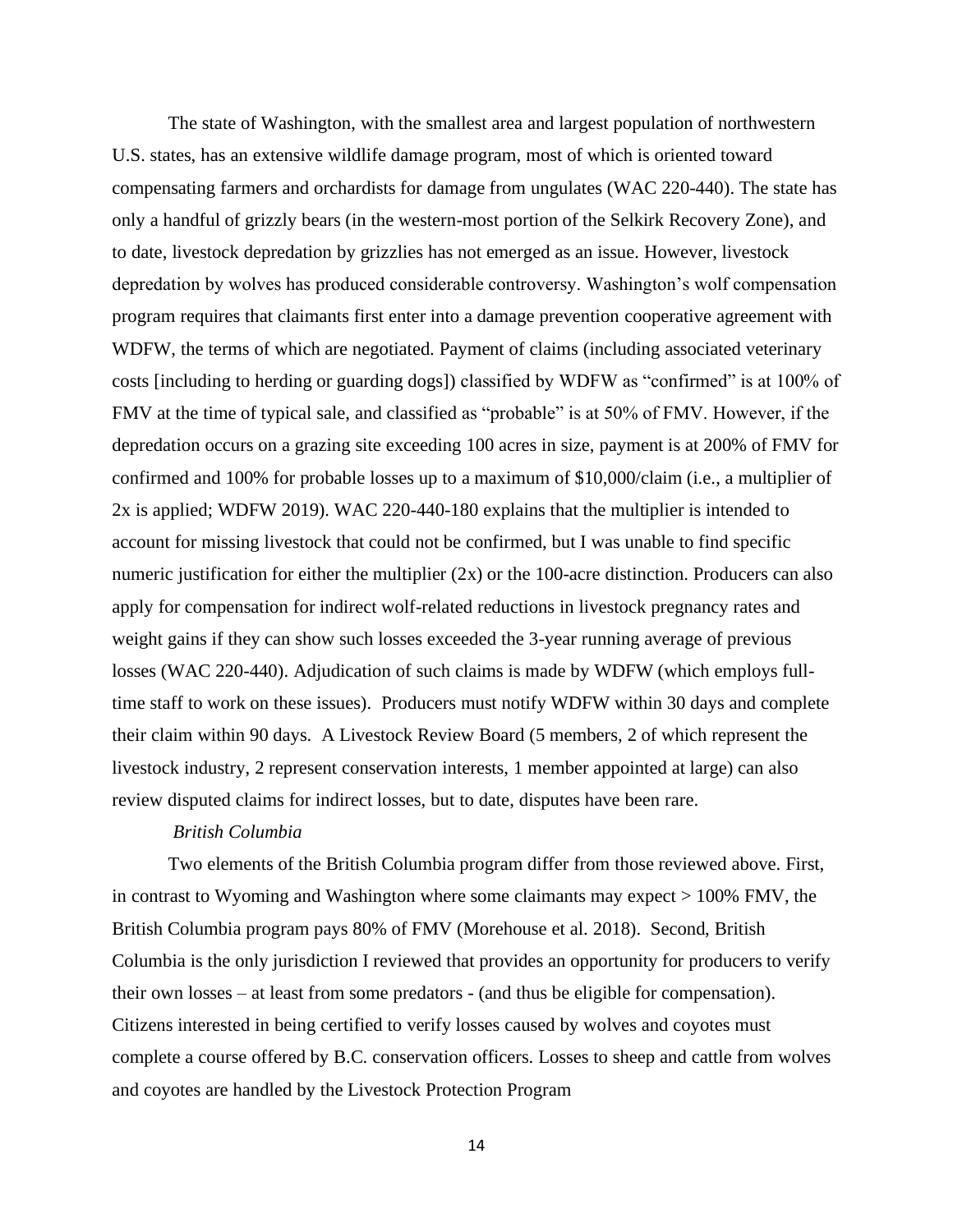[\(https://www.cattlemen.bc.ca/lpp.htm\)](https://www.cattlemen.bc.ca/lpp.htm), administered by the B.C. Cattlemen's Association. Lee (2011), Morrison (2012) and Morehouse et al. (2018) all report that damage from both species of bears are compensated by a similar program, but I was unsuccessful in finding details on that aspect of the program. Garth Mowat, during his presentation to the GBAC on April 9, 2020, indicated that there has not been compensation to livestock producers from grizzly bear depredation, a statement which would be consistent with my inability to find specific documentation of compensation for damage caused by grizzlies.

#### **Overview of European compensation programs**

The distribution and abundance of both wolves and grizzly bears has increased during the last 2 decades in Europe (*U. arctos,* the only species of bear in Europe, is termed "brown bear"), where protected areas tend to be smaller, and agricultural production closer at hand than in western North America. Most European countries have stronger traditions of supporting what are viewed as public goods through taxation than in the U.S., and many actively subsidize agriculture. Unlike in western North America, the overwhelming preponderance of livestock killed by predators in Europe are sheep rather than cattle (Linnell and Cretois 2018), despite the downward trend in sheep numbers since at least 1990. Finland, Sweden, and Norway also have semi-domestic reindeer (*Rangifer tarandus*), typically herded loosely and extensively in forested regions. Europe has no analogue to mountain lions (which are restricted to the western hemisphere), but wolverines (Persson et al. 2015) and Eurasian lynx (Lopez-Bao et al. 2017, Mabille et al. 2015) are both considered consequential killers of livestock. Still, reviewing European programs can provide context in thinking about improving the funding or effectiveness of programs in the U.S (Table 2).

### **Aspects of note from selected European compensation programs**

Most European programs include economic instruments to encourage damage prevention as well as compensating for damage already occurring. Specific to bears, France, Norway, Sweden, and the Catalonia region of Spain spend more on preventing bear damage *per bear* than compensating damages *per bear*; other countries are the reverse (Bautista et al. 2017). However, this may merely reflect the low number of bears in 3 of those 4 countries. The total costs/bear have been greatest in Norway and France. A few studies have noted that the number of claims has been more tightly correlated with attributes of the area in question, e.g., pastoral vs. forested, or characteristics of the compensation scheme itself, than with predator abundance *per se*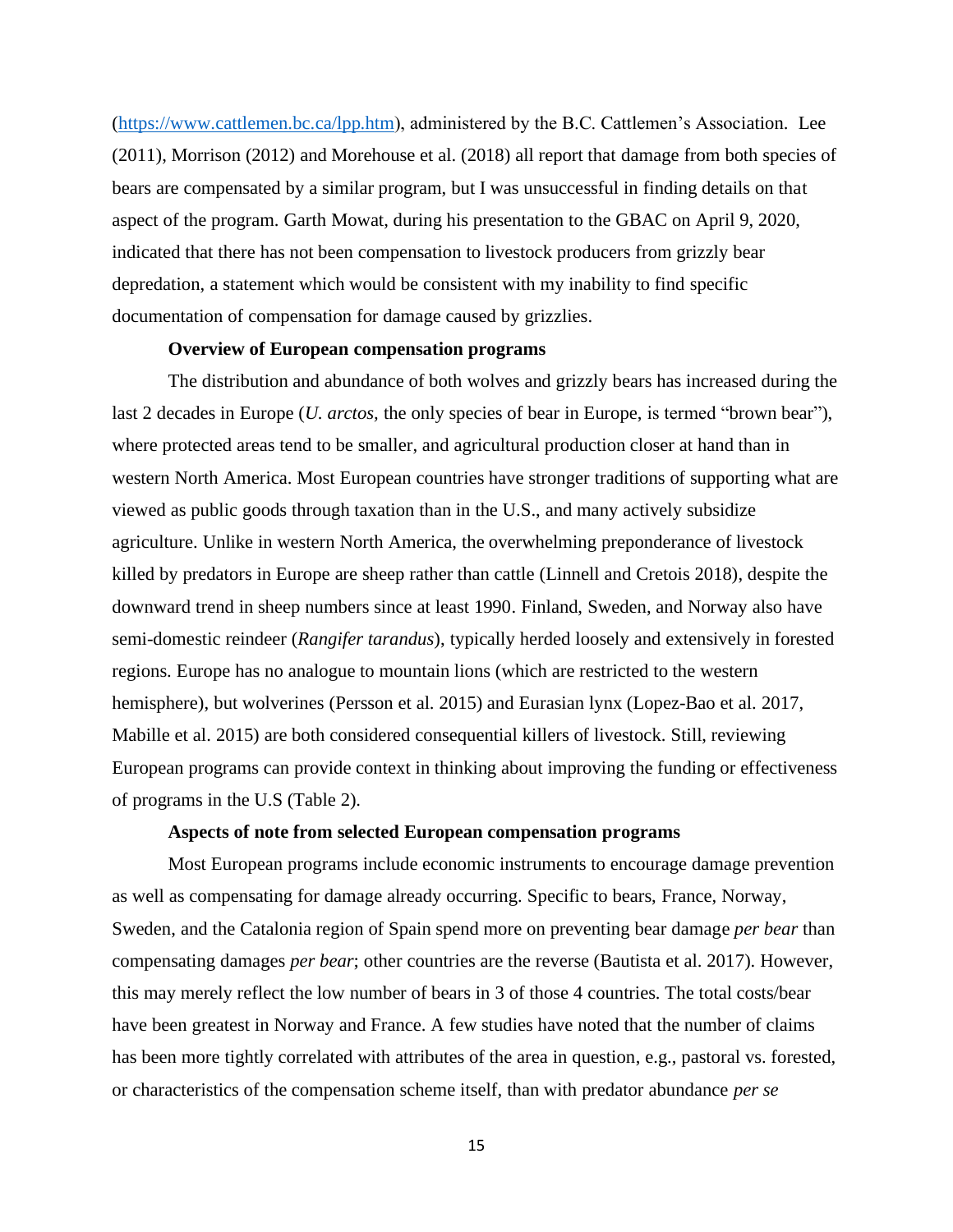(Bautista et al. 2017, 2019; Boitani et al. 2010, Rigg et al. 2009, Swenson and Andren 2005, Widman and Elofsson 2018). That is, the European experience has been that compensation costs have not necessarily tracked changes in carnivore numbers closely (although see Mabille et al. 2015 for a study showing a correlation of compensation costs with carnivore abundance).

Most European programs benefit from considerable public funding; a notable counterexample is the small compensation program in Bulgaria that appears to be funded entirely by an NGO (Fund for Wild Flora and Fauna 2020), and which mainly provides substitute livestock (rather than cash) for those killed, as well as helping with livestock-guarding dogs. At the other end of the spectrum, the compensation programs in France and in Norway (for all carnivores) are generous and expensive, both on a per predator (Bautista et al. 2019), and a total (Linnell and Cretois 2018) basis.

France appears to be unique within Europe in paying greater than market value for lost animals, in part to account for indirect value lost (Morrison 2012). As in most Western European (although not necessarily Eastern European) countries, both wolves and bears were functionally extirpated in France by the late  $20<sup>th</sup>$  century. Under the current compensation systems, possibly because bears in France currently resulted from a translocation whereas French wolves recolonized naturally, higher compensation is paid for losses from bears than to wolves. Although verification of depredation is required, indirect effects are addressed in France by adding flat fee of 115 Euros to a base rate of FMV \* 1.1. Particularly when considering that the French program also subsidizes shepherd salaries, the French program is arguably the most generous to producers in Europe (Fourli 1999). Another large program is in Norway, where, as of almost 2 decades ago, 2 million sheep were reported to graze on unfenced (and poorly monitored) montane and forested habitat (Swenson and Andren 2005).

The compensation programs in Italy have elicited particular criticism in the literature, despite it being among the smallest in terms of total costs (Linnell and Cretois 2018). Boitani et al. (2010) argued that Italy's program, which varies administratively by region, has paid out large sums (mean of €822,200 annually in Tuscany alone during 1995-2003, including prevention efforts) while failing to reduce illegal killing of wolves, a critique later echoed by Marino et al. (2016).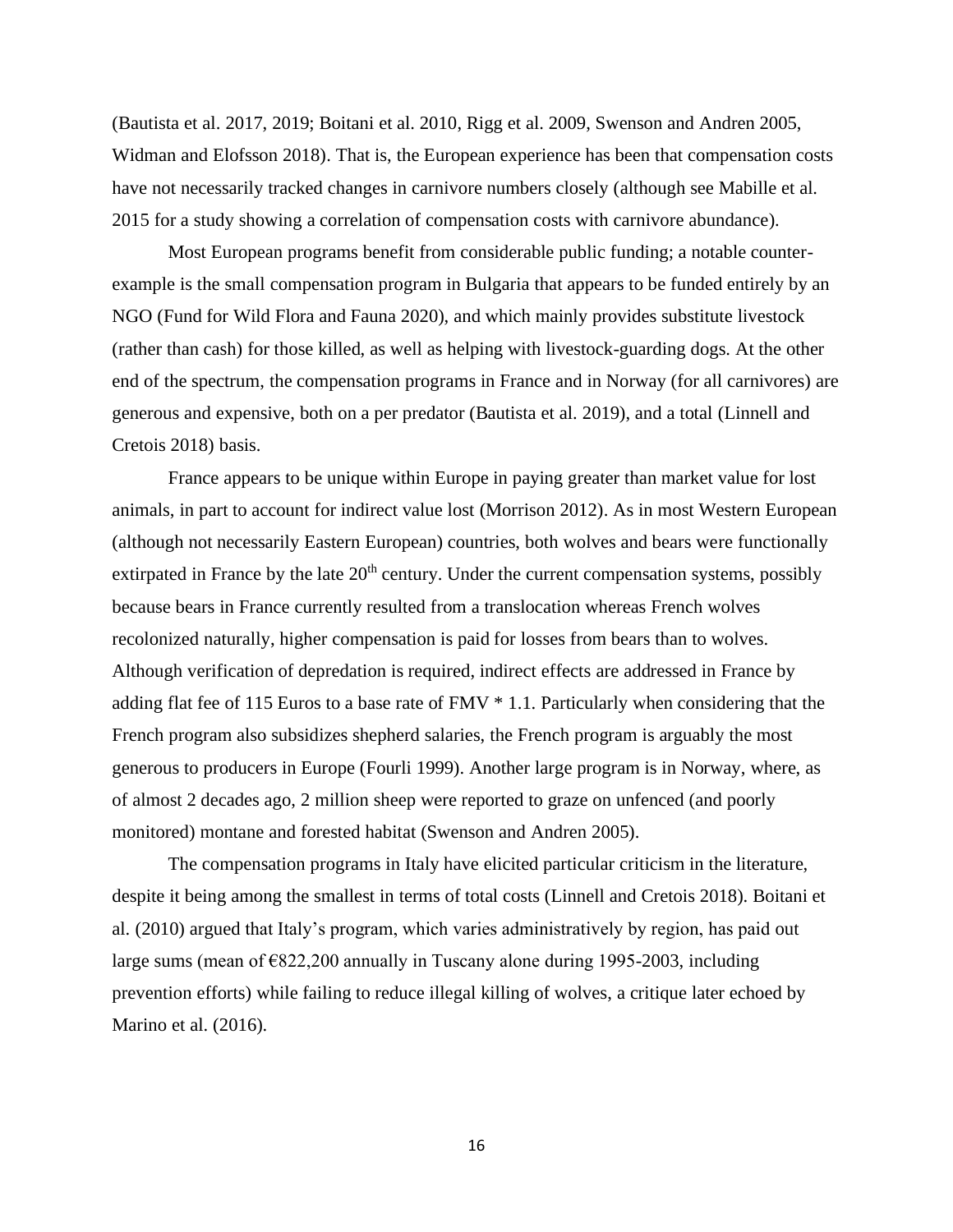# **3. Research relevant to assessing the true cost of livestock depredation**

As overviewed (Tables 1,2), most existing systems attempt to meet their objectives by compensating producers at something approximating the market value of livestock confirmed as lost to large carnivores. (Wyoming stands out as a notable exception, with Washington and France also generally paying more; programs in British Columbia, Manitoba, Italy, and Greece generally pay somewhat less than FMV). As intuitive and simple as this system is, it most often fails to fully reimburse producers for true losses. Here, I review the limited research I've found that is pertinent to the question of appropriate payments beyond the obvious; i.e., FMV for confirmed depredations. I consider "direct effects" the actual death of livestock due to depredation (some of which is either never recovered, or cannot be confirmed definitively). I consider "indirect effects" economic costs of large carnivore attacks or presence other than death. Possible indirect effects I've seen listed, some of which have yet to be investigated (Howery and DeLiberto 2004, Morrison 2013, Rafferty 2015): include: 1) non-lethal injuries, 2) lowered conception rate of adult females, 3) reduced weight, particularly of calves and lambs, at sale; 4) repairing broken fences; 5) repairing damaged buildings; 6) cost of silage and grain losses; and 7) landowner's time (e.g., including helping with inspection, time spent with veterinarians). Table 3 summarizes the main results of the papers reviewed.

# *Direct effects: detection of livestock lost to predators.*

Many authors have noted that neither ranchers nor researchers are likely to find carcasses from all livestock killed by predators. Here, I review the handful of studies that attempted to quantify that statement.

In addition to radio-collaring 17 grizzly bears found on 2 cattle allotments on the Bridger-Teton National Forest (and Teton National Park), Anderson (2002) also radio-tagged 233 calves (32% of the total number of calves) in 1995. Researchers were able to locate and confirm cause of death for 132 calves during the study, 51 of which (39%) they attributed to grizzly bears. Anderson et al. (2002) considered it reasonable to extrapolate the proportion of deaths attributable to grizzly bears (39%) to all missing animals as well, because i) black bears were not implicated in depredation, ii) wolves had not yet arrived in the area, iii) the composition of missing cattle was similar to that of cattle for which cause of death was confirmed, and iv) the proportion of 32 additional calves dying from grizzlies did not differ based on whether or not they were radio-collared. Thus, because 60 calves were missing, Anderson et al. (2002)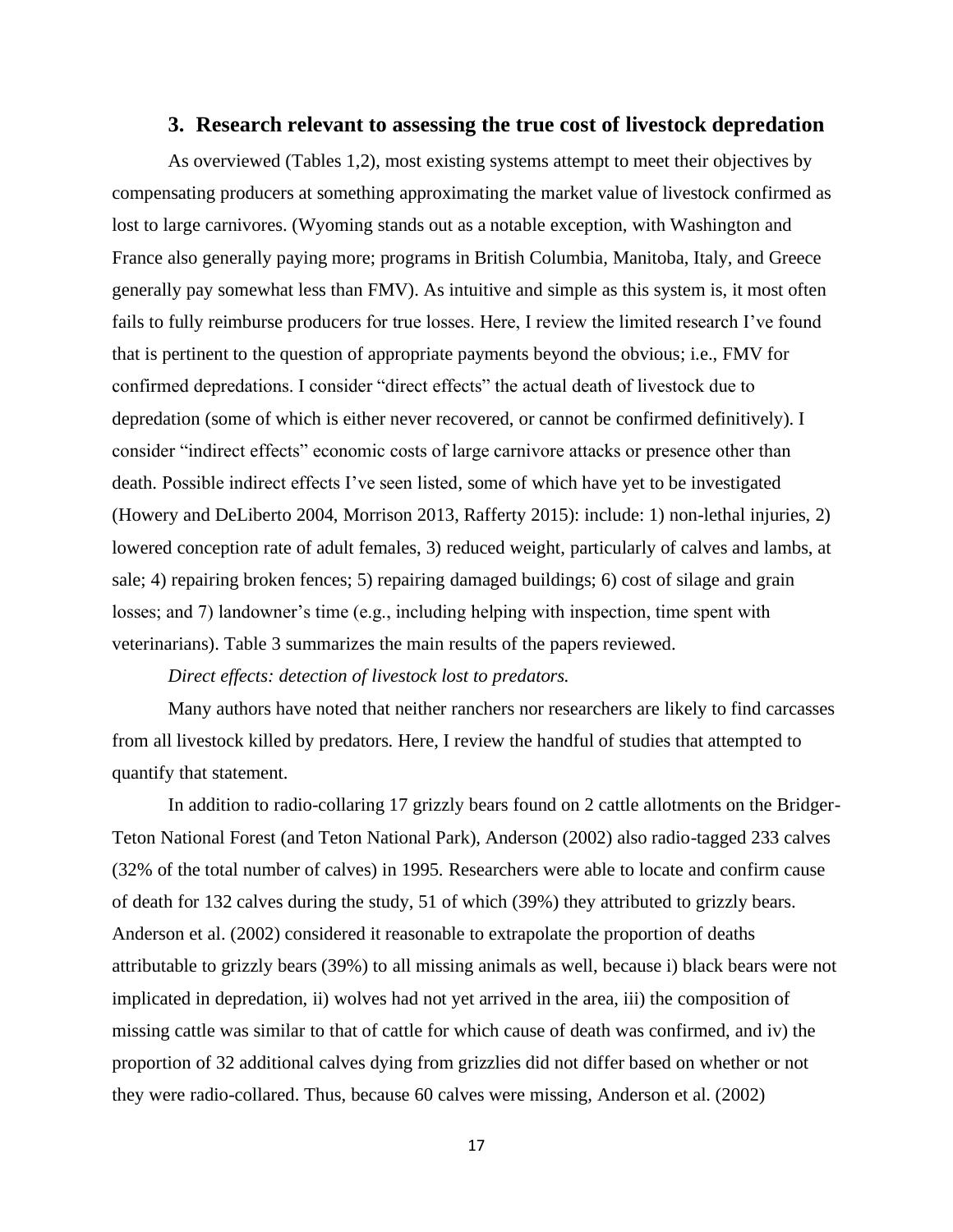estimated that an additional 27 calves were killed by grizzly bears during their 3-year study but not detected, yielding a detection rate of grizzly-killed calves of (65%; i.e., 51 of 78). (Noteworthy, albeit not directly related to the compensation issue, is that this study also suggested that calf killing was done by only a few adult males; when these bears were removed, depredations declined dramatically).

Working from a similar research design but a different predator in a different environment (dense coniferous forest interspersed with small meadows and riparian areas), Oakleaf et al. (2003) collared 4 wolves from a pack whose territory included grazing leases, as well as 462 calves, over 2 grazing seasons. Calves dying were found both by research personnel and by ranchers using the allotment. Although they estimated that wolves killed only an estimated 1.2% of calves yearly, (and that roughly twice that percentage died of non-wolf causes), Oakleaf et al. (2003) also concluded that "…carcass detection rates were low in our study, [suggesting that] this method of compensation [Defender of Wildlife paying FMV for confirmed kills only] would result in payment of one-eighth the actual losses to wolves". The suggestion of a needed multiplier of eight has since been cited by a few other authors. However, while not inaccurate, the estimate of the <sup>1</sup>/<sub>8</sub> ratio of detected/actual wolf depredations should be understood within the context of its limited sample size. The total number of wolf-killed calves actually found during the 2 seasons of field work by researchers was 4; an additional 2 were found by ranchers. Extrapolating to the entire calf population, Oakleaf et al. (2003) estimated that 16 calves died from wolves. Thus, estimated detection would have been 25% if using researcher-only found calves, and 37.5% if combining both methods of finding carcasses. But even if one views the rancher-based detection rate of 0.125  $\frac{1}{5}$  as the most applicable for purposes here, the 95% confidence interval around it would be 0.016— 0.383, suggesting a multiplier to account for undetected wolf-killed calves based on Oakleaf et al. (2003) could be as low as 2.6 or as high as 62.6.

Breck et al. (2011) radio-tagged 930 calves on 2 cattle ranches in Arizona/New Mexico over 2-3 years to investigate depredation related to the Mexican wolf reintroduction. About 2/3 of monitored calves were on a ranch with rough topography, year-round grazing and calving, intensive livestock monitoring, and suspected of having high depredation. The remaining third were on a site with flatter terrain, seasonal grazing and calving, less intensive livestock monitoring, and suspected lower levels of predation. Monitoring and detection of lost calves was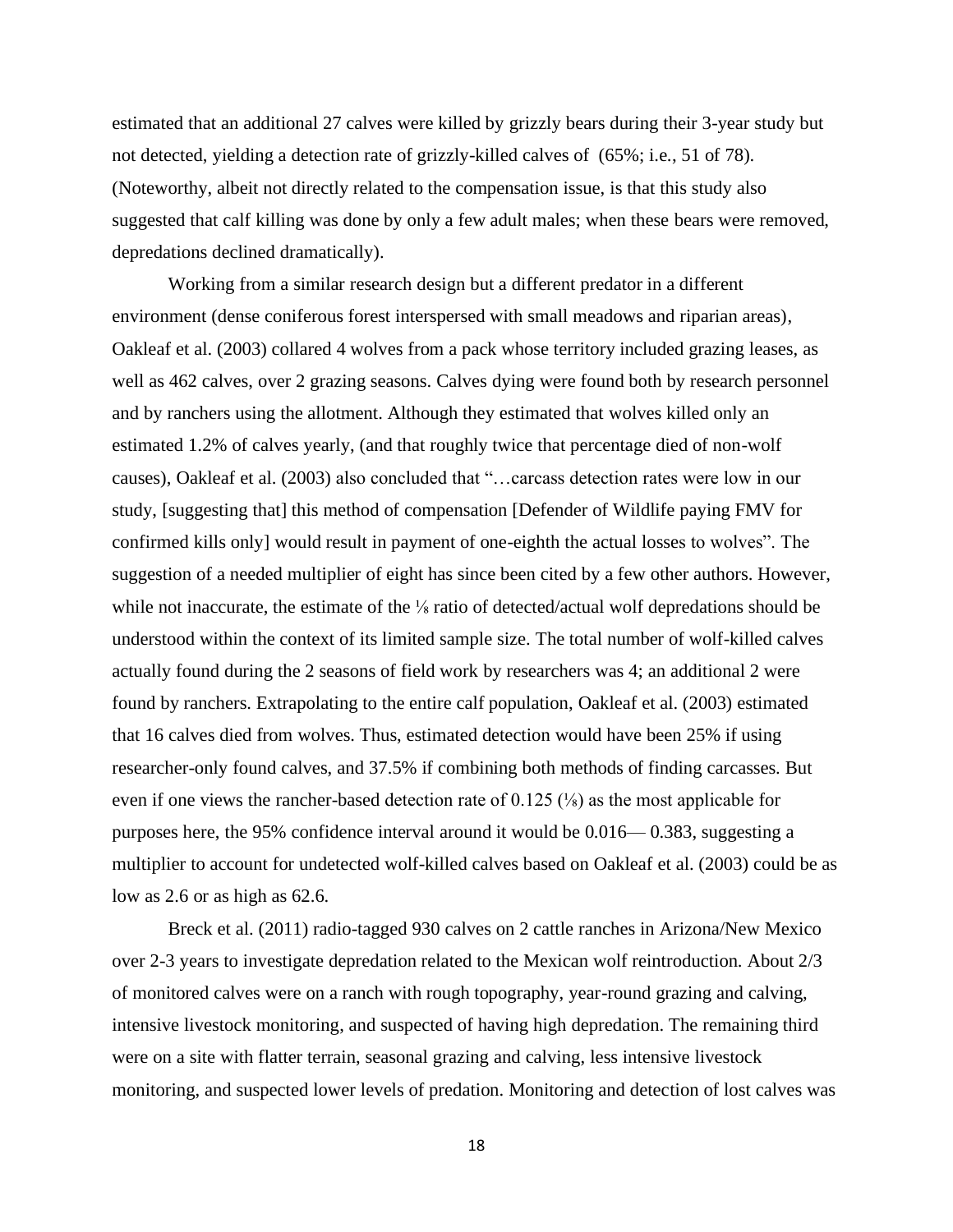conducted by the ranch staff at both locations. Unsurprisingly, calf mortality was higher (6.5%) on the former than the latter ranch (1.9%, none of which was due to predators). Mortalities on the former ranch were attributed to lions (67.5%), wolves (7.5%), black bears (7.5%) and coyotes (2.5%). The detection rate of dead calves was 77.5% where depredation was high and monitoring intensive; detection was 33.0% where depredation was not documented, and monitoring intensity lower. Detection was higher for calves killed by wolves than by lions. Breck et al. (2011) concluded that detection of lost calves was higher where calves were more likely to die from predators, but also higher where ranch staff were more active in searching for them (the two were not unrelated). They further recommended that if loss verification is to be based on data from producers themselves that the relative effort expended by different producers be quantified and considered when justifying payment amounts. Importantly, they also found that year-round calving was a high-risk factor for depredation. Although cattle ranches in the northern Rockies region typically restrict calving to a short period of early spring, Scasta et al. (2018) found that the duration of parturition among cow-calf (although not sheep) operators in Wyoming was strongly related to their likelihood of experiencing depredation (longer parturition time associated with higher predation).

Sommers et al. (2010) compared numbers of calves lost in the Upper Green River area of Wyoming during 3 times periods they termed "pre-grizzly bear", "grizzly bear only", and "grizzly-wolf". They assumed that calf loss rate during the first period could be used as a standard measure, by which any increase during the  $2<sup>nd</sup>$  two periods could be interpreted as the effects of the added predators. They then extrapolated their estimated grizzly only, and grizzlywolf caused calf mortality rates (from a sample of ranches) to the total number of calves pastured to produce a newly estimated number of predator-killed calves, and compared these with the number of calves confirmed lost by USDA Wildlife Services during the same time period (and thus compensated by WFGD). Sommers et al. (2010) also found a correlation (incorrectly analyzed in their paper as a regression) between period-specific predation-related and nonpredation related calf mortalities during the study period, which they interpreted as demonstrating that depredation caused increased stress-related disease mortality. They concluded that actual losses to grizzlies were 3.8 times higher than those reported by producers and confirmed by Wildlife Services, and that actual losses to wolves were 177 rather than the 28 confirmed (i.e., 6.3 times greater). These detection ratios are quite similar to the multipliers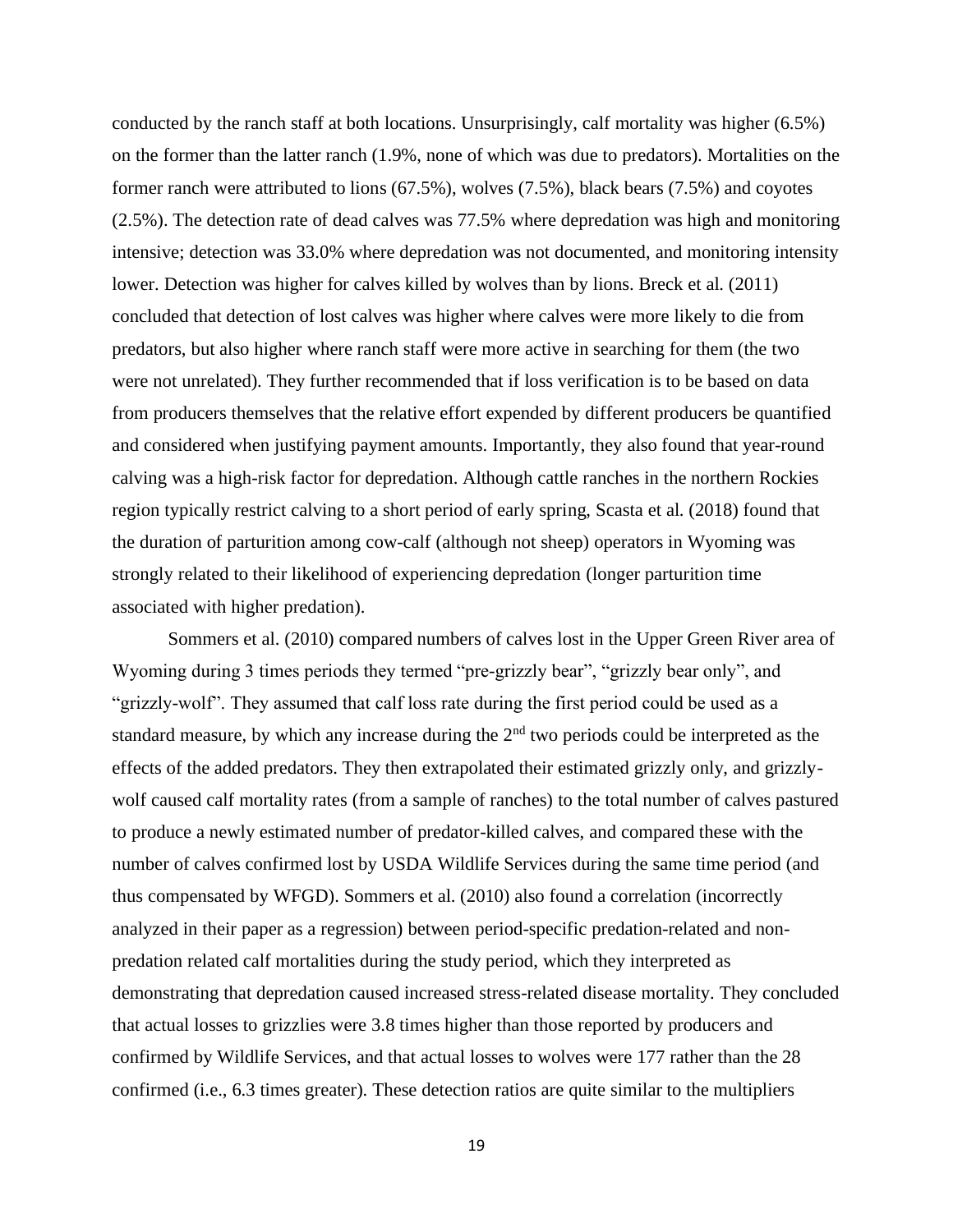currently used by WGFD (see above), but I was unable to find documentation that Wyoming used them as a rationale.

The work of Sommers et al. (2010) was critiqued by Hebblewhite (2011) on two fundamental grounds: i) by simply comparing time periods with differing presence of predators and considering any differences in calf mortalities to have resulted from the predators, the implicit assumption was made that all other potential factors were constant among time periods (i.e., the design lacked an experimental control that could have obviated the need for making this strong assumption; and ii) no other potential causative factors were considered in interpreting the changes in calf losses observed. Hebblewhite (2011) concluded that these deficiencies alone should be enough to cause managers to be skeptical of the interpretations Sommers et al. (2010) made of their data. Strengthening his argument, Hebblewhite (2011) re-analyzed the original data in the context of multiple competing hypotheses, adding the potential conflating variables stocking density, producer reporting rate, and summer precipitation. Both his suite of models and his best fitting model confirmed the original authors' conclusion of a significant predator effect, but also found support for other factors that Sommers et al. (2010) failed to consider. In addition to declining with the arrival of the new predators, Hebblewhite (2010) found that calf survival decreased with stocking density and increased with summer precipitation (thus weakening the importance of the predators only). Hebblewhite's re-analysis suggested no significant difference between calf loss during the pre-predator and the grizzly bear-only periods, and that available data were more consistent with an all-predator-related calf loss rate estimate of 2.0% (95% confidence interval 0.54% to 3.8%) than the 3.6% estimated by Sommers et al. (2010). Thus, the multipliers Sommers et al. (2010) had suggested as required to account for undetected depredations were similarly overestimated.

In my view, the deficiencies that Hebblewhite (2011) identified with the design and analysis of Sommers et al. (2010) are real, and unfortunately, render unreliable the estimated non-detection ratios suggested by the latter authors. That is not to say – as Hebblewhite himself pointed out – that predators had no effect, or that confirmed and compensated losses in the Upper Green River were comprehensive. No doubt many true losses went unconfirmed and uncompensated. However, my view is that numerical results from Sommers et al. (2010) should not be relied on as a guide. An issue illustrated by these two papers is the tremendous amount of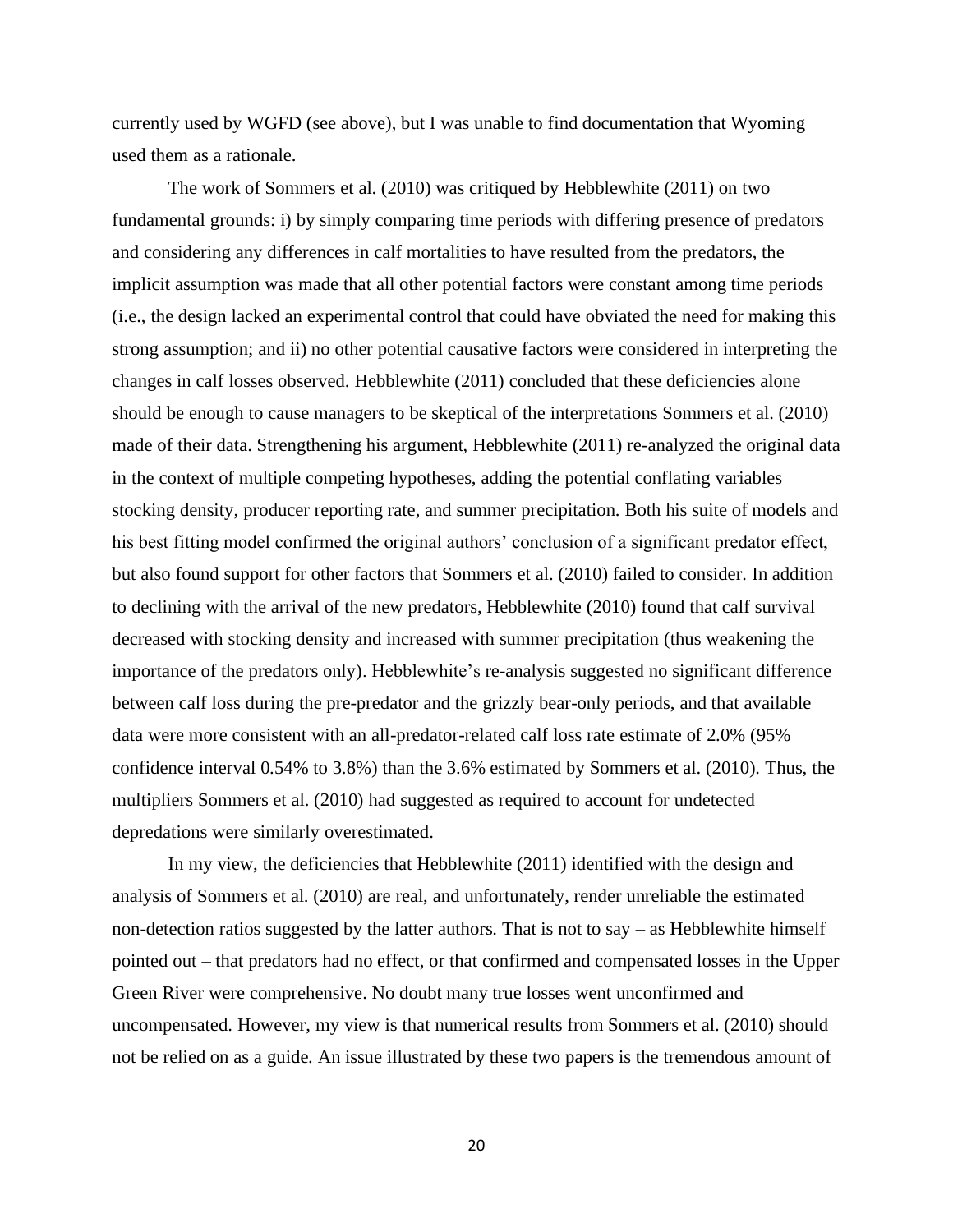effort (and careful consideration of design) needed to tease apart a phenomenon as tricky as livestock depredation and its detection.

# *Indirect effects: reduced weight gain*

In their paper reporting on a comprehensive simulation model of ranch-level economics in the presence of depredation, Rashford et al. (2010) concluded that reduced weaning weights of calves could easily have greater economic impact to producers than their direct loss (because reduced weight would apply to all calves even if only a few were lost to predators). They noted, however, that "*no definitive analysis… [on the effects of predators on calf weaning weights] … is known to exist*". However, Ramler et al. (2014) made an important contribution to resolving this deficiency by their work on Montana cattle ranches exposed to wolves. In a carefully designed study that used known wolf pack locations and known wolf depredations, as well as auxiliary information bearing on calf weights, Ramler et al. (2014) investigated whether calf weaning weights were affected by predation, while also considering a number of plausible covariates (calf age, stocking density, measures of year-specific vegetative productivity [NDVI and its standard deviation], precipitation, whether range riders were employed, as well as inherent differences in ranches and cattle breeds). Ramler et al. (2014) found no evidence that the mere presence of a wolf pack overlapping the cattle ranch affected calf weaning weights. Similar to Hebblewhite (2011) in the case of calf depredation, Ramler et al. (2014) found that climate and ranch-specific husbandry practices accounted for the majority of variation in calf weaning rates. That said, they found a small but significant reduction in calf weaning weights on ranches that had experienced 1 or more confirmed depredation events, even when accounting for all other plausible explanatory factors. Although the mean weight reduction was only 3.5%, the projected economic impacts were, as Rashford et al. (2010) and Steele et al. (2013) had suggested, greater than the direct effects, because the lost revenue from lighter sale weights applied to all calves sold (whereas direct losses were typically only a small proportion of the herd). Ramler et al. (2014) estimated that at prices applicable at the time, an average ranch from their study sample would have incurred \$6,679 in losses from the sale of calves 3.5% lighter than they would otherwise have been, considerably more than the loss incurred by depredation of a calf or breeding cow.

A weakness of the Ramler et al. (2014) was the small number (18) of ranches that were able to cooperate and provide the detailed data necessary. That said, there is an additional reason to credit their necessarily correlational and associative research on wolf-related reduced calf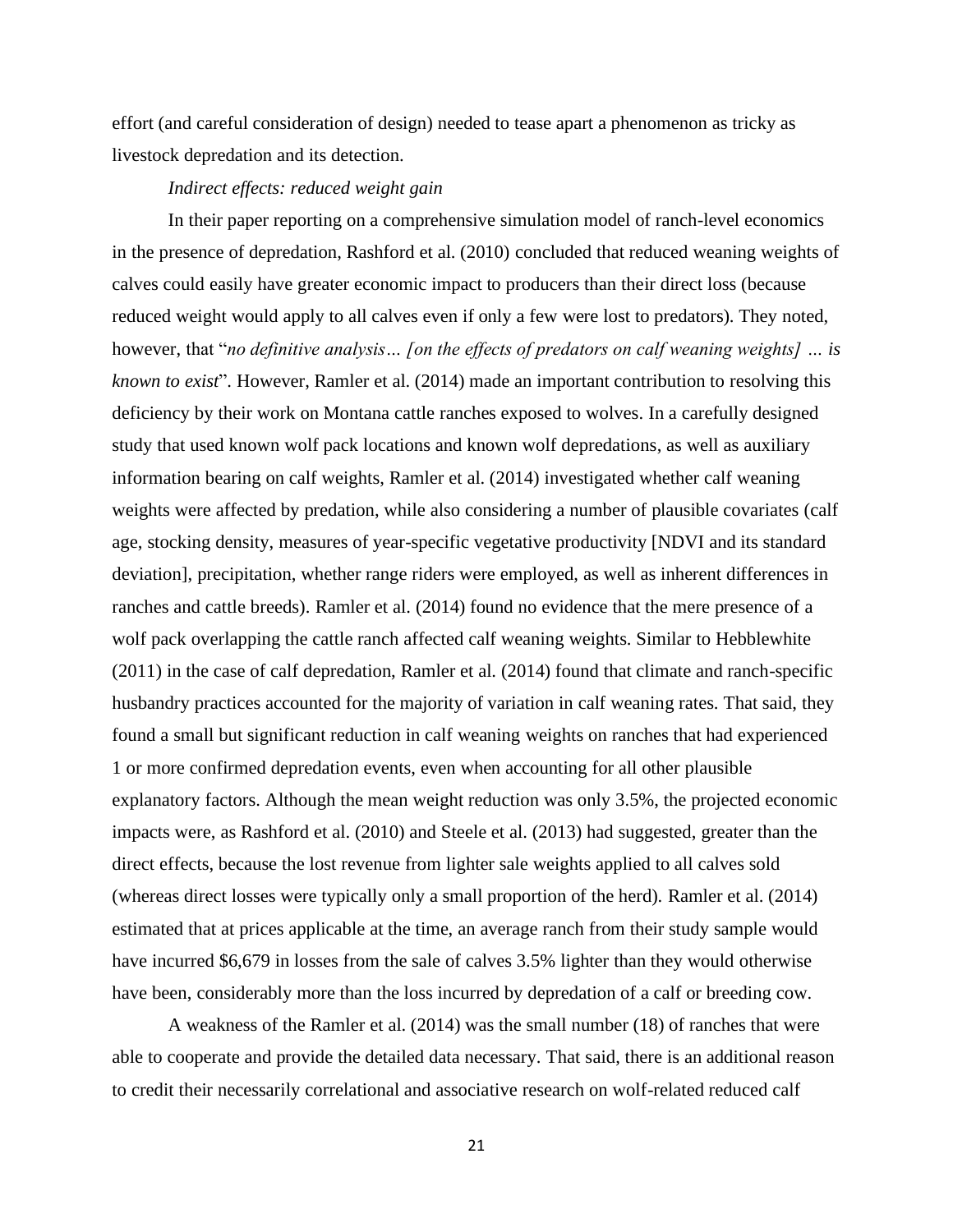weaning rate. Even the best studies that depend on statistical correlations are improved when independent work provides convincing evidence for the fundamental biological mechanisms that plausibly explain the observed patterns. In the case of reduced weight gain, empirical studies of cattle behavior and movement patterns by Kluever et al. (2008, 2009), Laport et al. (2010), Muhley et al. (2010), and Clark et al. (2017) have shown that cattle exposed to wolf packs, surrogates for wolves, or actual predation tended to group-up more and use less productive habitats, thus providing an explanation based in energetics of why their calves grow more slowly. Valerio et al. (2018) demonstrated that metabolic pathways of cattle in NE Washington (as detected from feces) differed in cattle that had recently been in close (defined as  $\sim 130$  m) proximity to a wolf pack from those who had not, although implications of this for cattle health or production were not pursued (however, Valerio [unpublished, cited in WDFW (2019)] also failed to find evidence of habitat shifts among 65 GPS-collared cattle in response to presence of wolves in northeastern Washington) <sup>1</sup>. Notably, more producers responding to a survey by Scasta et al. (2018) reported indirect effects likely to affect reduced weight gain (e.g., nervous behavior, change in distribution patterns, reduced grazing time, 27%) than reported losses to conception rates *per se* (19%).

Working with sheep producers in Norway (where, according to the authors, sheep are housed indoors during winter but released onto forested or alpine pastures in spring postlambing), Mabille et al. (2016) found that autumn lamb weights, aggregated on a municipal (not a producer) basis, were negatively related to summer stocking density, May temperatures, and May precipitation, and positively related to previous snow fall amounts. However, they found no relationships – at the spatial scale investigated – between autumn lamb weights and the density of brown bears, lynx, or wolverines. (Wolves were present only in a small portion of their study area). In contrast, Mabille et al. (2016) did find that predator densities, as quantified, were significant predicators of direct losses (depredations). Their findings might superficially seem contrary to those of Ramler et al. (2014) above, but recall that the Montana study similarly found no effect on calf weight from the mere presence of wolves, only from actual depredation. As

 $1$  To complete the picture, Skonhoft et al. (2017) report on a population-dynamic model of semi-domestic reindeer in Norway in which predation causes density-dependent responses including calf weight *gain* in the presence of predators, and when coupled with Norway's generous compensation system, actually generates a net benefit for Saami herders. That system is unique however in that these herders work with what is almost a wild animal.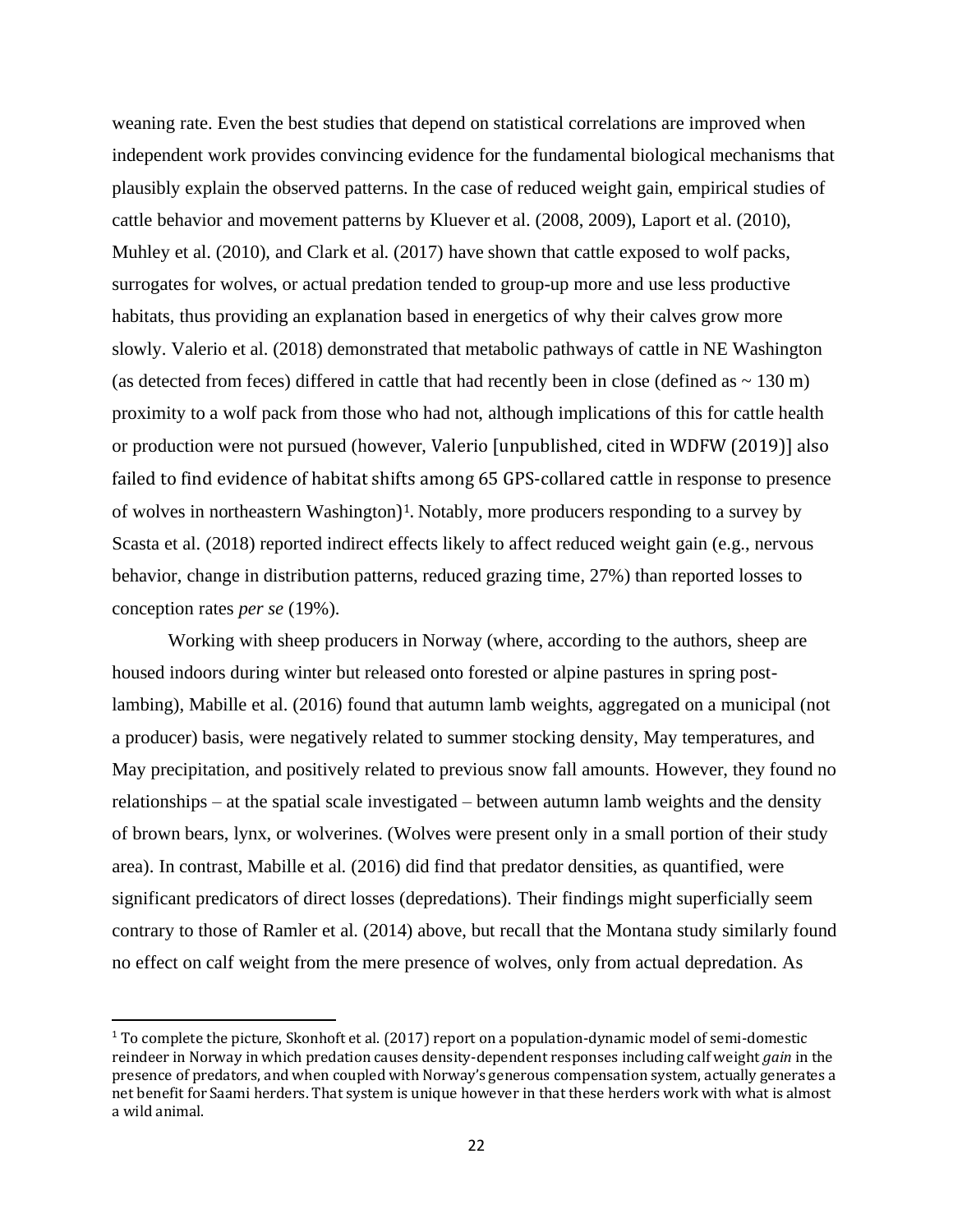well, it is unclear whether Mabille et al. (2016) might have detected an effect on lamb weight had they been able to examine data at the finer, producer-scale level as did Ramler et al. (2014).

In a large scale questionnaire survey of sheep producers in Sweden, Widman et al. (2018) failed to find effects of predator density or experience with depredation on lamb weight at slaughter, but noted that here, the timing of sale can be delayed so as to allow lighter-weight lambs more time to achieve desired weight. Widman et al. (2018) did, however, report an 18- 24% reduction in live-born lambs per ewe in herds living with high carnivore densities, as well as in herds having experienced a depredation, relative to herds with low carnivore (wolf, brown bear, and lynx) densities. Respondents having experienced depredations also reported spending an average of 1.9 days more on fence maintenance, 3.2 more days searching and retrieving lost sheep, and 2.6 more days bringing animals in for the night than did those living with low carnivore density. Losses of both ewes and lambs were also correlated with predator density. Direct and indirect effects were statistically independent of one-another (i.e., the interaction term of the 2 factors in the statistical model was not significant), suggesting the economic effects of direct and indirect effects were additive.

Steele et al. (2013) noted that there was "…*relatively little scientific literature available…"* to parameterize indirect effects in their model, including importantly, reduced conception rates of adult female cows. They hypothesized possible percentage reductions in conception rates of 1%, 3%, and 6% based on "…*interviews with five producers in northwest Wyoming; one producer in Alberta, Canada; and two wildlife services officials*."

## *An alternative approach to FMV*

In a somewhat technical economic approach, Anderson et al. (2014) did not address either the direct effects of undetected depredation, or indirect effects such as slower growth rate. Rather, they took issue with the concept that FMV at time of loss (or of sale) is the most appropriate compensation. Anderson et al. (2014) argue that accounting for lost future production, by modeling the change in net present value, more accurately portrays the value of a lost cow or calf. Although they acknowledge that there is not a single unambiguously correct future date in the revenue stream on which to base projections, they estimated that, in the case of cattle ranchers losing animals to Mexican wolves in Arizona or New Mexico, FMV underestimated true losses of cows by approximately 23% and of calves by approximately 44%.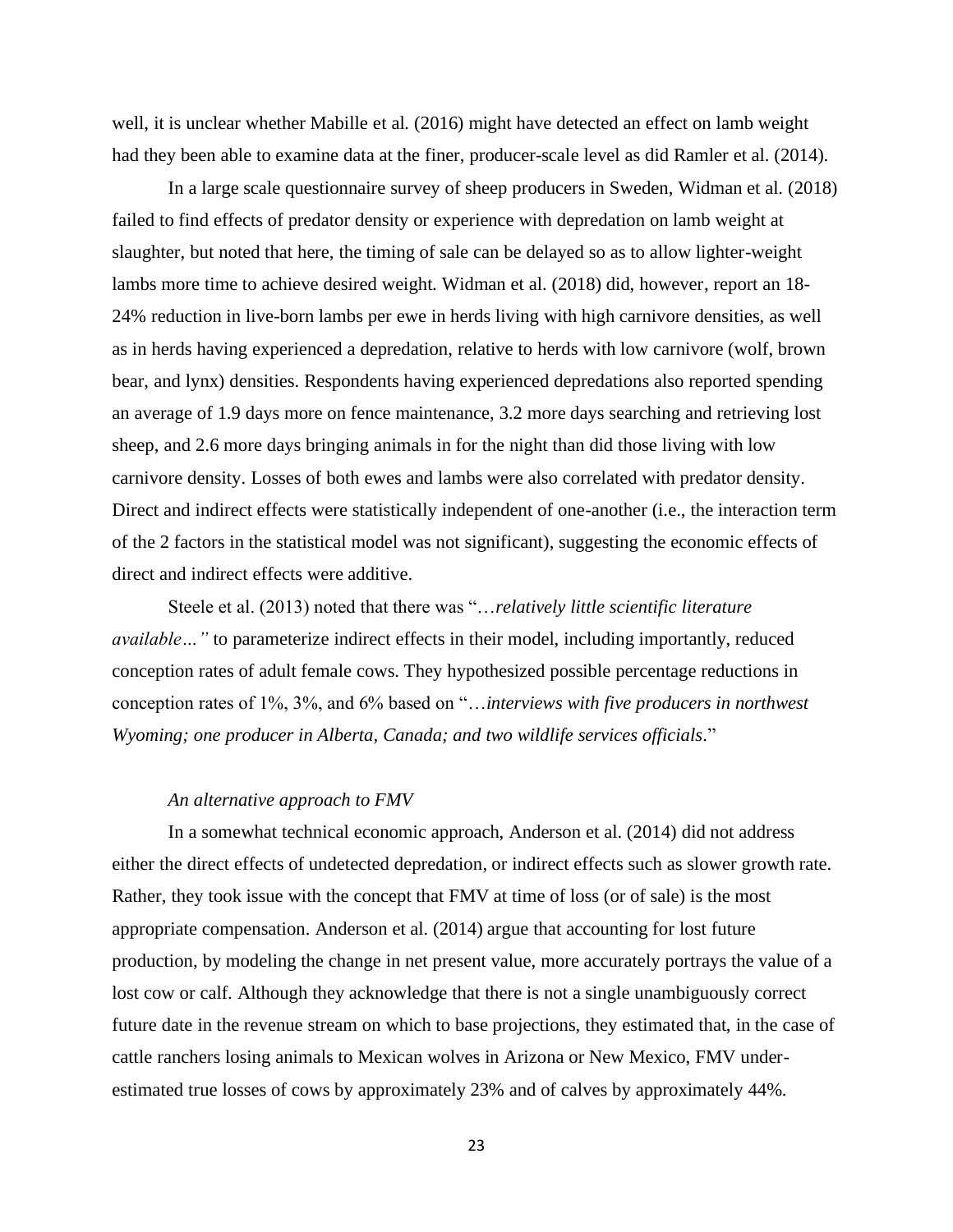# **4. Alternative economic approaches to coexistence**

A number of authors have made the case for alternatives to traditional compensation systems that would provide financial incentives to co-exist with, and perhaps even to encourage large carnivores in ways other than having an outside entity pay for losses. However, the most commonly implemented scheme is a close variant of ex-post compensation: insurance. Although the fundamental socio-economic arguments for some variant of "payment for eco-system services" approach are compelling, there are only a few case studies involving carnivores, and authors promoting this PES approach have succeeded better in listing the challenges they would face than in proposing schemes that would produce the desired incentives while being socially, economically, politically, and technically feasible (Bautista et al. 2017, Boitani et al. 2010, Breck et al. 2011, Bulte and Rondeau 2005, Dickman et al. 2011, Fernandez-Gil et al. 2018, Skonhoft 2017). Empirical examples with relevance to the Northern Rocky carnivore/livestock conflicts are summarized in Table 4.

#### **Insurance Schemes**

In theory, insurance against depredation should differ from most ex-post compensation programs in its incentive structure and funding. If risk is pooled among participants and a premium paid up front (as in typical insurance), costs would be born mostly by producers and not by governments, hunters, or NGOs (as is common for compensation, Table 1). This would allow producers the freedom to decide whether it would be in their interest to pay premiums in order to lessen their risk of needing to later make a claim (Marino et al. 2018). In theory, funding in this way would also relieve governments the burden of continually resourcing the program, increasing its sustainability. Unlike the way automobile or private (non-group) health insurance typically works, I was unable to find examples in which an agency or company calculates the cost of premium required from producers based on a measure of individual risk. Thus, insurance schemes I reviewed appeared only superficially different from ex-post compensation in most aspects.

The insurance program in Greece is funded mainly by fees paid by farmers, but these fees are obligatory (Fourli 1999, Karamanlidis et al. 2011), so unlike most crop insurance, there is no decision space for the producer to weigh the costs and possible benefits of participating. Damage from wildlife is aggregated into the same program containing a mandatory insurance program for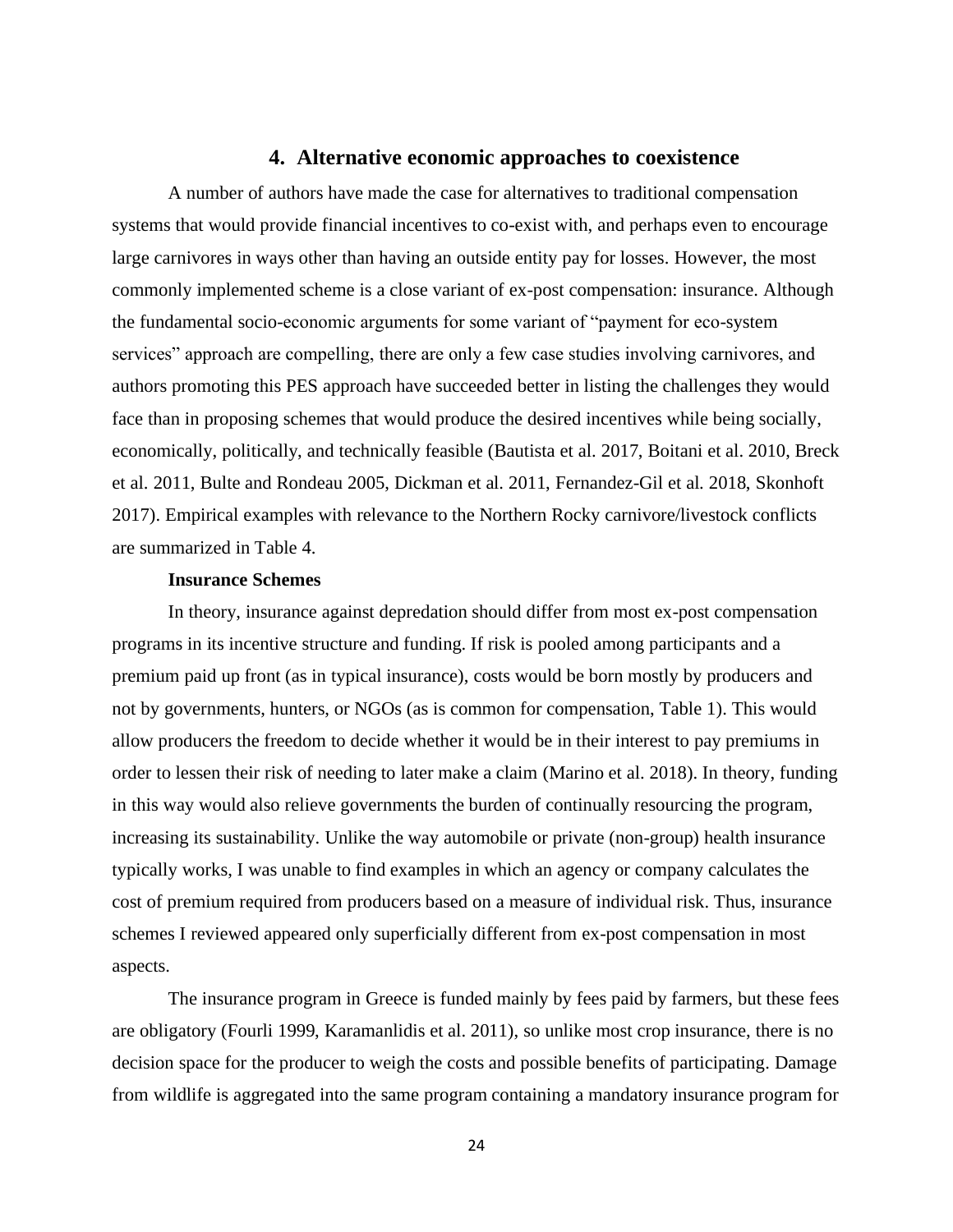other agricultural losses (e.g., weather, disease). Producers must present evidence of livestock loss to a semi-public insurance agency, which determines the cause of the damage (e.g., bear, wolf), decides annually on payout rates per species (Karamanlidis et al. 2011 actually call this "compensation"), whether the damage meets the threshold of 5% to be eligible, and also collects an inspection fee to discourage false declarations and cover some of the inspection costs (although as of the late 1990s it was quite small: 1.3€/sheep, 16.3€/cow, Fourli 1999). Morrison (2012) reports that damage from bears is paid at 100% of FMV, whereas damage from wolves is paid at 80% of FMV. Unlike in most other European countries, cattle are depredated more than sheep in Greece, with mean annual compensation of €80,629 paid during 1999-2006 (Karamanlidis et al. 2011).

The literature I reviewed included description of 3 livestock depredation insurance schemes that worked so poorly that they were ultimately abandoned. In Italy, Marino et al. (2016, 2018) reported that the voluntary insurance program in effect during 2005-2010 began by paying out only 70% of FMV for cattle and sheep and 50% of FMV for horses. In 2010, compensation was increased to 100% of FMV, but reduced for producers who had experienced substantial damage in previous years. However, similarly to the Greek program, premium costs were largely subsidized (in this case by the provincial government), but the relatively low remaining costs accruing to producers (averaging  $\epsilon$ 110/yr) was still the source of considerable discontent. In 2014, under pressure from livestock associations, this insurance program was abandoned, and a more traditional ex-post compensation system reinstated (Marino et al. 2016, 2018). Participation in, and satisfaction with the Italian wolf depredation insurance program was low. Additionally, the intended incentive to adopt preventive measures was weak. To quote from Marino et al. (2016):

*"Despite the fact that the insurance compensation was conditional upon the use of prevention measures, we did not find evidence that this condition resulted in a greater use of adequate husbandry and surveillance among the insured holders that we interviewed, suggesting that the conditionality clause of the insurance may have not been thoroughly enforced…our results clearly indicate that the insurance program failed to mitigate conflict over wolf conservation, as well as to increase tolerance toward wolves among local livestock owners. We suspect that this conclusion may also explain the abrupt abortion of the insurance scheme in 2014 by the regional government. Not only did all conflict descriptors increase steadily throughout the insurance compensation period but also just a small minority of sheep owners subscribed the insurance. On average, only 4.6*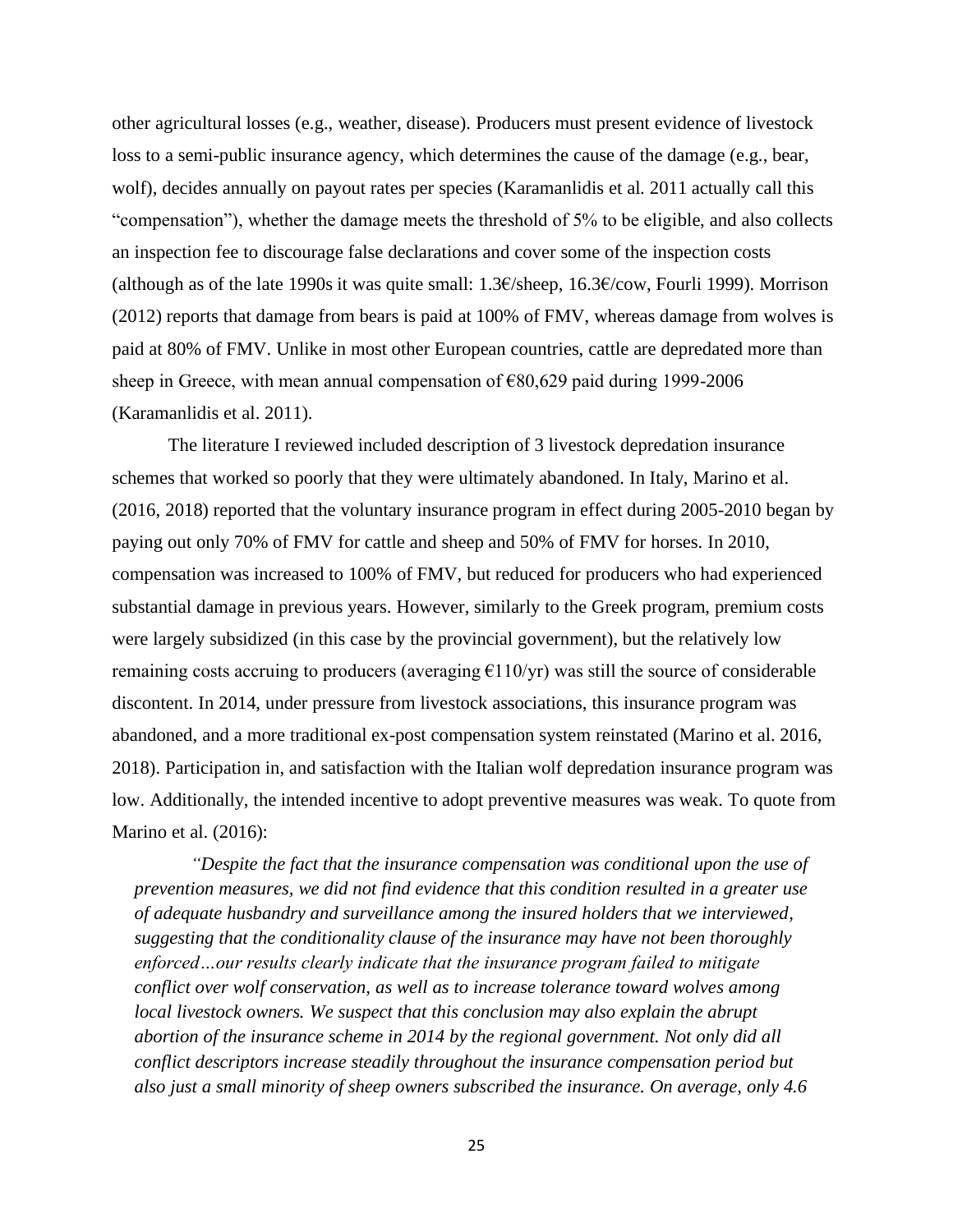*% of all active sheep owners subscribed to the insurance compensation program, a figure confirmed by our independent survey of sheep owners (4.3 %)."*

Miquelle et al. (2005) described a short-lived program in Siberia to discourage sika deer farmers from taking retaliatory actions on tigers, which worked initially because its inception coincided with an atypically low depredation year. When farmers who paid premiums but suffered no losses began disenrolling, the common pool needed to keep premiums tolerably low became too small, so the program became insolvent. Similarly, Nemtsov (2003) summarized a partially subsidized, short-lived program in Israel focused on depredation by wolves and golden jackals that featured a graduated deductible in which no payment would be made for the 1st animal lost in small herds, for the first 2 lost in larger herds, and for up to 5 lost for herds  $> 800$ head. Only 80% FMV was paid after the deductible was met unless electric fencing or livestock guarding dogs were in place, in which case 100% of FMV was paid. The program lasted only one year however, due to unhappiness among subscribers with the cost: benefit ratio, and the decision by the cooperative to instead prioritize funding fences and guard dogs.

Although a bit far afield, the insurance program for rubber tree farmers in Yunnan, China is worth a brief discussion. As seen elsewhere, the program has not been well received by producers (only 8 of 208 interviewees fully satisfied with program, Chen et al. 2013) because payouts were insufficient to cover actual costs. The program quickly became financially unsustainable, and Chen et al. (2013) argued that the lack of geographic specificity in assessing risk was a large part of the problem. Because elephant damage was an "idiosyncratic event", varying greatly spatially, the one-size-fits-all nature of the insurance program failed to match the problem. These authors developed a hypothetical insurance system that tied premium amounts to depredation risk, but further argued that, to be sustainable, such a (more expensive) program would require additional subsidies. Chen et al. (2013) suggested that in addition to increased government aid, a tax on tourists (who are centralized to a single location where wild elephants can occasionally be observed [author's own experience]) might be levied to increase the program's financial sustainability.

The experience of insurance schemes in the context of large carnivore coexistence is summarized by Marino et al. (2016):

*"The viability of insurance schemes and their efficacy in reducing reliance on public spending depend on high subscription levels…as costs of damages are thus*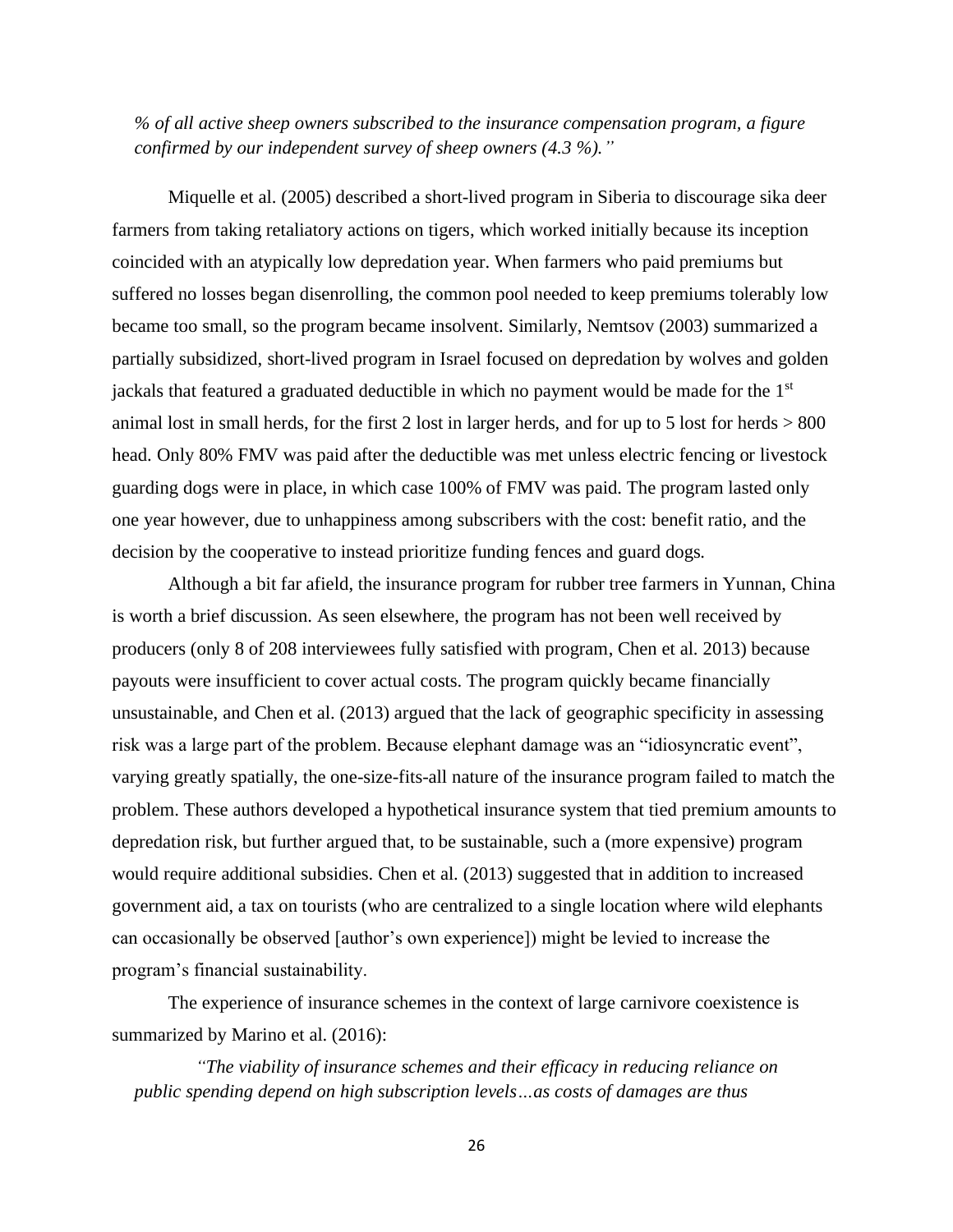*distributed among a wide pool of subscribers making the schemes self-sufficient. If the only ones who subscribe to the insurance are those at high risk of damage, premiums are deemed to increase to the point of becoming unaffordable."*

# **Payments in advance for anticipated damage or for biological performance**

Ex-post compensation systems necessarily incur transaction costs associated with finding, verifying, and paying compensation for lost animals. The complication of appropriately compensating true costs is reflected in Part 3 (above). Thus, some variant of 'payment- inadvance-regardless-of-number-of-livestock-lost' (a subset of 'Payments-for-Ecosystem Services', PES) has appeal for its potential simplicity, in addition to more directly incentivizing the presence of carnivores and minimizing the 'moral hazard' implied by a system that potentially allows producers to ignore conflict prevention and instead rely on compensation for possibly lax practices (Can et al. 2014, Kreye et al. 2017b, Macon 2020, Nelson 2009, Skonhoft et al. 2017, Zabel and Roe 2009).

Schwerdtner and Gruber (2007) describe two systems in place in the state of Saxony, Germany where European otters (*Lutra lutra*) are a protected species, but where a centuries-old tradition of fish farming in artificial ponds is common. Because otters eat fish (and presumably don't distinguish commercially raised carp in privately-owned ponds from native fish in natural waterbodies), a conflict between the economic interests of producers and the conservation interests of the public emerges. Fish farmers can make claims for traditional compensation if damage exceeds a certain level, but to do so requires engaging in considerable work (e.g., draining ponds, documenting normal production to compare with their claim of excessive depredation by otters, verification by conservation officers). Alternatively, fish farmers can elect to be paid  $\epsilon$ 103/ha/pond annually, in payment-in-advance-scheme that is regarded as compensation for helping feed the otters. The scheme is based on contracts that are concluded between individual fisheries and conservation authorities and run for five-year periods. Schwerdtner and Gruber (2007) concluded that payment ahead of time is more efficient (cheaper) than the conventional compensation system largely because of its lower transaction costs.

More generally, Schwerdtner and Gruber (2007) in abstracting how a performance-based payment system might work, categorize livestock-carnivore situations into four that they label A through D, depending on the spatial and temporal consistency or predictability of damage. They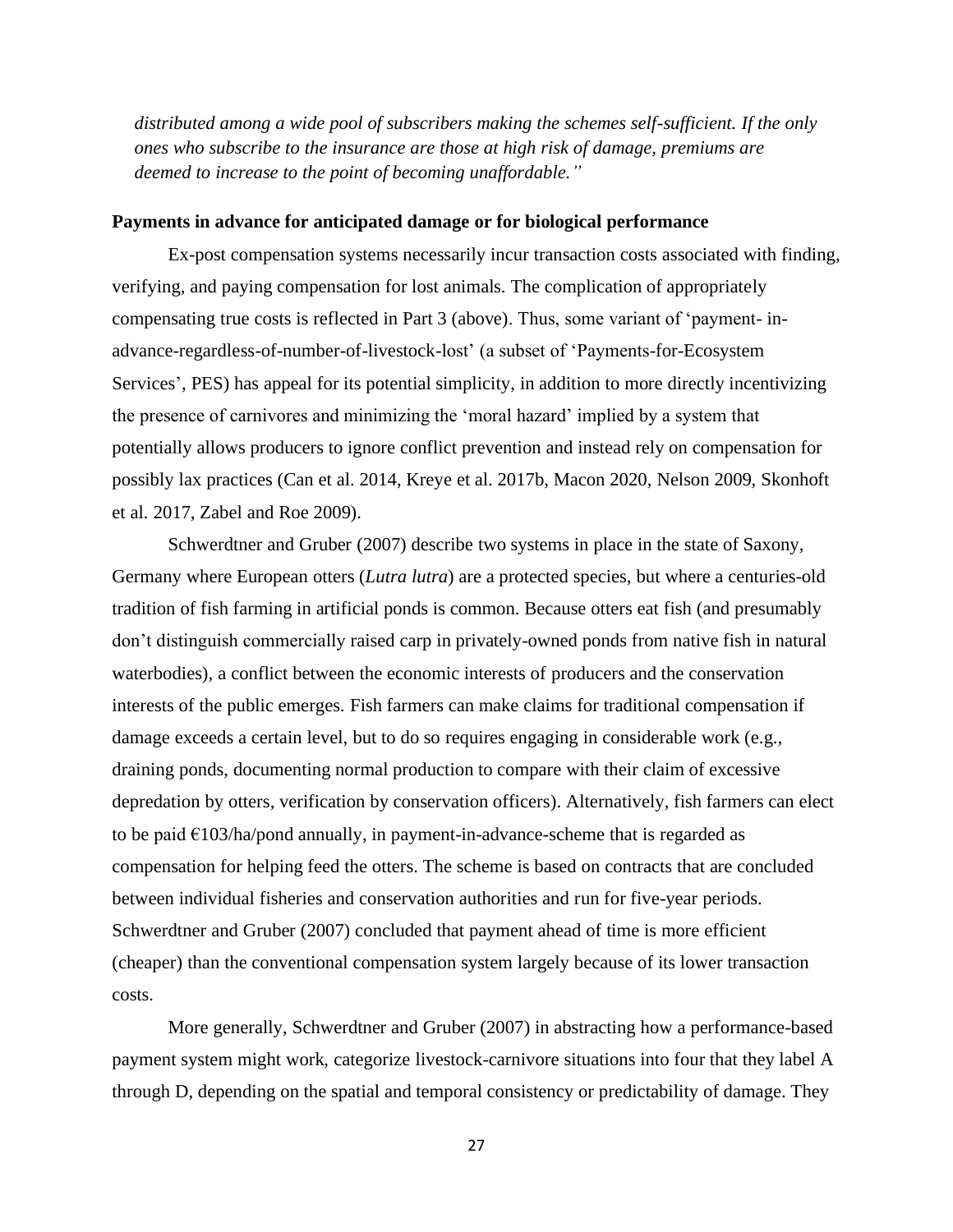conclude that performance-based payments would be easiest and fairest in their case A, where damage is predictable both spatially and temporally, and most difficult in their case D, where it is not predictable either spatially or temporally. In my view, it seems most likely that grizzly bear and wolf livestock depredation both fit most closely into their case D, the most difficult one, for performance-based payments. Schwerdtner and Gruber (2007) suggest that although investigation and transaction costs of (conventional) ex-post system may be high, they may be still be lower than for a performance-based system if, unlike in their otter/fish case study, the costs of monitoring the performance (e.g., predator population size and spatial distribution, as well as predicting the site-specific probability of damage ahead of time) is even higher. Unlike livestock depredation by wolves or grizzly bears, the level of predation by otters on carp was amenable to estimates via modelling, thus underpinning that system's annual payment level.

The oft-cited (and, as nearly I can determine, only existing and relevant) payment-forconservation-performance system is in Sweden, where cooperatives containing ethnic Saami producers of semi-domestic (but free-ranging) reindeer experience conflicts with large carnivores (primarily lynx and wolverines, which evidently have few native prey, Fernandez-Gil et al. 2018, Linnell and Cretois 2018). (Similar reindeer-carnivores conflicts occur in Norway and Finland [Swenson and Andren 2005, Næss et al. 2011, Skonhoft et al. 2017], but to date, neither has emulated the system described here). In a system that replaced an earlier ex-post compensation program in 1996, Saami villages are paid by the Swedish Ministry of Agriculture annually according to a formula that uses the number of lynx and wolverine offspring documented within the village's reindeer herding area that year as well as the amount of monetary damage to reindeer those offspring would be expected to cause (Fourli 1999, Swenson and Andren 2005). Villages then decide collectively how to allocate funds among individual producers (Zabel et al. 2008). The principal is that, rather than incentivizing reindeer herders to accept depredation because it does not cost them, the program — because it pays the same irrespective of the number of reindeer lost — should incentivize herders to keep their herds safe, thus turning carnivore performance payments into income. Fourli (1999) reported that producers remained dissatisfied with the level of performance payments. However, Zabel et al. (2008) concluded that the governance and institutional arrangements within the Saami villages were conducive to effective and enduring common-pool resource management. However, at the time, Zabel et al. (2008) were cautious about ascribing a conservation benefit to the program; documented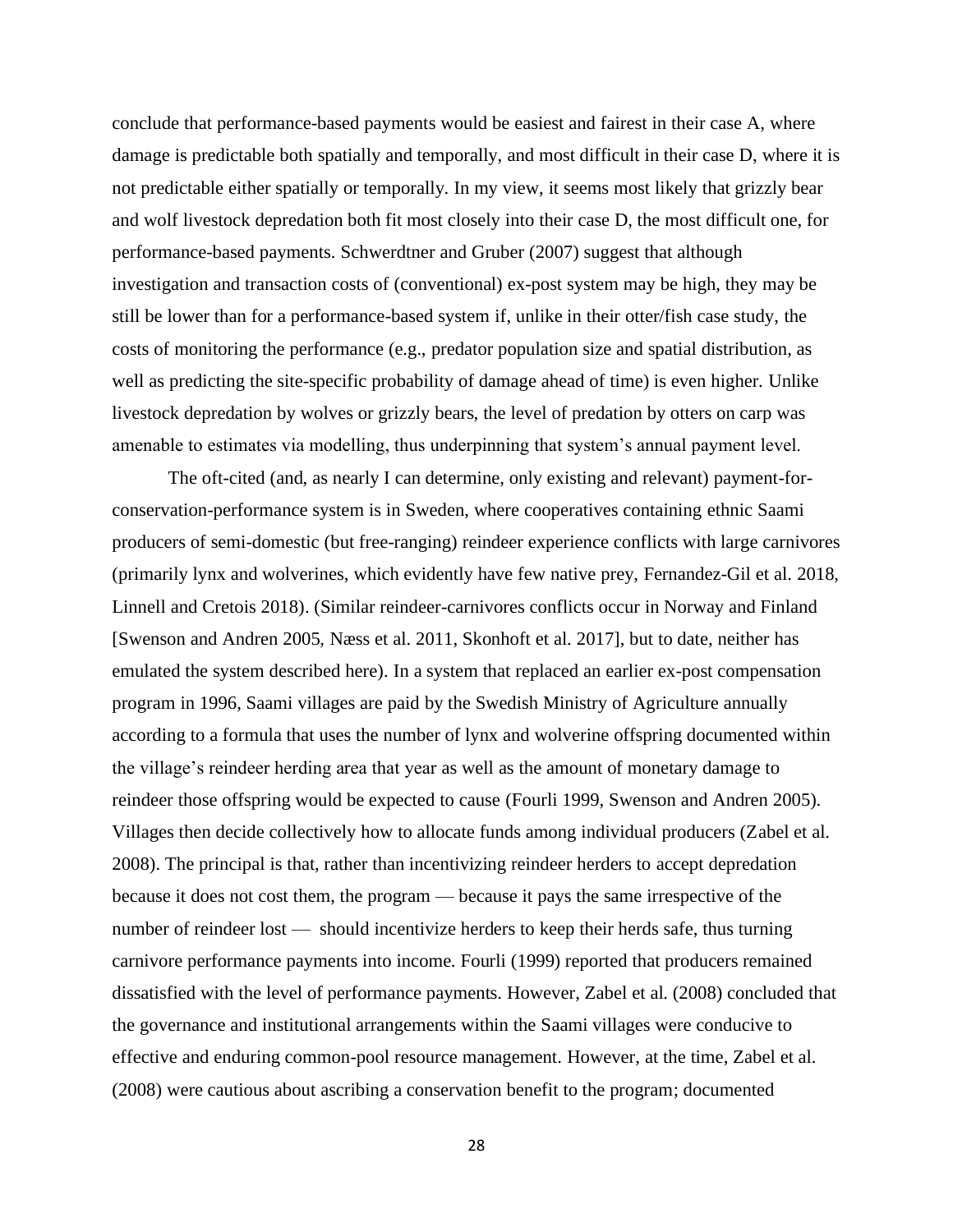wolverine reproductive events in the area showed no definitive trend during 1996-2006, and poaching remained a primary cause of wolverine mortality. More recently however, Persson et al. (2015) presented data from radio-telemetered wolverines though 2011 suggesting a growth rate of  $\sim$  4-6% annually in the wolverine populations, coincident with an increase in the number of PES program participants, which they interpreted as preliminary evidence of success of the conservation objectives.

Nistler (2007) mentioned a privately funded demonstration project in northern Mexico to pay participating ranchers who have rare felids on their lands as documented using remote cameras. During 2007, they were paid the equivalent of \$50-\$300 per photograph of jaguars, cougars, ocelots, or bobcats. The incentive structure of this program is obvious, but I was unable to find any more recent documentation of its progress (or indeed whether it still exists).

Recently, a payment for performance system to augment compensation and preventive measures has evidently been piloted, aimed at ranchers in Arizona and New Mexico whose land provides habitat for reintroduced Mexican wolves. A payment formula has been proposed that uses a point system to prioritize funding recipients, and requires information on wolf territory and core area locations, number of wolf pups surviving to the end of the calendar year, number of livestock exposed to wolves, and presence of preventive measures (Mexican Wolf/Livestock Coexistence Council 2014:12). The estimated budget for the performance payment portion only was \$250,000 in 2014. I was unable to obtain information on how this program has progressed (or even if it has been funded and initiated) since the initial proposal was published (Mexican Wolf Livestock Coexistence Council. 2014, USFWS 2018).

### **5. Discussion**

This review of the literature has made it clear to me that economic instruments to facilitate coexistence of livestock with large carnivores are, and will continue into the foreseeable future to be, a necessity in the Northern Rockies. Compensation for loss, the current system in Montana (and most other places) may not be the optimal instrument, but even if a better one can be devised, will likely be with us for the immediate future (potentially along with other instruments). The literature also provides a compelling case that simply paying fair-market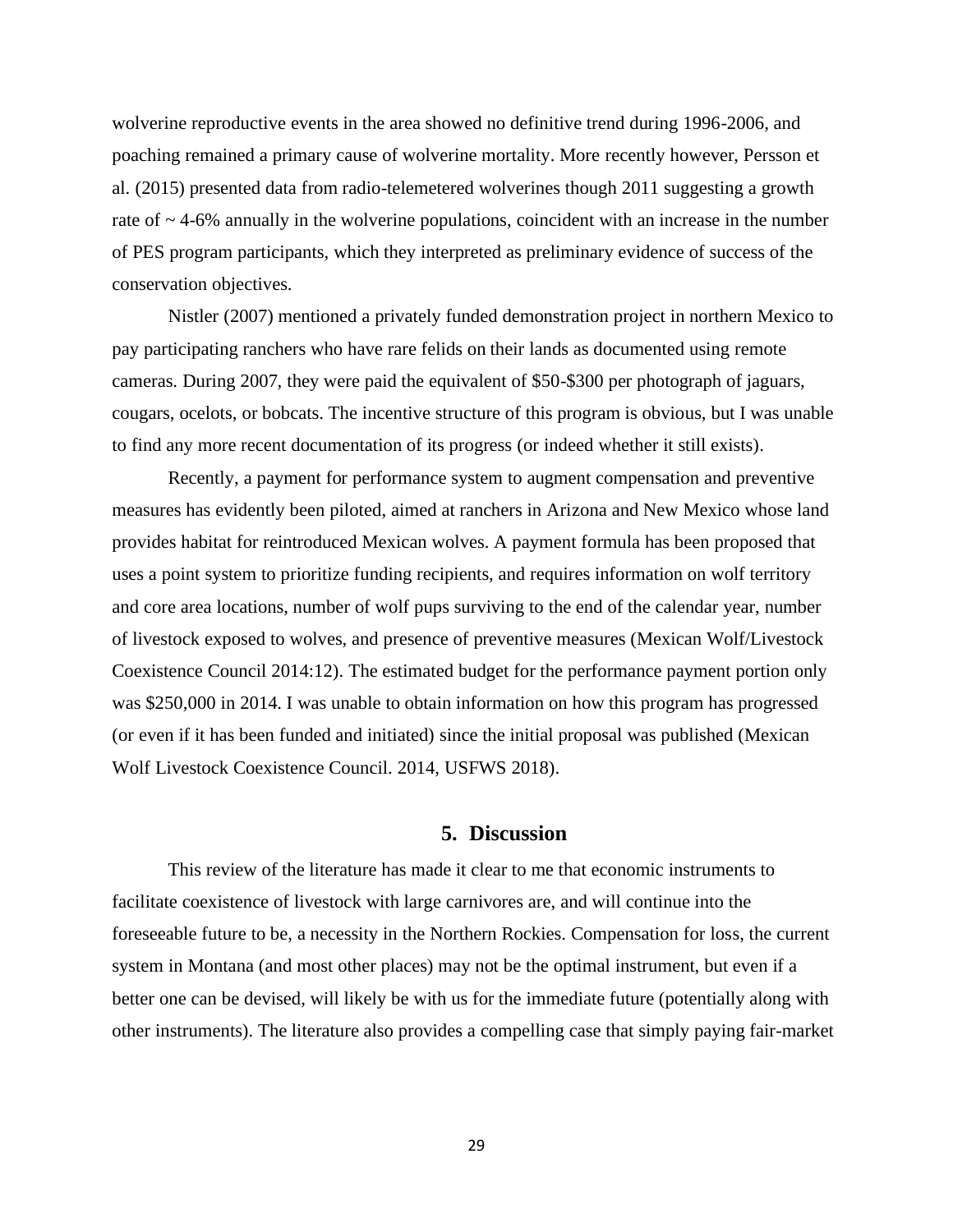value for verified losses substantially under-compensates producers incurring losses. Exactly what value would be a more-accurate metric of true loss is less clear.<sup>1</sup>

A simple start would be a more forthright acknowledgement that confirmed losses understate true losses. This direct effect can, in theory, be addressed via a 'multiplier', perhaps applying only under some geographic constraints (as in Wyoming), or for certain sized operations (as in Washington). Multipliers have varied from as low as 1.3 to as high 7. My read of the literature suggests that detection of carcasses from grizzly bear depredations is typically higher than from wolf depredations (thus justifying a lower multiplier, which may explain the different values for grizzlies and wolves used by Wyoming). However, indirect effects may be as, or even more influential to producer finances, and these effects may be felt by large portions of the producer's herd (e.g., all offspring). For this reason, policy makers may wish to consider dropping the term "multiplier" in favor of "compensation ratio" (as suggested by Steele et al. 2013), because an improved system may require more complexity than simply "multiplying" the number of confirmed losses by a constant. In my personal view, the term "compensation ratio" also more nearly suggests that the objective is to more closely *compensate* a true loss, whereas "multiplier" can too easily impart the sense that producers automatically get an unearned bonus.

Increasing the "compensation ratio" could invoke additional concerns regarding what many authors have termed 'moral hazard', i.e., the notion that producers able to be fully compensated would be incentivized to minimize measures to prevent loss (because they would be compensated equally regardless of their investment), or even that they would "game" the system, exposing their least valuable animals to predators, or fudging records to capitalize on payments. In my personal view, it seems unlikely that more than a very small fraction of livestock producers receiving any kind of payment would game the system, or attempt to gain more from it than actual losses. Even in Kenya, where both the economic margin of producers and the respect for rule of law are likely lower than in the Northern Rockies, evidence suggests that claimants for losses have been honest (MacLennan et al. 2009). I would not expect the number of producers taking undue advantage of any system to be zero, but it also seems to me that the optimal system for most users (and for the public) would necessarily allow for a small

 $1$  Lee et al. (2016), while not providing new empirical data, appear to suggest that a multiplier of 4 would more accurately reflect the total loss to cattle producers in Alberta. In so doing, they cite work done by Hoag et al. (2011) in Colorado, but that work similarly contains little empirical support, and deals primarily with loss sheep and lambs to coyotes.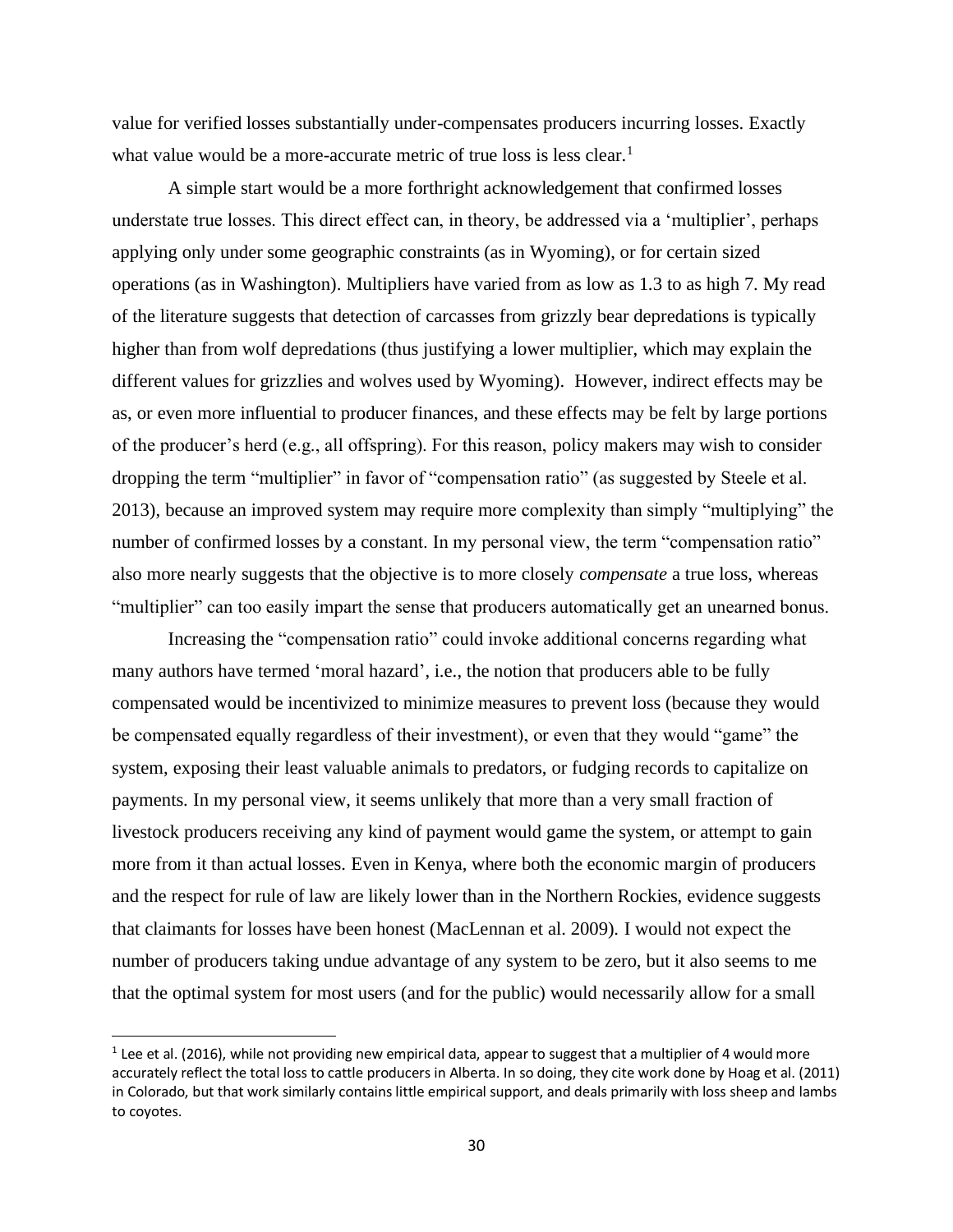number of 'leakage' (cheaters, as it were), because the costs of driving that number to zero would outweigh the benefits overall. An attempt to devise a system so fool proof that 'moral hazard' would be nil would produce one so restrictive that it would fail to gain the support it needs, and thus fail. We should expect and accept a small moral hazard as the price paid for having a system that, on balance, works for producers and achieves its stated objectives. (That said, Schick [2017] suggests that some Oregon ranchers may have been gaming the countyadministered compensation system in place there).

Should an improved system include measures to encourage, or require, claimants to adopt preventive measures? This recommendation is made repeatedly in the literature on fundamental principles (Fourli 1999, Ravenelle and Nyhus 2017):

*"The most common recommendation for improving compensation programs was to link payments to conflict prevention measures. Making compensation conditional on adoption of preventative activities may encourage farmers to implement approaches to reduce the risk of future conflict".* Ravenelle and Nyhus (2017)

However, there is not much empirical evidence that such requirements result in better compliance with program terms or better conservation of large carnivores. That said, many programs do contain such requirements, and even those that do not also provide subsidies for (or encouragement of) preventive measures. As well, studies that could potentially demonstrate a causal link between compensation and prevention (in either direction) would be very difficult to conduct. I see merits to the arguments on both sides of this issue: On one hand, it seems logical that if society is paying individuals for losses they sustain, it could encourage (or even insist) that those individuals take actions to reduce future losses. On the other hand, if the primary rationale for payments is one of equitable distribution of costs across all members of society, simple compensation (or compensation-like) payments to individuals achieves this, and asking individuals suffering losses to expend their personal funds to further reduce future losses would be additional to this, and thus revive the very imbalance in benefits-costs that the payment is intended to reduce. This conundrum is resolved, however, if public (or other private) funding is also provided to assist (or pay entirely) producers in developing pro-active preventative measures.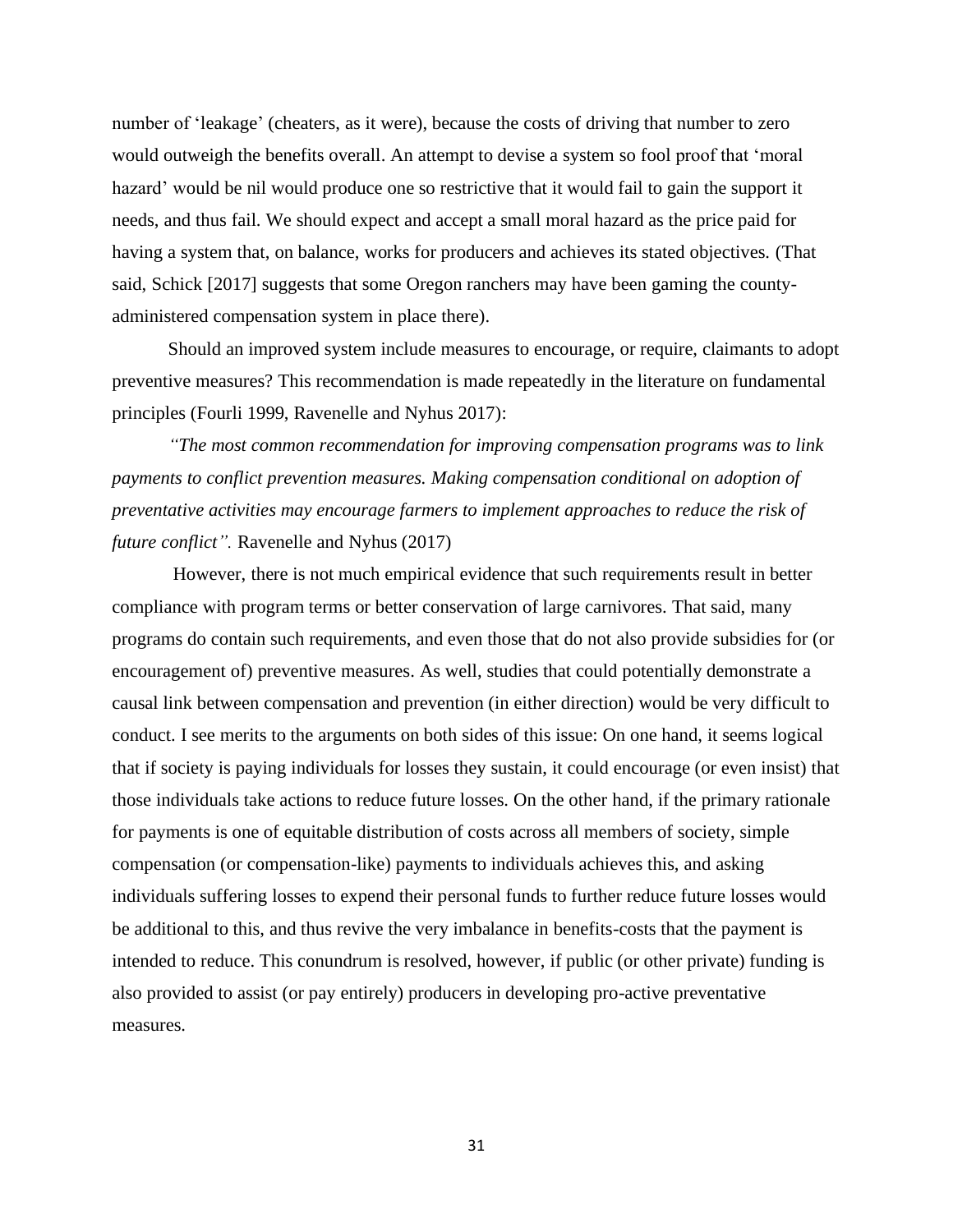As reviewed above, many practitioners (and essentially all theorists) who have considered economic instruments favor some variant of payment-for-existence-of carnivores (PEC) over simple compensation. Dickman et al. (2011) concluded that

"*The major failing of compensation and insurance schemes is that the costs of carnivore presence still usually outweigh the benefits, providing no incentive for conservation…PEC recognizes that, if external beneficiaries want the long-term conservation of globally iconic but locally problematic species, they will have to develop and fund strategies to outweigh the local costs incurred, which will require significant investment from stakeholders such as governments and conservation agencies."*

In my personal view, there are at least two sets of problems with instituting some type of 'payment for performance' system – at least as modeled by the Swedish carnivore/reindeer system - for grizzly bears in Montana despite its theoretical attractiveness. The first set is logistical (see, for example, Nelson 2009, Zabel and Roe 2009). It would be very difficult (and costly) to document, much less quantify, grizzly bear occupancy of one producer's grazing area vs. another's. Because grizzlies typically roam over areas much larger than any individual grazing area, assigning proportional credit to separate producers would be an exercise in modeling, and prone to multiple interpretations (and thus controversy). The second set of problems is more fundamental: While society-at-large should recognize tangibly individual producer's contribution to providing habitat for grizzly bears (*sensu* Muhly and Musiani 2009), I'm not sure we want to *encourage* grizzly bear use of ranch-lands as much as tolerate it as a tactic toward the larger goal of connected populations statewide. Providing a financial incentive for grizzly bear use of private land could lead to a paradoxical inequity: Because grizzlies are attracted to anthropogenic food sources and social policy is to minimize these attractants so as to force grizzlies to use naturally-occurring foods, a rancher who manages attractants well could easily see less grizzly use than a neighboring rancher who does not. Simply rewarding producers for having grizzlies on lands they manage could yield the undesirable outcome of disincentivizing the very behavior – keeping people safe and bears out of trouble – that we wish to reward.

However, if instead, the "performance" for which payment is envisioned is a siteappropriate set of 'bear hygiene" actions (e.g., securing attractants, electric-fencing calving areas, employing range-riders) that are prioritized on lands where fundamental topographic and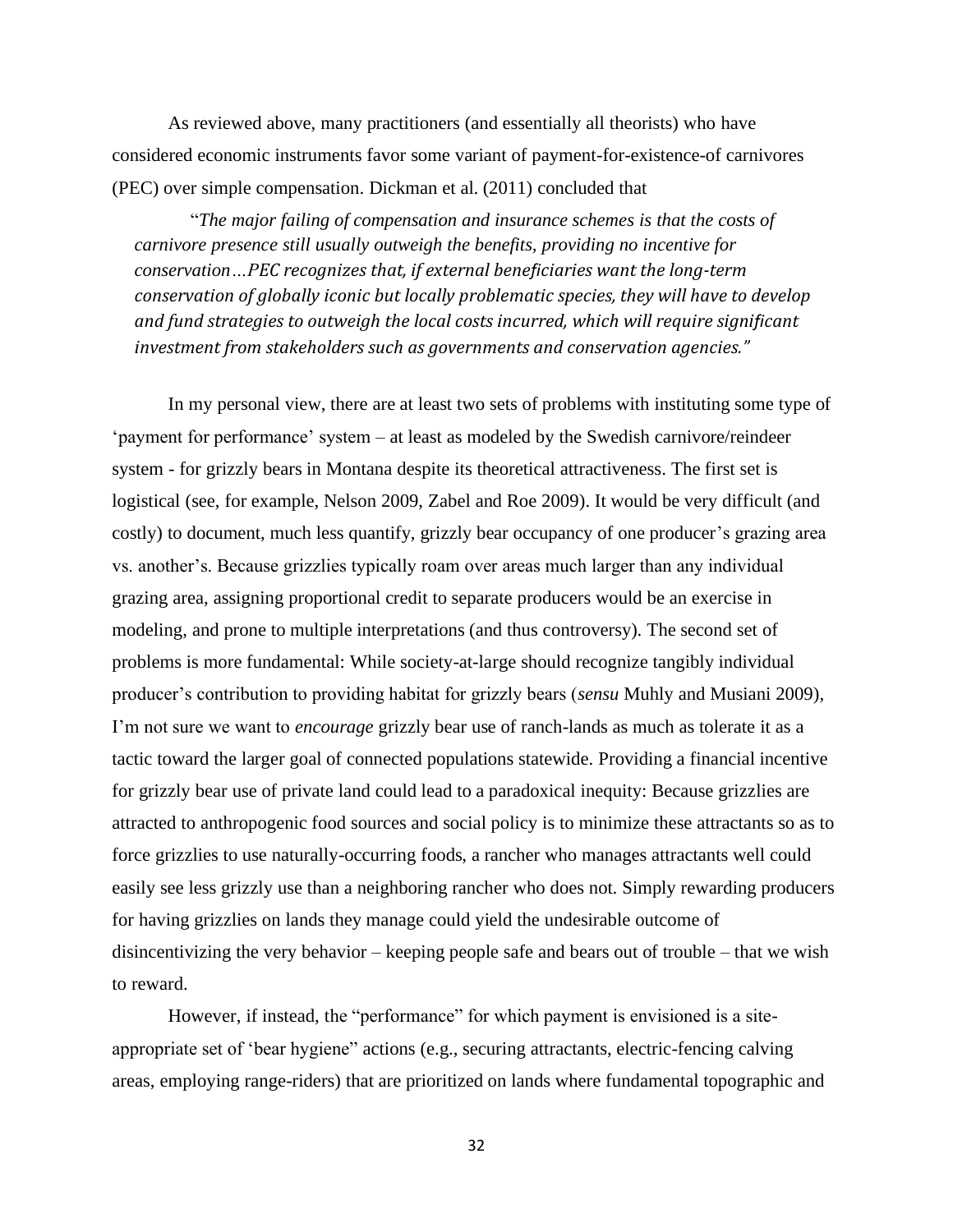biological characteristics are attractive to grizzlies, the theoretical-economic arguments underpinning 'payment for performance' might be realized while still getting the incentive system right. The study by Karlsson and Sjöström (2011), working with Swedish sheep producers affected by wolf depredation, found that their attitudes toward wolves, while still generally negative, were made somewhat less so as a function of the proportion of their pasture provided with (government-subsidized) predator-proof fencing (a finding that contrasts with the lack of attitude change in the case of compensation payments). Recently, Morehouse et al. (2020) reported evidence that a community-based program focused on prevention has resulted in improved producer attitudes despite an increase in the total number of grizzly bear-related incidents. Notably, incidents associated with attractants in southwestern Alberta had evidently declined since initiation of the program, suggesting that the total increase was primarily a function of grizzly bear abundance, and that interventions to reduce conflicts were having a beneficial effect.

In Montana, financial instruments to help producers alter their systems in recognition of bear presence are already in existence, both from the NGO and the public (via the LLB's prevention grant system) spheres, but they probably require strengthening. If even full payment for preventive actions is deemed an insufficient 'payment for ecosystem services', perhaps some additional financial instrument (awards, targeted tax breaks) could be considered to augment it.

In my personal view, even if a payment for performance system as idealized above could be implemented, a traditional compensation system would still be needed, if nothing else because even the best conflict-prevention system will not be perfect. But such ex-post payments (regardless of the details), while necessary, should be viewed long-term as a bridge toward, and a backup for, societal assistance to livestock producers for conflict prevention. In this vision, the need for ex-post payments should decline as more investments are made in prevention. Because the need is unlikely to ever disappear entirely, an effective, fair, and accepted compensation program will likely always be a part of a comprehensive system of coexistence.

# **Acknowledgments**

I thank Cole Mannix, Alex Few, and Seth Wilson for improving the manuscript, and Trina Jo Bradley for piquing my interest in the topic. Errors of omission, commission, and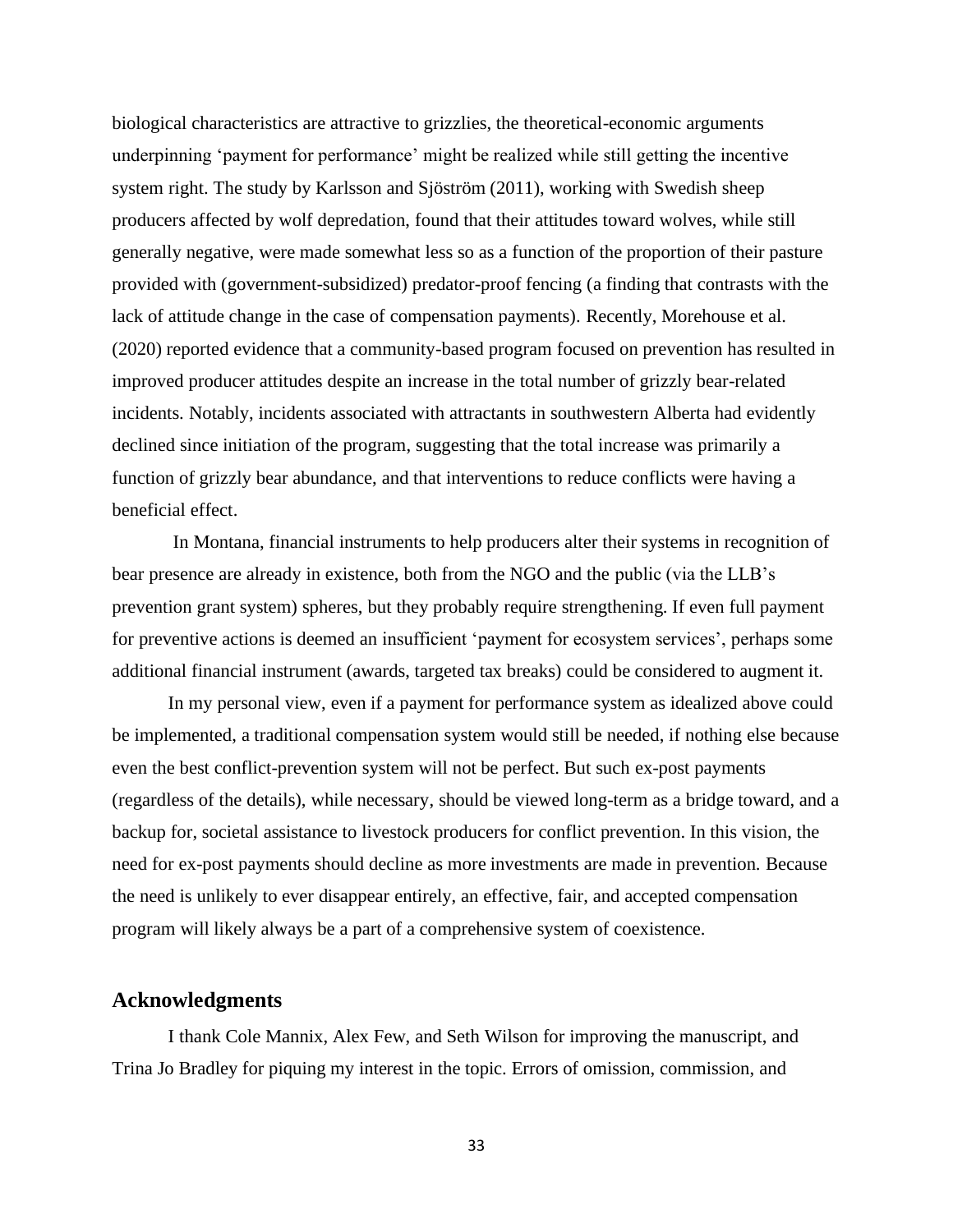interpretation are solely my own. This paper does not purport to represent any policies of Montana Fish, Wildlife, and Parks, or of the State of Montana.

# **Literature Cited**

- Agarwala, M., S. Kumar, A. Treves, and L. Naughton-Treves. 2010. Paying for wolves in Solapur, India and Wisconsin, USA: Comparing compensation rules and practice to understand the goals and politics of wolf conservation. Biological Conservation 143: 2945-2955.
- Anderson, A., K. Gebhardt, K. N. Kirkpatrick, D. L. Bergman, and S. A. Shwiff. 2014. Economic analysis of indemnity payments for wolf depredation on cattle in a wolf reintroduction area. Vertebrate Pest Conference 26: 413-418.
- Anderson, C. R. Jr., M. A. Ternant, and D. S. Moody. 2002. Grizzly bear-cattle interactions on two grazing allotments in Northwestern Wyoming. Ursus 13: 247-256.
- Bautista, C., J. Naves, E. Revilla, and 22 other authors. 2017. Patterns and correlates of claims for brown bear damage on a continental scale. Journal of Applied Ecology 54: 282-292.
- Bautista, C., J. Naves, E. Revilla, and 19 other authors. 2019. Large carnivore damage in Europe: Analysis of compensation and prevention programs. Biological Conservation 235: 308- 316.
- Boitani, L., P. Ciucci, and E. Raganella-Pelliccioni. 2010. Ex-post compensation payments for wolf predation on livestock in Italy: a tool for conservation? Wildlife Research 37: 722- 730.
- Breck, S. W., B. M. Kluever, M. Panasci, J. Oakleaf, T. Johnson, W. Ballard, L. Howery, and D. L. Bergman. 2011. Domestic calf mortality and producer detection rates in the Mexican wolf recovery area: implications for livestock management and carnivore compensation schemes. Biological Conservation 144: 930-936.
- Bruscino, M. T., and T. L. Cleveland. 2004. Compensation programs in Wyoming for livestock depredation by large carnivores. Sheep and Goat Research Journal 19: 47-49.
- Bulte, E. H., and D. Rondeau. 2005. Why compensating wildlife damages may be bad for conservation. Journal of Wildlife Management 69: 14-19.
- Bulte, E. H., and D. Rondeau. 2007. Compensation for wildlife damages: Habitat conversion, species preservation and local welfare. Journal of Environmental Economics and Management 54: 311-322.
- Can O.E., N., D'Cruze, D. L. Garshelis, J. Beecham, and D. W. Macdonald DW. 2014. Resolving human-bear conflict: a global survey of countries, experts, and key factors. Conservation Letters 7: 501–513.
- Chen, S., Z. F. Yi, A. Campos-Arceiz, M. Y. Chen, and E. L. Webb. 2013. Developing a spatially-explicit, sustainable and risk-based insurance scheme to mitigate humanwildlife conflict. Biological Conservation 168: 31-39.
- Clark, P.E., D. E. Johnson, L. L. Larson, M. Louhaichi, T. Roland, and J. Williams. 2017. Effects of wolf presence on daily travel distance of range cattle. Rangeland Ecology and Management 70: 657-665.
- Czech, B., and P. R. Krausman. 1999. Public opinion on endangered species conservation and policy. Society and Natural Resources 12: 469-479.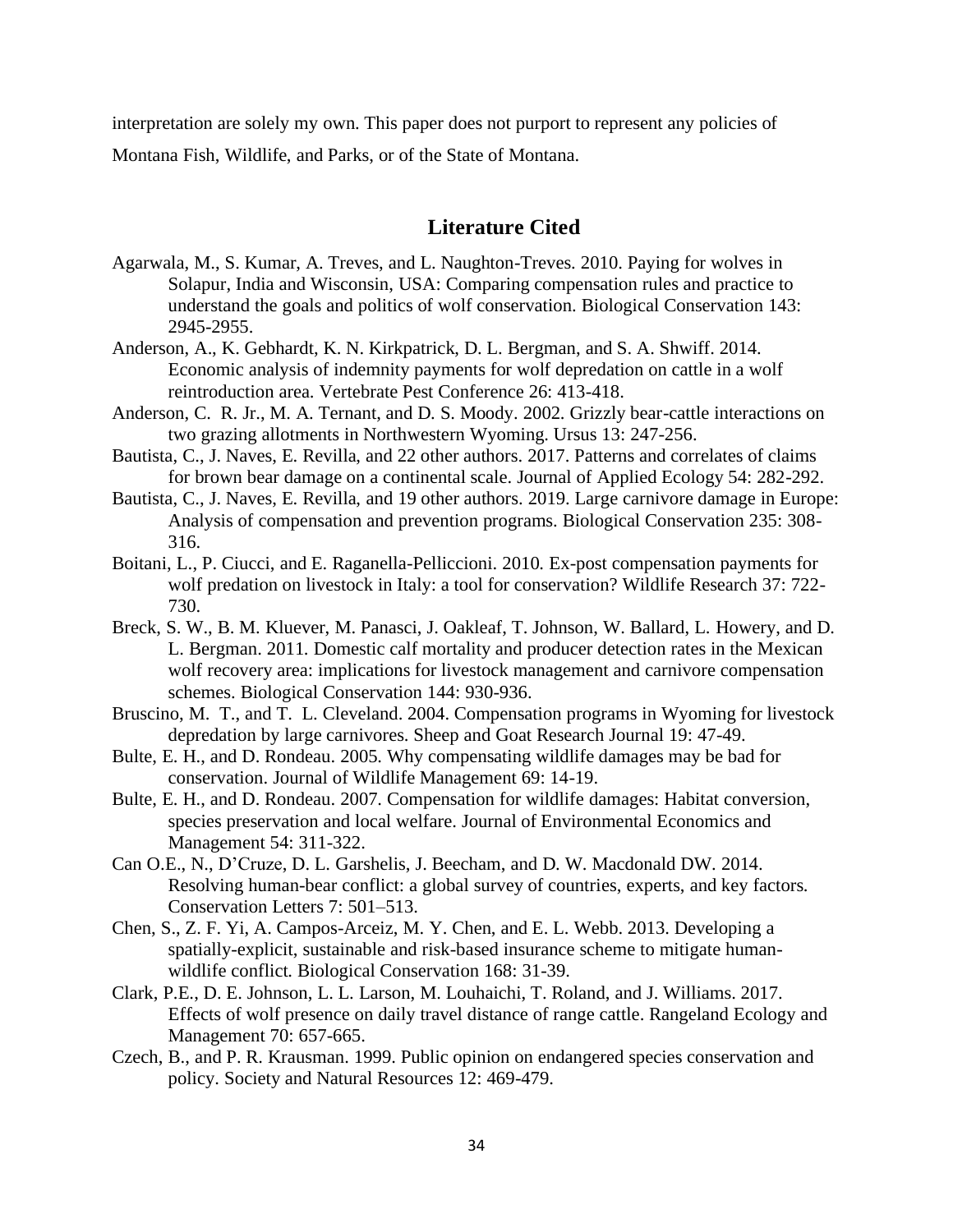Dickman, A.J., 2010. Complexities of conflict: the importance of considering social factors for effectively resolving human-wildlife conflict. Animal Conservation 13: 458–466.

Dickman, A. J., E. A. Macdonald, and D. W. Macdonald. 2011. A review of financial instruments to pay for predator conservation and encourage human-carnivore coexistence. Proceedings of the National Academy of Sciences 108: 13937-13944.

- Fernandez-Gil et al. 2018. Large Carnivore Management Plans of Protection: Best Practices in EU Member States. http://www.europarl.europa.eu/supporting-analyses
- Fourli, M. (1999). Compensation for Damage Caused by Bears and Wolves in the European Union: Experiences from LIFE-Nature Projects. Office for Official Publications of the European Communities, Luxembourg.
- Fund for Wild Flora and Fauna 2020. Nature Conservation Organization in Bulgaria. Livestock prevention and compensation fund. [http://fwff.org/livestock-prevention-and](http://fwff.org/livestock-prevention-and-compensation-program/)[compensation-program/.](http://fwff.org/livestock-prevention-and-compensation-program/) Accessed April 3, 2020.
- Glen, B. 2019. Ranchers hopeful for changes to compensation rates. The Western Producer. March 28, 2019. Accessed online March 18, 2020.
- Hebblewhite, M. 2011. Unreliable knowledge about economic impacts of large carnivores on bovine calves. Journal of Wildlife Management 75: 1724-1730.
- Howery, L. D., and T. J. DeLiberto. 2004. Indirect effects of carnivores on livestock foraging behavior and production. Sheep and Goat Research Journal 19: 53-57.
- Hoag, L. K., R. B. Boone, and N H. Keske. 2011. The cost for agriculture to coexist with wildlife in Colorado. Human Dimensions of Wildlife. 16: 318-329.
- Jacobsen, K. S., and J. D.C. Linnell. 2018. Perceptions of environmental justice and the conflict surrounding large carnivore management in Norway — Implications for conflict management. Biological Conservation 203: 197-206.
- Johnson, J. B., and V. H. Smith. 2010. Livestock indemnity program (LIP): Montana. Agricultural Marketing Policy Paper 31. Montana State University, Bozeman.
- Kansky, R. and A. T. Knight. 2014. Key factors driving attitudes towards large mammals in conflict with humans. Biological Conservation 179: 93-105.
- Karamanlidis AA, Sanopoulos A, Georgiadis L, Zedrosser A. (2011). Structural and economic aspects of human–bear conflicts in Greece. Ursus, 22: 141–151.
- Karlsson, J., and M. Sjöström. 2011. Subsidizing fencing of livestock as a means of increasing tolerance for wolves. Ecology and Society 16(1). Online [https://www.ecologyandsociety.org/vol16/iss1/art16/.](https://www.ecologyandsociety.org/vol16/iss1/art16/)
- Kluever, B. M., S. W. Breck, L. D. Howery, P. R. Krausman, and D. L. Bergman. 2008. Vigilance in cattle: the influence of predation, social interactions, and environmental factors. Rangeland Ecology and Management 61: 321-328.
- Kluever, B. M., L. D. Howery, S. W. Breck, and D. L. Bergman. 2009. Predator and heterospecific stimuli alter behavior in cattle. Behavioral Processes 81: 85-91.
- Kreye, M. M., E. F. Pienaar, A. E. Adams. 2017a. The role of community identity in cattleman response to Florida panther recovery efforts. Society and Natural Resources 30: 79-94.
- Kreye, M. M., E. F. Pienaar, J. R. Soto, and D. C. Adams. 2017b. Creating voluntary payment programs: effective program design and ranchers' willingness to conserve Florida panther habitat. Land Economics 93: 459-480.
- Laporte, I., T. B. Muhley, J. A. Pitt, M. Alexander, and M. Musiani. 2010. Effects of wolves on elk and cattle behaviors: implications for livestock production and wolf conservation. PloSOne 5(8): e11954.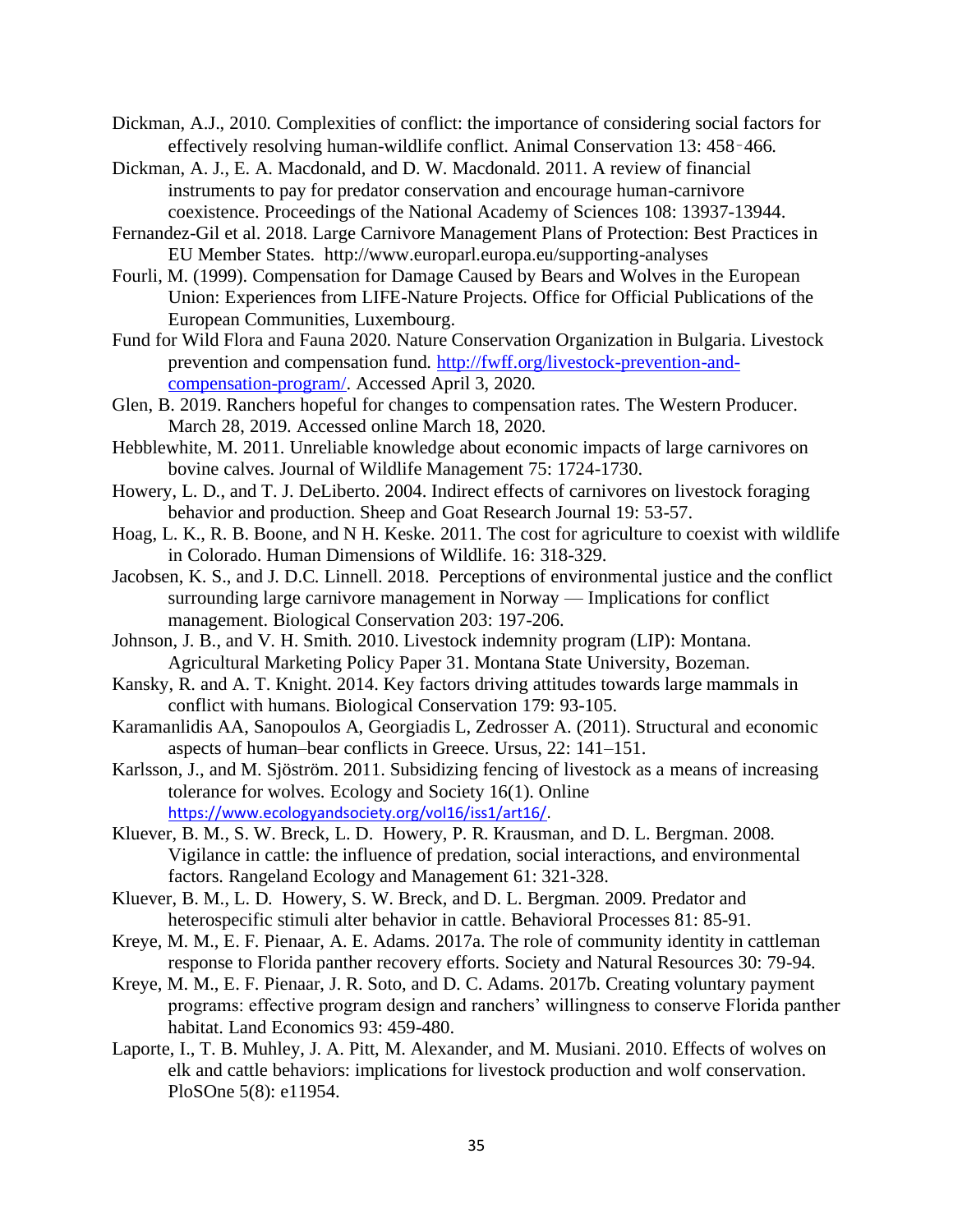- Larson S, McGranahan, D.A., and R. M. Timm. 2019. The Marin County livestock protection program: 15 Years in Review. Human-Wildlife Interactions 13(1):63-78. DOI:10.26076/sxsv-er39
- Lee, T. 2011. A review of compensation programs for livestock in Southwestern Alberta. Miistakis Institute, University of Calgary.
- Lee, T., K. Good, W. Jamieson, M. Quinn, and A. Krishnamurthy. 2016. Cattle and carnivore coexistence in Alberta: the role of compensation programs. Rangelands 39: 10-16.
- Linnell, J. D. C. 2013. From conflict to coexistence? Insights from multi-disciplinary research into the relationships between people, large carnivores, and institutions. Istituto di Ecologia Applicata with the assistance of the Norwegian Institute for Nature Research and with the contributions of the IUCN/SSC Large Carnivore Initiative for Europe.
- Linnell, J. D. C. and B. Cretois, B. 2018. Research for AGRI Committee The revival of wolves and other large predators and its impact on farmers and their livelihood in rural regions of Europe, European Parliament, Policy Department for Structural and Cohesion Policies, Brussels.
- Lischka, S. A., T. L. Teel, H. E. Johnson, and K. R. Crooks. 2019. Understanding and managing human tolerance for a large carnivore in a residential system. Biological Conservation 238: 108189.
- Lopez-Bao, J. V., J. Frank, L. Svensson, M. Åkesson, and Å. Langefors. 2017. Building public trust in compensation programs through accuracy assessments of damage verification protocols. Biological Conservation 213: 36-41.
- Mabille, G., A. Stein, T. Tveraa, A. Mysterud, H. Brøseth, and J. D. C. Linnell. 2015. Sheep farming and large carnivores: What are the factors influencing claimed losses? Ecosphere 6(5) 82.
- Mabille, G., A. Stein, T. Tveraa, A. Mysterud, H. Brøseth, and J. D. C. Linnell. 2016. Mortality and lamb body mass growth in free-ranging domestic sheep: Environmental impacts including lethal and non-lethal impacts of predators. Ecography 39: 763-773.
- MacLennan, S. D., R. J. Groom, D. W. Macdonald, and L. G. Frank. 2009. Evaluation of a compensation scheme to bring about pastoralist tolerance of lions. Biological Conservation 142: 2419-2427.
- Macon, D. 2020. Paying for the presence of predators: An evolving approach to compensating ranchers. Rangelands 42(1): 1-8 doi 10/10/16.j/rala.2020.03.001.
- Marino, A., A. P. Bosch, S. Ricci, V. Salvatori, P Ciucci, J. C. Blanco, and J. V. Lopez-Bao. 2018. Performance of two insurance-based compensation systems for wolf damages in Italy and Spain. Carnivore Damage Prevention News 17: 43-51
- Marino, A., C. Braschi, S. Ricci, V. Salvatori, and P. Ciucci. 2016. Ex post and insurance-based compensation fail to increase tolerance for wolves in semi-agricultural landscapes of central Italy. European Journal of Wildlife Research 62: 227-240.
- Mexican Wolf/Livestock Coexistence Council. 2014 Strategic Plan. 2014. https://www.fws.gov/southwest/es/mexicanwolf/pdf/MWLCC\_Final.pdf.
- Miquelle, D. I. Nikolaev, J. Goodrich, B. Litvenov, E. Smirnov, and E. Surorov. 2005. Searching for the coexistence recipe: a case study of conflicts between people and tigers in the Russian Far East. Pp. 305-322 in Woodroffe R, Thirgood S, Rabinowitz A, editors. People and Wildlife: conflict or coexistence? London, Cambridge University Press.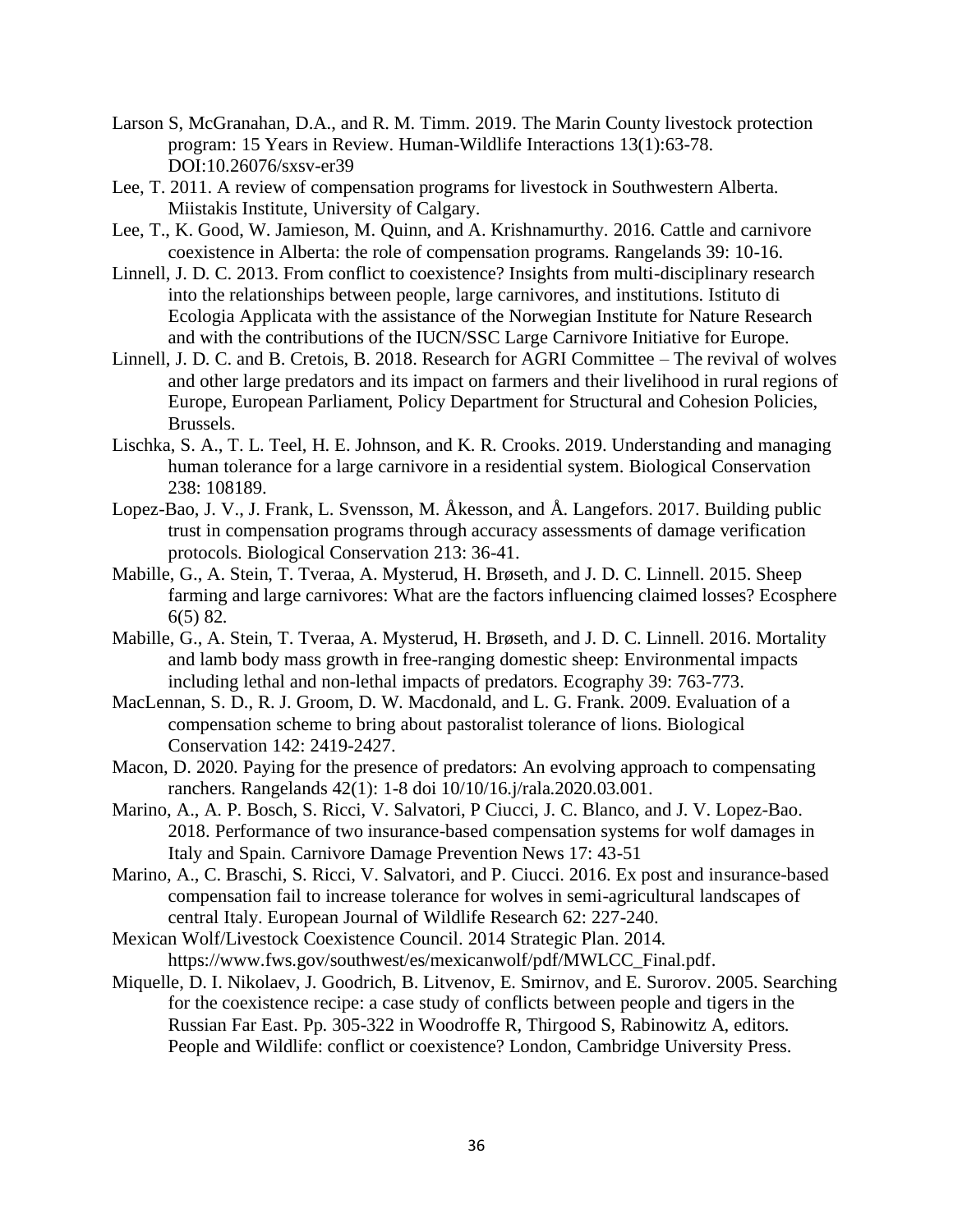- Montag, J. M. 2003. Compensation and predator conservation: limitations of compensation. Carnivore Damage Prevention News 6: 2-6. https://www2.nina.no/lcie\_new/pdf/634991551700552895\_CDPNews6.pdf
- Montag, J. M., M. E. Patterson, and B. Sutton. 2003. Political and social viability of predator compensation programs in the west. Final Project Report. Wildlife Biology Program, School of Forestry, University of Montana.
- Montag, J. M. 2004. Mountain lions, wolves, and bears: Detangling the issues surrounding predator conservation in the West. Graduate Student Theses, Dissertations, & Professional Papers. 9501. https://scholarworks.umt.edu/etd/9501
- Morehouse, A. T., J. Tigner, and M. S. Boyce. 2018. Coexistence with large carnivores supported by a predator-compensation program. Environmental Management 61: 719- 731.
- Morehouse, A. T., C. Hughes, N. Manners, J. Bectell, and T. Bruder. 2020. Carnivores and communities: a case study of human-carnivore conflict mitigation in southwestern Alberta. Frontier in Ecology and Evolution: 8:2 doi: 10.3389/fevo.2020.00002
- Morrison, C. 2012. Carnivores and conflict: A community approach to carnivore compensation. Report 1: Summary of carnivore compensation programs. Waterton Biosphere Reserve Association Carnivore Working Group.
- Morrison, C. 2013 Carnivores and conflict: A community approach to carnivore compensation. Report 1: Proposed amendments to Alberta Wildlife Predator Compensation Program. Waterton Biosphere Reserve Association Carnivore Working Group.
- Muhly, T. B., M. Alexander, M. S. Boyce, R. Creasey, M. Hebblewhite, D. Paton, J. A. Pitt, and M. Musiani. 2010. Differential risk effects of wolves on wild versus domestic prey have consequences for conservation. Oikos 119: 1243-1254.
- Muhly, T. B., and M. Musiani. 2009. Livestock depredation by wolves and the ranching economy in the Northwestern U.S. Ecological Economics 68: 2439-2450.
- Muhly T.B., and M. Dubois. 2013. Advancing the management of carnivore predation on livestock in western Canada. Human Dimensions of Wildlife 18: 312-314.
- Naughton, L, and A. Treves. 2005. Evaluating the importance of compensation payments for wolf recovery in Wisconsin. Abstract only. 13th Annual meeting of the Wildlife Society, Multi-dimensional evaluation of wildlife compensation schemes, Anchorage, AK.
- Naughton-Treves, L., R. Grossberg, and A. Treves. 2003. Paying for tolerance: rural citizens' attitudes toward wolf depredation and compensation. Conservation Biology 17: 1500- 1511.
- Nelson, F. 2009. Developing payments for ecosystem services approaches to carnivore conservation. Human Dimensions of Wildlife. 14:381–392.
- Nistler, C. 2007. Seeing spots. PERC 25(4). December 2007. https://www.perc.org/2007/12/15/seeing-spots/
- Nemtsov, S. C. 2003. A short-lived wolf depredation compensation program in Israel. Carnivore Damage Prevention News 6: 16-17.
- Nyhus, P. J. 2016. Human-wildlife conflict and coexistence. Annual Review of Environmental Resources 41: 143-171.
- Nyhus, P. J., H. Fisher, S. Osofsky, and F. Madden. 2003. Taking the bite out of wildlife damage: the challenges of wildlife compensation schemes. Conservation in Practice 4: 37-40.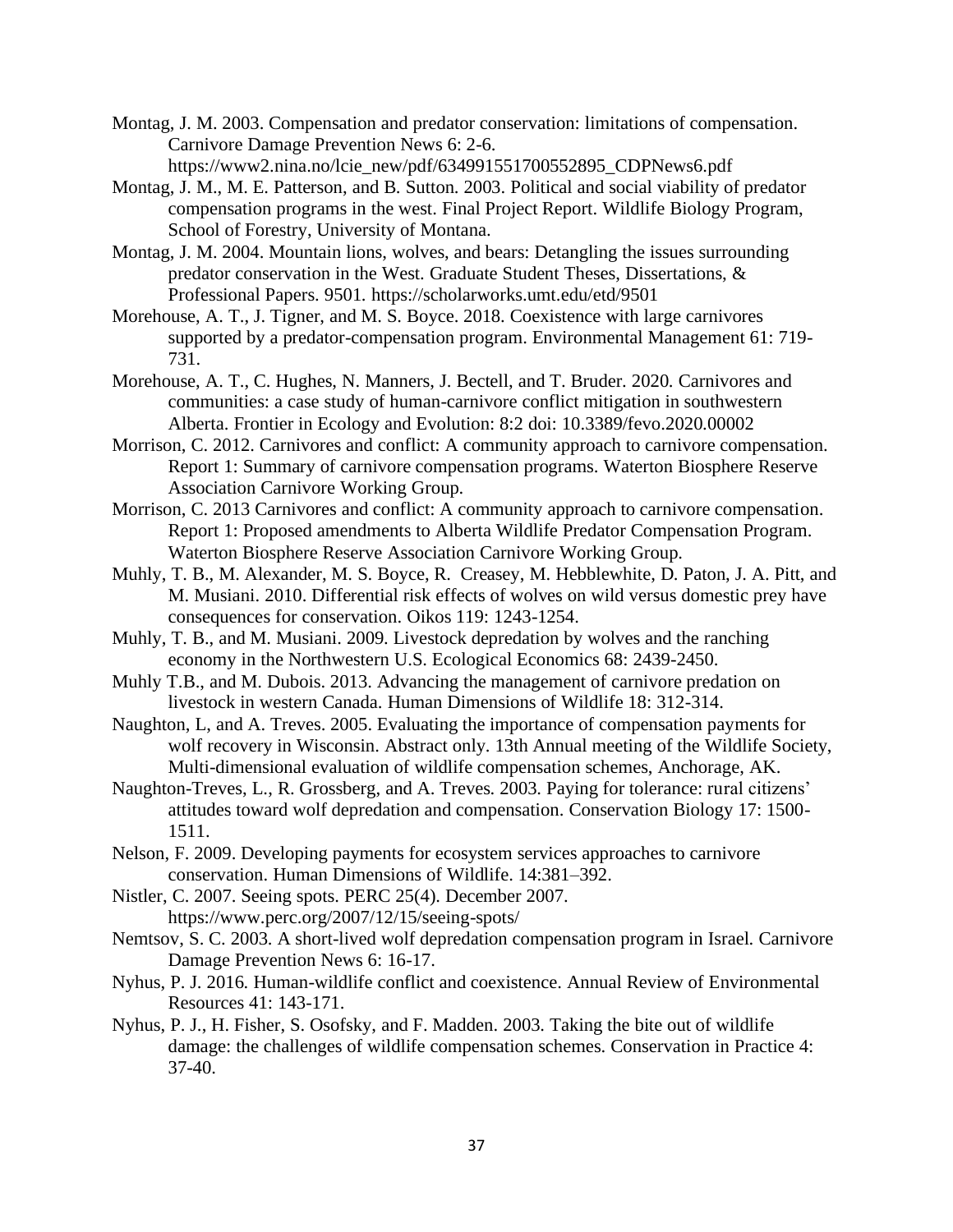- Nyhus, P. J., S. Osofsky, P. Ferrero, F. Madden and H. Fisher. 2005. Bearing the costs of humanwildlife conflict: the challenges of compensation schemes. Pp. 107-121 in People and Wildlife: Conflict or coexistence. Woodroffe, R., S. Thirgood, and A. Rabinowitz, editors. Cambridge University Press.
- Oakleaf, J. K., C. Mack, and D. L. Murray. 2003. Effects of wolves on livestock calf survival and movements in central Idaho. Journal of Wildlife Management 67: 299-306.
- Persson, J., G. R. Rauset, and G. Chapron. 2015. Paying for an endangered predator leads to population recovery. Conservation Letters 8: 345-350.
- Province of Alberta 1997. Wildlife Act. Wildlife Regulation 143/1997 with amendments up to and including Alberta Regulation 170/2019. Current as of November 29, 2019. Edmonton, AB. T5K 2P7.
- Province of Alberta. 2020. Wildlife Predator Compensation Program. https://www.alberta.ca/wildlife-predator-compensation-program.aspx. Accessed March 18, 2020.
- Rashford, B. S., T. Foulke, and D. T. Taylor. 2010. Ranch-level economic impacts of predation in a range livestock system. Rangelands 32: 21-26.
- Rafferty, R. T. 2015. Rancher adaptations to wolf depredation in western Montana. Unpublished Master's Degree Thesis. Humboldt State University.
- Ramler, J. P., M. Hebblewhite, D. Kellenberg, and C. Sime. 2014. Crying wolf? A spatial analysis of wolf location and depredation on calf weight. American Journal of Agricultural Economics 96: 631-656.
- Ravenelle, J. and P. J. Nyhus. 2017. Global patterns and trends in human-wildlife conflict compensation. Conservation Biology 31: 1247-1256.
- Reynolds, N. 2020. "Legislation proposes compensation to ranchers for livestock killed by wolves". Powell Tribune, January 16, 2020.
- Rigg, R., M. Slavormir-Fino, M. Wechselberger, M. L. Gorman, C. Sillero-Zubiri and D. W. MacDonald. 2009. Mitigating carnivore-livestock conflict in Europe: lessons from Slovakia. Oryx 45: 272-280.
- Rondeau, D., and E. Bulte. 2007. Wildlife damage and agriculture: A dynamic analysis of compensation schemes. American Journal of Agricultural Economics 89: 490-507.
- Scasta, J. D., J. L. Windh, and B. Stam. 2018. Modeling large carnivore and ranch attribute effects on livestock predation and nonlethal losses. Rangeland Ecology and Management 71: 815-826.
- Schick, T. 2017. "Questionable payments to Oregon ranchers who blame wolves for missing cattle". Oregon Public Radio/Earth Fix July 17, 2017.
- Schwerdtner, K., and B. Gruber. 2007. A conceptual framework for damage compensation schemes. Biological Conservation 134: 354-360.
- Skonhoft, A., A. B. Johannesen, and J. O. Olaussen. 2017. On the tragedy of the commons: When predation and livestock loss may improve the economic lot of herds. Ambio 46: 644-654.
- Sommers, A. P., C. C. Price, C.D. Urbigkit, and E. M. Peterson. 2010. Quantifying economic impacts of large-carnivore depredation on bovine calves. Journal of Wildlife Management 74: 1425-1434.
- State of Idaho 2018. Idaho wolf depredation compensation program- 2019. Office of Species Conservation.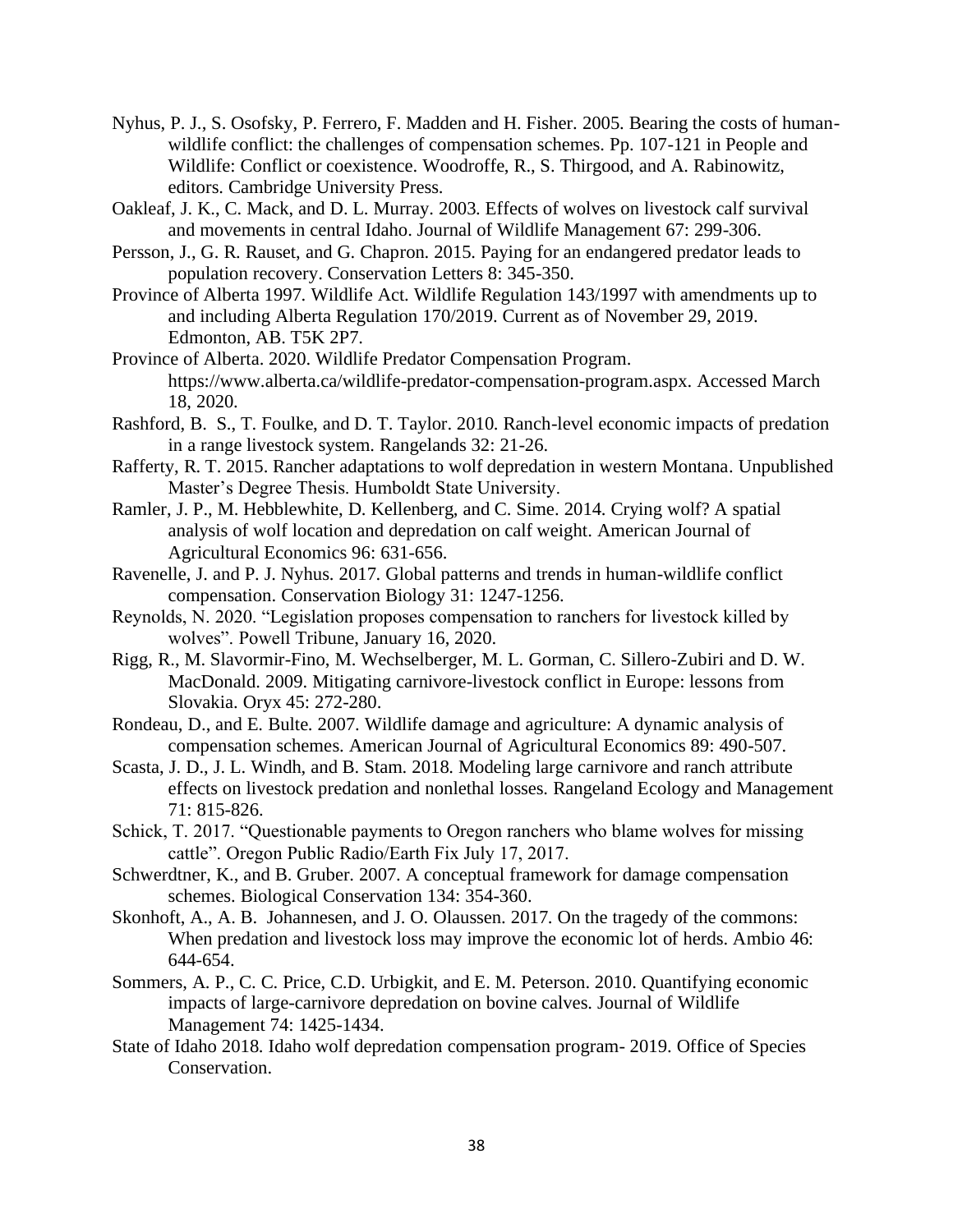State of Idaho. 2019. A landowner's guide to preventing big game damage and filing damage claims.

https://idfg.idaho.gov/sites/default/files/2018\_idfg\_wildlife\_depredation\_handbook.pdf. Accessed April 4, 2020.

- State of Idaho. 2020. Title 36, Chapters 11, 15. Fish and Game. Protection of Animals and Birds. Accessed April 4, 2020.
- State of Wyoming. 2020. Chapter 28. Regulation governing big or trophy game animal or game bird or gray wolf damage claims. Accessed March 25, 2020.
- Steele, J. R., B. S. Rashford, T. K. Foulke, J. A. Tanaka, and D. T. Taylor. 2013. Wolf (*Canis lupus*) predation impacts on livestock production: direct effects, indirect effects, and implications for compensation ratios. Rangeland Ecology and Management 66: 539-544.
- Swenson, J.E., and H. Andren. 2005. A tale of two countries: large carnivore depredation and compensation schemes in Sweden and Norway. Pp. 323-339 in Woodroffe R, Thirgood S, Rabinowitz A, editors. People and Wildlife: conflict or coexistence? London, Cambridge University Press.
- Thuermer, A. M. Jr., 2020. "Panel abandons griz depredation comp model, awards ranch \$339K". The Torrington Telegram. February 13, 2020.
- Treves, A. and J. Bruskotter. 2014. Tolerance for predatory wildlife. Science 344: 475-477.
- Treves A, Jurewicz, R.L, Naughton-Treves L, and D. S.Wilcove. 2009. The Price of Tolerance: Wolf Damage Payments after Recovery. *Biodiversity Conservation 18: 4003-21*
- USFWS 2018. Mexican wolf. https://www.fws.gov/southwest/es/mexicanwolf /reducingconflict.html.
- Valerio, A., W. Wielgus, M. Valerio, and L. Casadei. 2018. Cattle metabolic fingerprinting to predict acute stress response post-wolf encounters. Proceedings of the 28<sup>th</sup> Vertebrate Pest Conference: 77-84.
- Vynne, S. J. 2008. An assessment of rancher perspectives on the livestock compensation program for the Mexican gray wolf in the southwestern United States. Unpublished Master's Thesis. University of Oregon.
- Washington Department of Fish and Wildlife (WDFW), Confederated Colville Tribes, Spokane Tribe of Indians, USDA-APHIS Wildlife Services, and U.S. Fish and Wildlife Service [WDFW0. 2019. Washington Gray Wolf Conservation and Management 2018 Annual Report. Washington Department of Fish and Wildlife, Ellensburg, WA, USA.
- Washington Annotated Code (WAC). 440-220 (and sections thereof). https://apps.leg.wa.gov/wac/default.aspx?cite=220-440.
- Wagner, K. K., R. H. Schmidt, & M. R. Conover. 1997: Compensation programs for wildlife damage in North America. Wildlife Society Bulletin 25: 312-319
- Widman, M., and K. Elofsson. 2018. Costs of livestock depredation by large carnivores in Sweden 2001 to 2013. Ecological Economics 143: 188-198.
- Widman, M., M. Steen, and K. Elofsson. 2019. Indirect costs of sheep depredation by large carnivores in Sweden. Wildlife Society Bulletin 43: 53-61.
- Zabel, A., and K. Holm-Müller. 2008. Conservation performance payments for carnivore conservation in Sweden. Conservation Biology 22: 247-251.
- Zabel, A., and B. Roe. 2009. Optimal design of pro-conservation incentives. Ecological Economics 69: 126-134.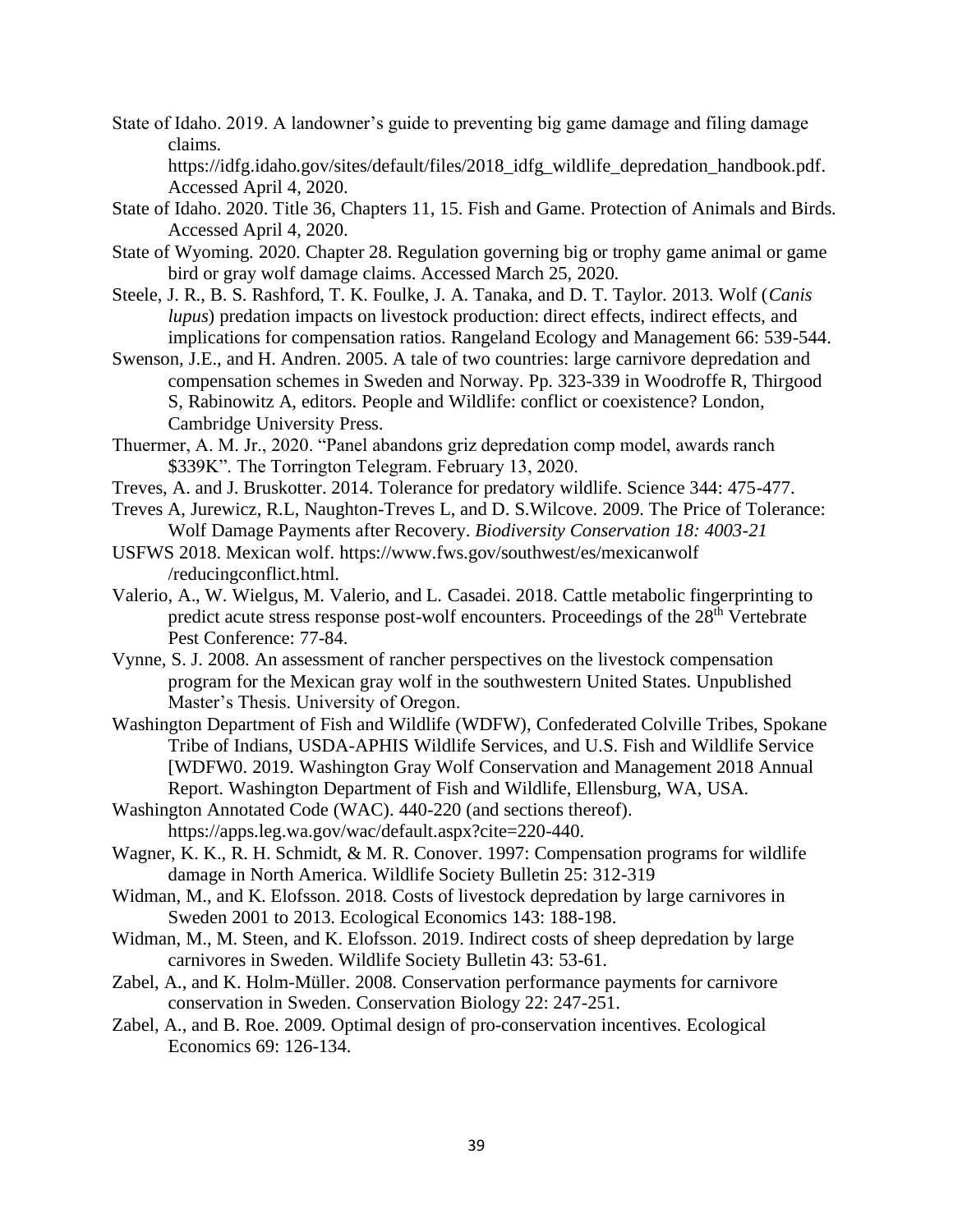Table 1. Summary of livestock compensation programs in North America including grizzlies, wolves, and/or lions. Adapted from Morrison (2012) and Morehouse et al. (2018), and supplemented where possible with updated information.

| <b>Jurisdiction</b>        | <b>Predators</b><br>considered ( $W =$<br>wolves, $GB =$<br>grizzlies, L =lions) | Livestock<br>considered:<br>$C = \text{cattle}, S =$<br>sheep, $G =$ goats,<br>$H =$ horses, $0 =$<br>other | Value of confirmed<br>kills paid (FMV= fair<br>market value)                                            | Probable losses of<br>livestock<br>compensated                       | <b>Injuries to</b><br>livestock<br>compensated | <b>Missing</b><br>animals<br>compensated | <b>Preventive</b><br>measures<br>required            | Funding $F = federal; S$<br>$=$ state/province, $H =$<br>hunters; $P = private$<br>group |
|----------------------------|----------------------------------------------------------------------------------|-------------------------------------------------------------------------------------------------------------|---------------------------------------------------------------------------------------------------------|----------------------------------------------------------------------|------------------------------------------------|------------------------------------------|------------------------------------------------------|------------------------------------------------------------------------------------------|
| Alberta                    | W, GB, $L + black$<br>bear, eagle                                                | C, S, G, O                                                                                                  | <b>FMV</b>                                                                                              | Yes, FMV* 0.5 if<br>within 90 days and<br>10 km of confirmed<br>loss | Yes, for<br>veterinary<br>expenses             | $\gamma$                                 | <b>No</b>                                            | F: 48%; H: 52%                                                                           |
| Arizona/New<br>Mexico      | Mexican wolf                                                                     | C (others at<br>discretion of<br>Council)                                                                   | Calf: \$750, Yrlg: \$1K;<br>Cow: \$,1.2K; Bull \$2K                                                     | $Yes = 50\%$ of<br>confirmed                                         | Yes                                            | $\mathcal{P}$                            |                                                      | F:100%                                                                                   |
| <b>British</b><br>Columbia | $W, L + \text{coyote}$<br>(some sources<br>indicate GB)                          | C                                                                                                           | $FMV* 0.8$ (Calves < 4<br>mos: \$300(Cdn): older<br>claves 75% FMV; bulls,<br>dairy cattle) up to \$2K. | $\overline{N}$                                                       | $\overline{N}$                                 | <b>No</b>                                | Yes                                                  | F: 60%; S: 40%                                                                           |
| Colorado                   | $L +$ black bear                                                                 | $\mathcal{P}$                                                                                               |                                                                                                         | $\mathcal{P}$                                                        | $\gamma$                                       | $\gamma$                                 | Yes <sup>1</sup>                                     | F, S, H                                                                                  |
| Idaho                      | W                                                                                | $\overline{C, S, +}$ dogs                                                                                   | FMV, possible multiplier<br>on case-by-case basis                                                       | Yes: FMV if funds<br>available                                       | Yes                                            | Yes, case-by-<br>case                    | Yes (50%<br>match)                                   | F: 100%                                                                                  |
| Idaho <sup>1</sup>         | GB <sup>4</sup>                                                                  | C, S, G                                                                                                     | $FMV - $1,000$<br>deductible                                                                            | unclear                                                              | uncle                                          | <b>No</b>                                | Unclear                                              | H: 100%                                                                                  |
| Manitoba                   | W, $L +$ black bear,<br>coyote, fox                                              | $\overline{C, S}$                                                                                           | 90% FMV up to \$2K                                                                                      | <b>Yes: 50% FMV</b>                                                  | Yes                                            | <b>No</b>                                | Yes                                                  | F:60%, S:40%                                                                             |
| Michigan                   | $W, L + \text{covote}$                                                           | $\overline{C}$                                                                                              | <b>FMV</b>                                                                                              | $\gamma$                                                             | $\gamma$                                       | Depends                                  | <b>No</b>                                            | S: 100%                                                                                  |
| Minnesota                  | W                                                                                | $\mathcal{P}$                                                                                               | FMV up to \$2K                                                                                          | <b>No</b>                                                            | Yes                                            | <b>No</b>                                | ?                                                    | S: 100%                                                                                  |
| Montana                    | W, GB, L                                                                         | C, S, G, H, O                                                                                               | <b>FMV</b>                                                                                              | Yes                                                                  | Yes if funds<br>available                      | <b>No</b>                                | No                                                   | $\sim$ F 10%, S 85%: P 5%                                                                |
| Ontario                    | $W, L + others$                                                                  | C, others                                                                                                   | FMV (specified in a<br>table)                                                                           | $\overline{N}$                                                       | Yes                                            | $\overline{N}$                           | Yes                                                  | F,S                                                                                      |
| Oregon $2$                 | W                                                                                | C, S, G, H, O                                                                                               | <b>FMV</b>                                                                                              | Yes                                                                  | Yes                                            | Depends $3$                              | Yes                                                  | F: 100%                                                                                  |
| Saskatchewan               | W. $L +$ black bear.<br>coyote, lynx, fox,<br>eagle                              | C, S, G, H, O                                                                                               |                                                                                                         | <b>Yes: 50% FMV</b>                                                  | Yes: up to 80%<br><b>FMV</b>                   | <b>No</b>                                | Yes                                                  | F: 60%, S:40%                                                                            |
| Yukon                      | B, ?                                                                             | $\mathcal{P}$                                                                                               | Determined by board                                                                                     | $\mathcal{P}$                                                        | $\overline{?}$                                 | $\gamma$                                 | Yes                                                  | F, S                                                                                     |
| Washington                 | $\overline{W}$                                                                   | C, S, H, O                                                                                                  | FMV if on site of < 100<br>acres; $FMV*2$ if $> 100$<br>acres                                           | Yes, half of<br>confirmed values                                     | Yes                                            | Yes                                      | Yes.<br>cooperative<br>agreement with<br><b>WDFW</b> | F (wolves only); S for<br>other species                                                  |
| Wisconsin                  | W                                                                                | C, S, G, H, O                                                                                               | <b>FMV</b>                                                                                              | Yes; FMV                                                             | Yes                                            | Yes, over<br>'normal' levels             | Yes                                                  | S: 100%                                                                                  |
| Wyoming $1,2$              | W, GB, L+ black<br>bear                                                          | C, S, G, H                                                                                                  | FMV*7 if wolf near<br>Yellowstone; FMV*3.5 if<br>grizzly; otherwise, FMV                                | unclear                                                              | Yes                                            | Yes (via<br>multiplier)                  | <b>No</b>                                            | H: 100%                                                                                  |

<sup>1</sup> Claimant must allow big-game hunting.

<sup>2</sup> Administered on county basis.

<sup>3</sup> See Schick 2017 for details.

4 Applicable only after grizzly bears are delisted.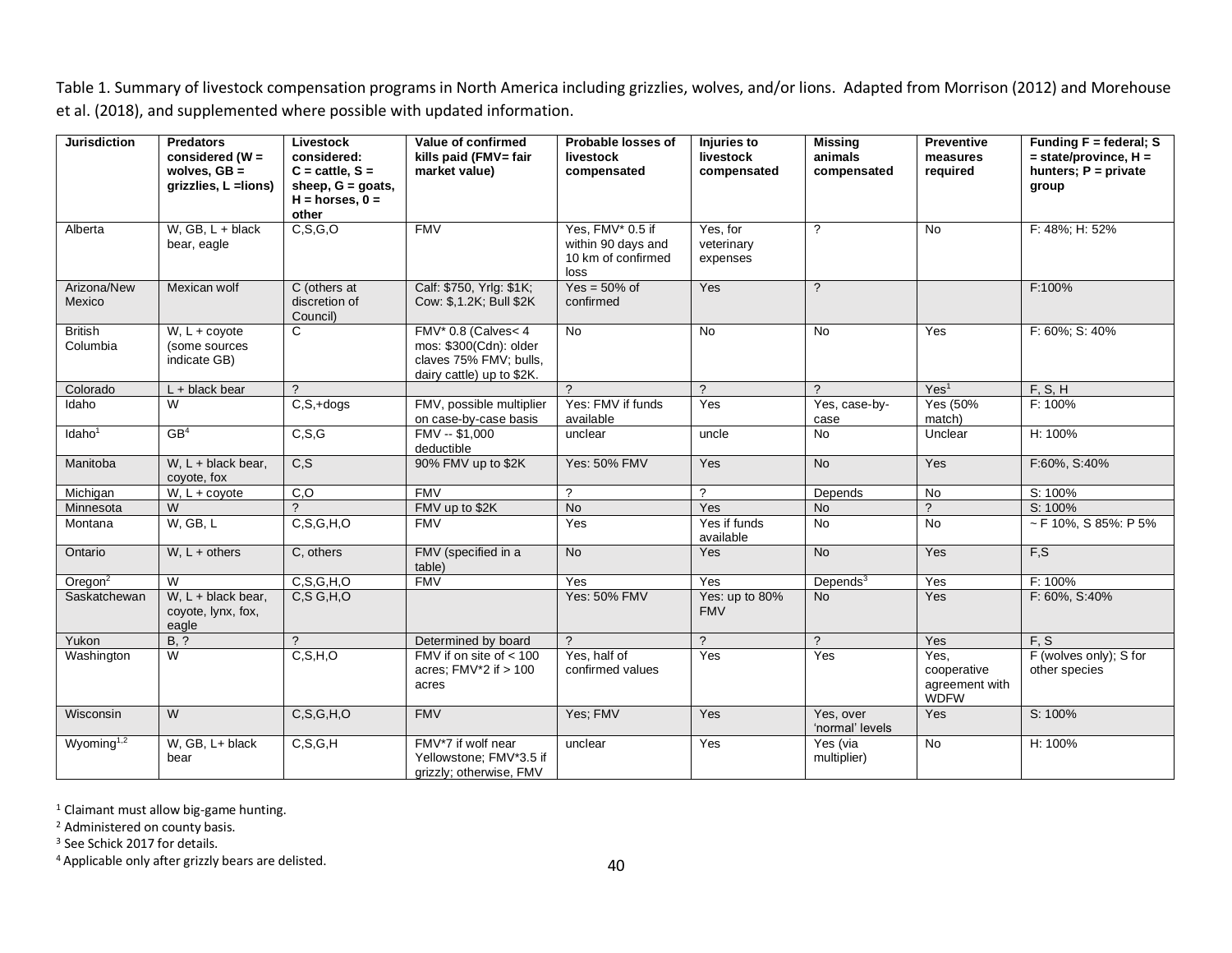Table 2. Summary of livestock compensation programs in Europe including brown bears and wolves. Adapted from Fouri (1999), Morrison (2012), Linnell and Cretois (2018), and Bautista et al. (2019), supplemented where possible with updated information. See Table 3 for other European programs using approaches other than 'ex-post' compensation.

| <b>Jurisdiction</b> | <b>Predators</b><br>considered<br>$W =$ folk $B =$<br>brown bear | <b>Livestock considered</b><br>$C = \text{cattle}, S = \text{sheep},$<br>$G =$ goats, $H =$<br>horses, $0 =$ other<br>species (varies) | Value of confirmed<br>kills paid                                                                       | <b>Probable losses</b><br>compensated                   | <b>Injuries</b><br>compensated | <b>Missing animals</b><br>compensated                      | <b>Preventive</b><br>measures<br>required | Funding $F =$ federal; $S =$<br>state/province, $H =$<br>hunters; $P = private$<br>group |
|---------------------|------------------------------------------------------------------|----------------------------------------------------------------------------------------------------------------------------------------|--------------------------------------------------------------------------------------------------------|---------------------------------------------------------|--------------------------------|------------------------------------------------------------|-------------------------------------------|------------------------------------------------------------------------------------------|
| Bulgaria            | $W$ , $B + f$ ox,<br>jackal                                      | S.G                                                                                                                                    | Replacement in kind;<br>forage can also be<br>provided                                                 | $\boldsymbol{\gamma}$                                   | ?                              | 2                                                          | Yes (private<br>group provides<br>LGDs)   | P: 100%                                                                                  |
| Finland             | $W, B + Iynx,$<br>wolverine                                      | C,S,G,H,O (reindeer)                                                                                                                   | FMV only if $> \text{\e}250$ ;<br>deductible also €250,<br>also pays for damaged<br>fences, buildlings | $\overline{\phantom{0}}$                                | $\boldsymbol{\gamma}$          | C                                                          | Yes                                       | $F: 100\%$                                                                               |
| France              | B                                                                |                                                                                                                                        | $(FMV*1.10) + \text{\textsterling}115)$ per<br>animal                                                  | Unclear if 'probable'<br>is recognized as a<br>category | Yes, 100%                      | No (but see value,<br>missing implicitly<br>accounted for) | っ                                         |                                                                                          |
| Italy <sup>1</sup>  | W, B                                                             | C, S, G, H, O                                                                                                                          | FMV*0.6 to 1.0 (vaired<br>by program and time-<br>period)                                              | Unclear if 'probable'<br>is recognized as a<br>category | In some<br>regions             |                                                            | Yes                                       | S: 100%                                                                                  |
| Norway              | $W$ , $B + lynx$ ,<br>wolverine,<br>eagle                        | C,S,reindeer                                                                                                                           | <b>FMV</b>                                                                                             | Yes. FMV after<br>estimated normal<br>losses subtracted | ?                              | Yes                                                        | <b>No</b>                                 |                                                                                          |
| Poland <sup>1</sup> | W, B                                                             | $\Omega$                                                                                                                               | From provincial lists                                                                                  | $\boldsymbol{\mathcal{P}}$                              | $\mathcal{L}$                  | $\Omega$                                                   | Yes                                       |                                                                                          |
| Sweden              | $W,B,+$ lynx                                                     | S                                                                                                                                      | <b>FMV</b>                                                                                             |                                                         | Yes                            | Yes                                                        | Yes, but<br>electric fences<br>subsidized | F                                                                                        |
| Switzerland         | $W + I$ lynx                                                     |                                                                                                                                        |                                                                                                        | C                                                       | $\mathcal{P}$                  |                                                            |                                           | F: 80%; S; 20%                                                                           |

<sup>1</sup> Programs vary regionally.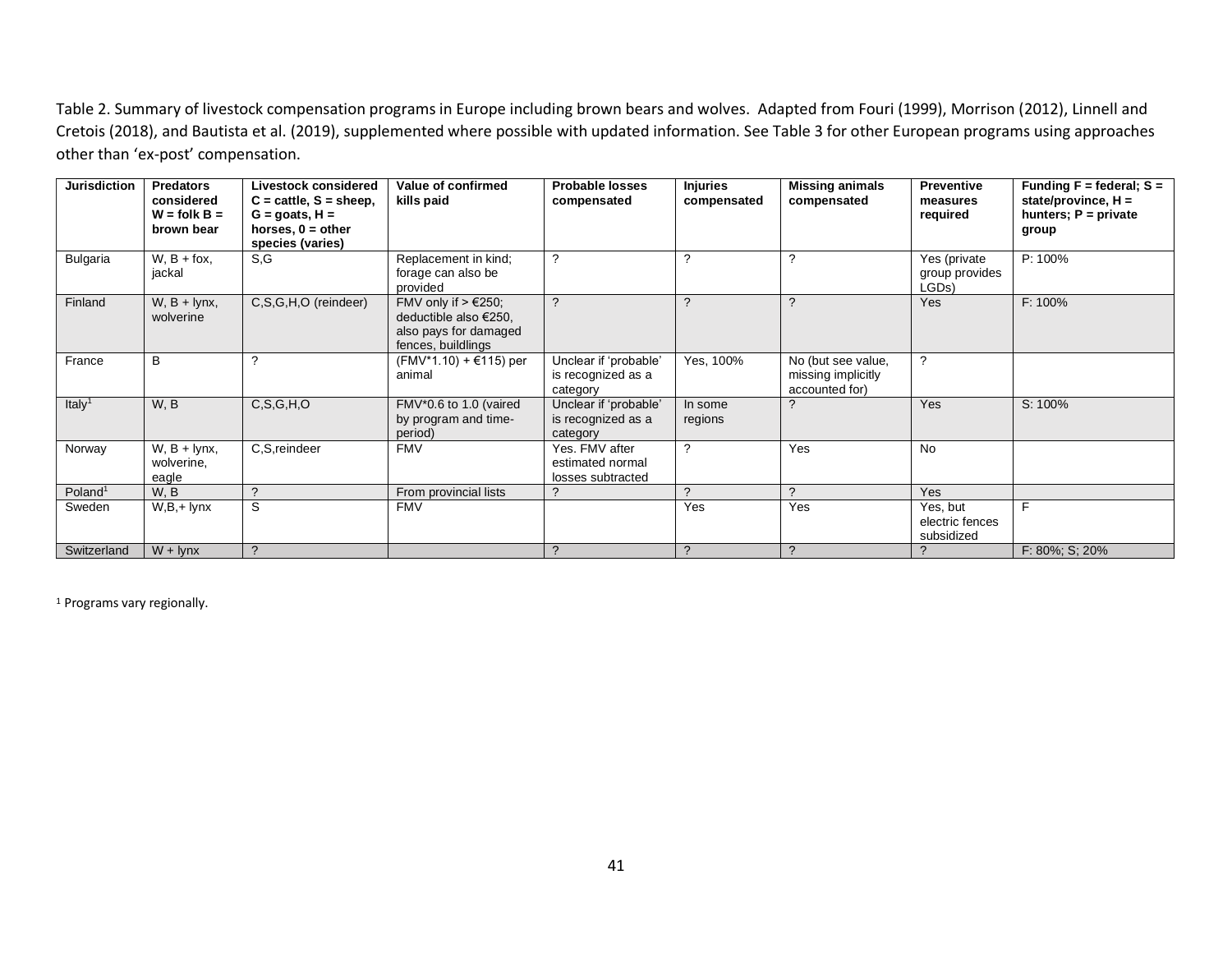Table 3. Summary of empirical information useful for improving estimate of true costs of livestock depredation by large carnivores.

| <b>Source</b>        | <b>Aspect Researched</b>                                                     | <b>Predators/Livestock</b>           | <b>Primary Findings</b>                                                                                                                                                                                                                                                        | Weaknesses                                                                                                                                      |  |  |
|----------------------|------------------------------------------------------------------------------|--------------------------------------|--------------------------------------------------------------------------------------------------------------------------------------------------------------------------------------------------------------------------------------------------------------------------------|-------------------------------------------------------------------------------------------------------------------------------------------------|--|--|
| Anderson et al. 2014 | Decrease in rancher's<br>revenue stream from loss                            | Mexican wolves/cattle                | If payment were based on net prevent<br>value instead of FMV, fair<br>compensation would increase by $\sim$ 23%<br>for cows and ~44% for calves.                                                                                                                               | Assumptions regarding the<br>future plans of any<br>individual ranching<br>operation                                                            |  |  |
| Anderson et al. 2002 | Undetected actual<br>depredations                                            | Grizzly bears/cattle                 | Estimated detection of calves killed by<br>grizzlies was 65%.                                                                                                                                                                                                                  | Not primary objective of<br>study                                                                                                               |  |  |
| Breck et al. 2011    | Undetected actual<br>depredations                                            | Mexican wolves/cattle                | Detection 77% where depredation and<br>monitoring high and livestock grazed<br>(and calves born) year-round; 33%<br>where both low and livestock grazed<br>seasonally                                                                                                          | Year-round calving<br>probably not applicable for<br>Montana producers; small<br>sample size                                                    |  |  |
| Hebblewhite 2011     | Undetected actual<br>depredations                                            | Wolves+grizzlies/cattle              | Sommers et al. (2010) results<br>unreliable because poor study design<br>necessitated relying on strong,<br>untested assumptions. Estimated<br>instead that losses from predators were<br>more likely to have been 2.0% than the<br>3.6% estimated by Sommers at al.<br>(2010) | Retrospective analysis of a<br>separate study that had<br>design flaws                                                                          |  |  |
| Mabille et al. 2016  | Livestock growth rate;<br>compensatory predation<br>among multiple predators | Bears+lynx+wolverines/sheep<br>lambs | Predator density positively and<br>independently related to lamb loss, but<br>no evidence of predator density<br>affecting autumn lamb mass.                                                                                                                                   | Working with data<br>aggregated at county or<br>municipal level might have<br>masked effects occurring at<br>a smaller spatial scale            |  |  |
| Oakleaf et al. 2003  | Undetected actual<br>depredations                                            | Wolves/cattle                        | Wolf-specific morality rate ~ 1.2%, non-<br>wolf mortality 2.3%. Four found dead<br>but 16 estimated to have died.                                                                                                                                                             | Small sample size, study<br>site possibly<br>unrepresentative                                                                                   |  |  |
| Ramler et al. 2014   | Lower growth rate among<br>animals exposed to<br>predators                   | Wolves/cattle                        | Sale weight of calves on ranches with<br>at least 1 confirmed wolf depredation<br>were on average 22 lbs.(3.5%) lower<br>than on those without.                                                                                                                                | Small sample size, study<br>ranches possibly<br>unrepresentative                                                                                |  |  |
| Sommers et al. 2010  | Undetected actual<br>depredations                                            | Wolves+grizzlies/cattle              | Grizzly and wolf depredation entirely<br>additive; calf losses due to grizzlies<br>estimated as 3.6 times confirmed<br>losses; wolf losses 6.3 times confirmed<br>losses                                                                                                       | Lack of control in<br>experimental design;<br>hidden assumptions; no<br>consideration of potential<br>confounding factors                       |  |  |
| Widman et al. 2019   | Per capita productivity;<br>increased labor time                             | Wolves+bears+lynx/Catte+sheep<br>42  | Live lamb/ewe 18-24% lower in herds<br>experiencing depredation than herds in<br>low carnivore areas. Labor costs<br>increased where depredation has<br>occurred.                                                                                                              | Possible response bias;<br>possible confounding<br>variables; some indirect<br>labor costs may not apply in<br>N. Rockies for cattle<br>ranches |  |  |